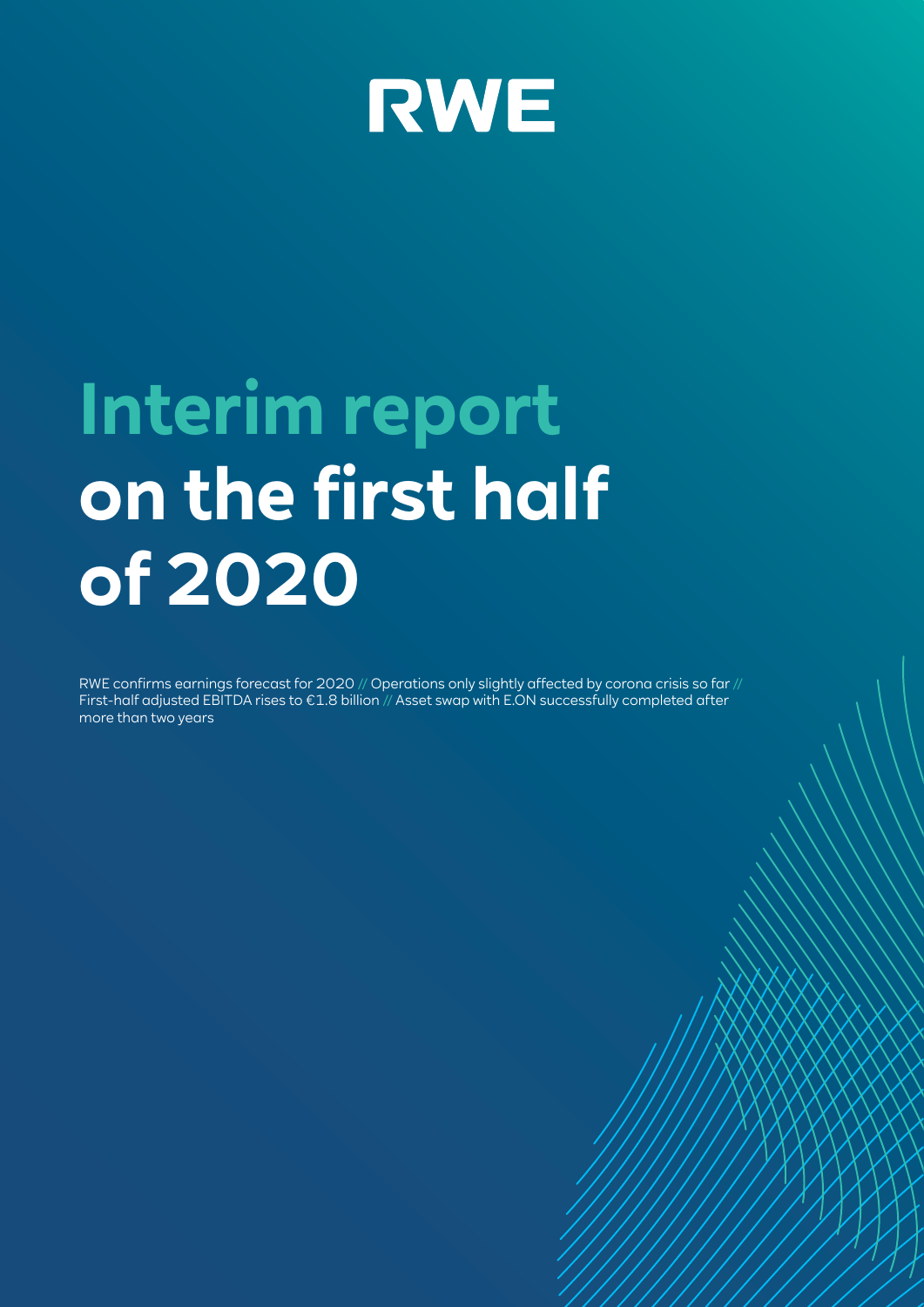# At a glance

| <b>RWE Group - key figures</b>                                   |                    | Jan - Jun<br>2020 | $Jan - Jun$<br>2019 | $+/-$  | $Jan - Dec$<br>2019 |
|------------------------------------------------------------------|--------------------|-------------------|---------------------|--------|---------------------|
| Power generation                                                 | billion kWh        | 64.5              | 73.7                | $-9.2$ | 153.2               |
| External revenue (excluding natural gas tax/electricity tax)     | $\epsilon$ million | 6,475             | 6,441 <sup>1</sup>  | 34     | 13,125              |
| <b>Adjusted EBITDA</b>                                           | $\epsilon$ million | 1,807             | 1,130               | 677    | 2,489               |
| <b>Adjusted EBIT</b>                                             | $\epsilon$ million | 1,088             | 617                 | 471    | 1,267               |
| Income from continuing operations before taxes                   | $\epsilon$ million | 1,446             | $-67$               | 1,513  | $-752$              |
| Net income                                                       | $\epsilon$ million | 1,010             | 830                 | 180    | 8,498               |
| Adjusted net income                                              | $\epsilon$ million | 795               |                     |        |                     |
| Earnings per share                                               | €                  | 1.64              | 1.35                | 0.29   | 13.82               |
| Adjusted net income per share                                    | €                  | 1.29              |                     |        |                     |
| Cash flows from operating activities of<br>continuing operations | $\epsilon$ million | 1,171             | $-1,136$            | 2,307  | $-977$              |
| Capital expenditure <sup>2</sup>                                 | $\epsilon$ million | 1,040             | 560                 | 480    | 1,771               |
| Property, plant and equipment and intangible assets              | $\epsilon$ million | 988               | 547                 | 441    | 1,767               |
| <b>Financial assets</b>                                          | $\epsilon$ million | 52                | 13                  | 39     | 4                   |
| Free cash flow                                                   | $\epsilon$ million | 248               | $-1.647$            | 1.895  | $-2,053$            |
|                                                                  |                    | 30 Jun 2020       | 31 Dec 2019         |        |                     |
| Net debt of continuing operations <sup>3</sup>                   | $\epsilon$ million | 7,785             | 6,927               | 858    |                     |
| Workforce <sup>4</sup>                                           |                    | 19,710            | 19.792              | $-82$  |                     |

1 Prior-year figures restated; see page 116 of the 2019 Annual Report for related commentary.

2 Only cash investments; prior-year figures restated accordingly.

3 New definition and restated prior-year figure; see commentary on page 20.

4 Converted to full-time positions.

# **Contents**

| RWE on the capital market           |    |
|-------------------------------------|----|
| Review of operations                | 2  |
| Economic environment                | 2  |
| Major events                        | 5  |
| Commentary on reporting             | 10 |
| <b>Business performance</b>         | 11 |
| Outlook for 2020                    | 23 |
| Current assessment of risk exposure | 25 |
| Responsibility statement            |    |

| Interim consolidated financial statements |    |
|-------------------------------------------|----|
| (condensed)                               | 28 |
| Income statement                          | 28 |
| Statement of comprehensive income         | 29 |
| Balance sheet                             | 30 |
| Cash flow statement                       | 31 |
| Statement of changes in equity            | 32 |
| <b>Notes</b>                              | 33 |
| Review report                             | 43 |
| Financial calendar 2020/2021              |    |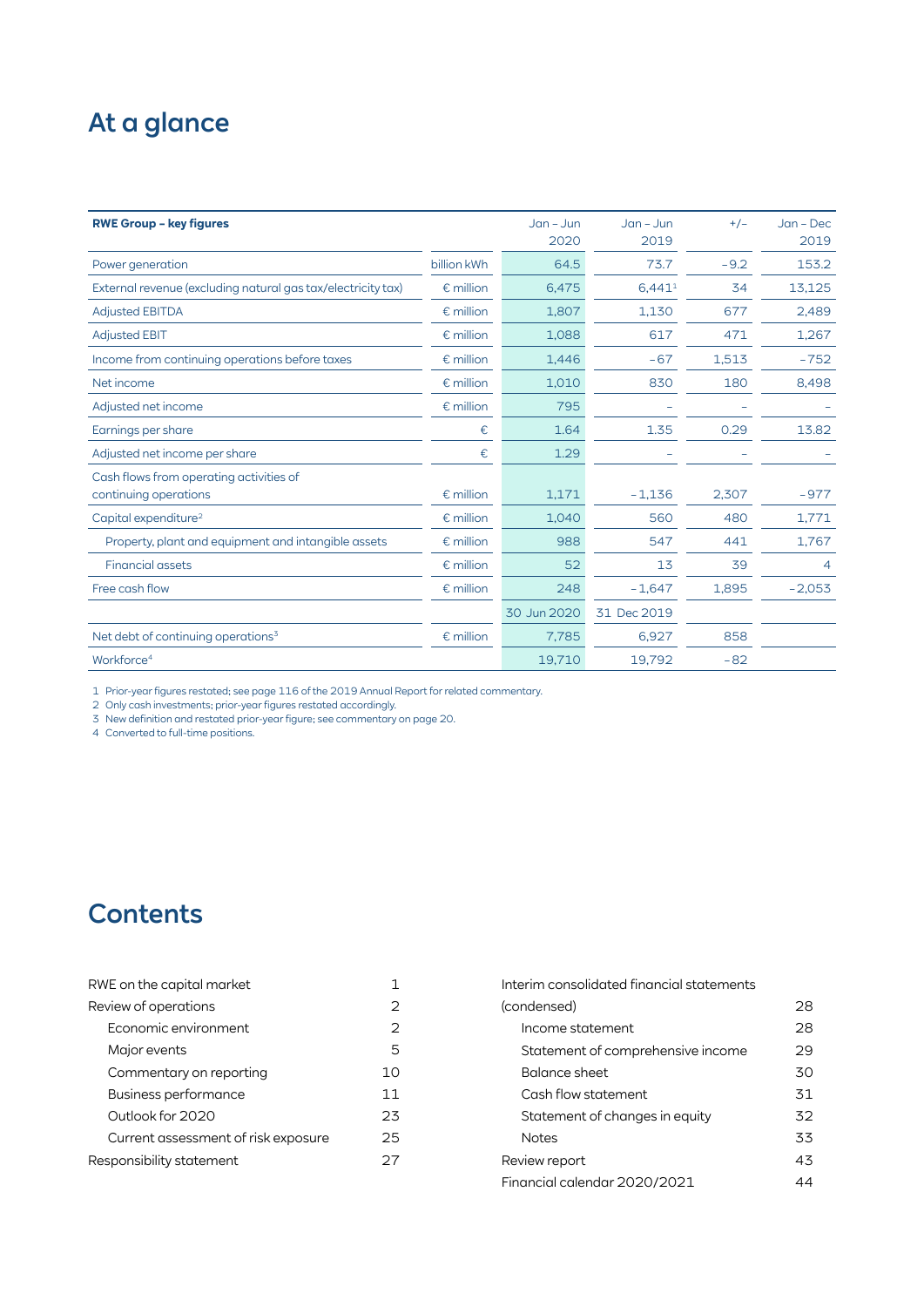# RWE share registers H1 total return of 17 % despite difficult market environment



#### **Performance of the RWE share compared with the DAX and STOXX Europe 600 Utilities**

#### **Corona crisis sends stock markets into free fall – recovery in second quarter**

Investors on stock markets faced a turbulent first six months due to the corona pandemic. Hitting an all-time high of nearly 13,800 points in February, Germany's blue chip index lost more than a third of its value in the following four weeks. This was primarily because the corona crisis came to a head and lockdown measures were taken by numerous governments, causing parts of the economy to come to a temporary standstill. After bottoming out in mid-March, the DAX climbed strongly back upwards. The loosening of the lockdown rules in the second quarter and the announcement of state stimulus packages provided much-needed tailwind. The rapid onset of the recovery of the Chinese economy also had a positive impact. By the end of the first half of the year, the DAX was at 12,311 points, just 7 % below its last quotation in 2019. In July, the German lead index temporarily nudged back above the 13,000-point mark.

#### **RWE share among leading stocks in DAX**

The RWE share stood its ground in this difficult market environment, closing June at €31.11. Including the dividend of €0.80, this corresponds to a total return of 17 % for the first half of the year. As a result, the RWE share outpaced not only the DAX, but also the STOXX Europe 600 Utilities sector index, which recorded a performance of – 0.5 %. Our transformation into a leading renewable energy company provides us with a large share of regulated income, which gives us stability in times of crisis. Furthermore, we typically secure a large portion of our generation by selling it up to three years forward. Therefore, the decline in wholesale electricity prices and volumes caused by the corona crisis does not have a notable impact on our current earnings. An important driver of our share price is our growth strategy in the renewable energy business, which is widely endorsed by the capital market. The fact that policymakers and industry agreed on the framework conditions of Germany's coal phaseout and that the resulting regulations were enshrined in law before the summer recess was also well received (see also pages 7 et seq. of this report).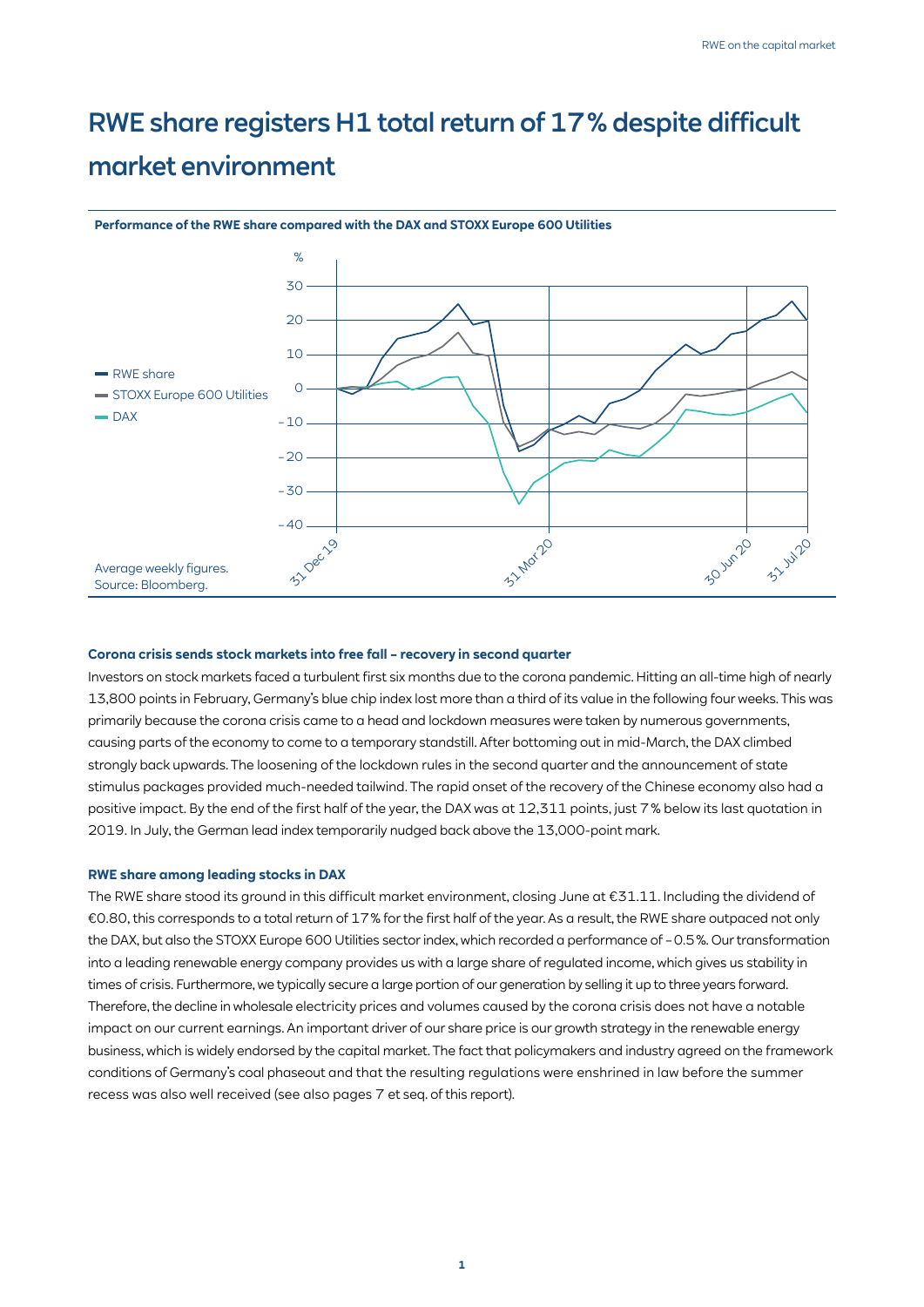# Economic environment

#### **Negative economic growth in all RWE core markets**

Based on preliminary estimates, global economic output in the first half of 2020 was 6 % lower than in the same period last year. The coronavirus pandemic and the infection control measures triggered by it led to substantial declines in the gross domestic product (GDP) of major industrial nations. Economic experts estimate that Eurozone GDP was down by about 9 %. Based on available data, the decline in Germany, the largest economy in the currency area, amounted to some 7 %. The Dutch economy probably shrank by approximately 6 %. GDP in the United Kingdom and the USA is likely to have decreased by approximately 8 % and 5 %, respectively.

#### **German power consumption estimated to be 5 % down year on year**

Economic output dragged down demand for energy. According to initial data from the German Association of Energy and Water Industries (BDEW), German electricity usage in the first half of the year was roughly 5% down on 2019. Experts estimate similar declines for the Netherlands (– 5 %), the United Kingdom (– 7 %) and the USA (– 4 %). The main reasons were the restrictions in industrial production due to the corona crisis. The mild weather also came to bear, albeit to a lesser degree, because less electricity was needed for heating purposes.

#### **Improved wind conditions in northern and eastern Europe**

The utilisation and profitability of renewable energy assets greatly depend on weather conditions. This is why wind speeds are extremely important to us. At our generation sites in northern and central Europe, they were generally higher than the long-term average, whereas they were lower or unchanged at most of our locations in southern Europe and the USA. Compared to 2019, there was a substantial increase in some of the wind speeds measured in the United Kingdom and Sweden. Our wind farms in central Europe and the US northwest also benefited from more favourable wind conditions, whereas wind speeds were down on the whole in southern Europe and the east of the USA. The utilisation of run-of-river power stations strongly depends on precipitation and melt water volumes. In Germany, where most of our run-of-river power plants are located, these volumes remained far below the long-term average in the period under review. They were also down on the first half of 2019.

#### **Gas prices remain very low**

The dispatch times and margins of conventional power stations strongly depend on the development of the cost of fuel and emission allowances. Natural gas, our most important freely tradable energy source, is currently very cheap. In the first six months, spot prices at the Dutch Title Transfer Facility (TTF) – the main gas trading hub in Continental Europe – averaged €8/MWh. This was half as much as a year before. An important role was played by low demand for heating due to the mild winter weather. Furthermore, gas usage in industrial production was down due to the corona crisis. Quotations in forward trading also dropped. The 2021 TTF forward cost an average of €13/MWh in the reporting period, which was €6 less than the 2020 TTF forward in the first half of 2019.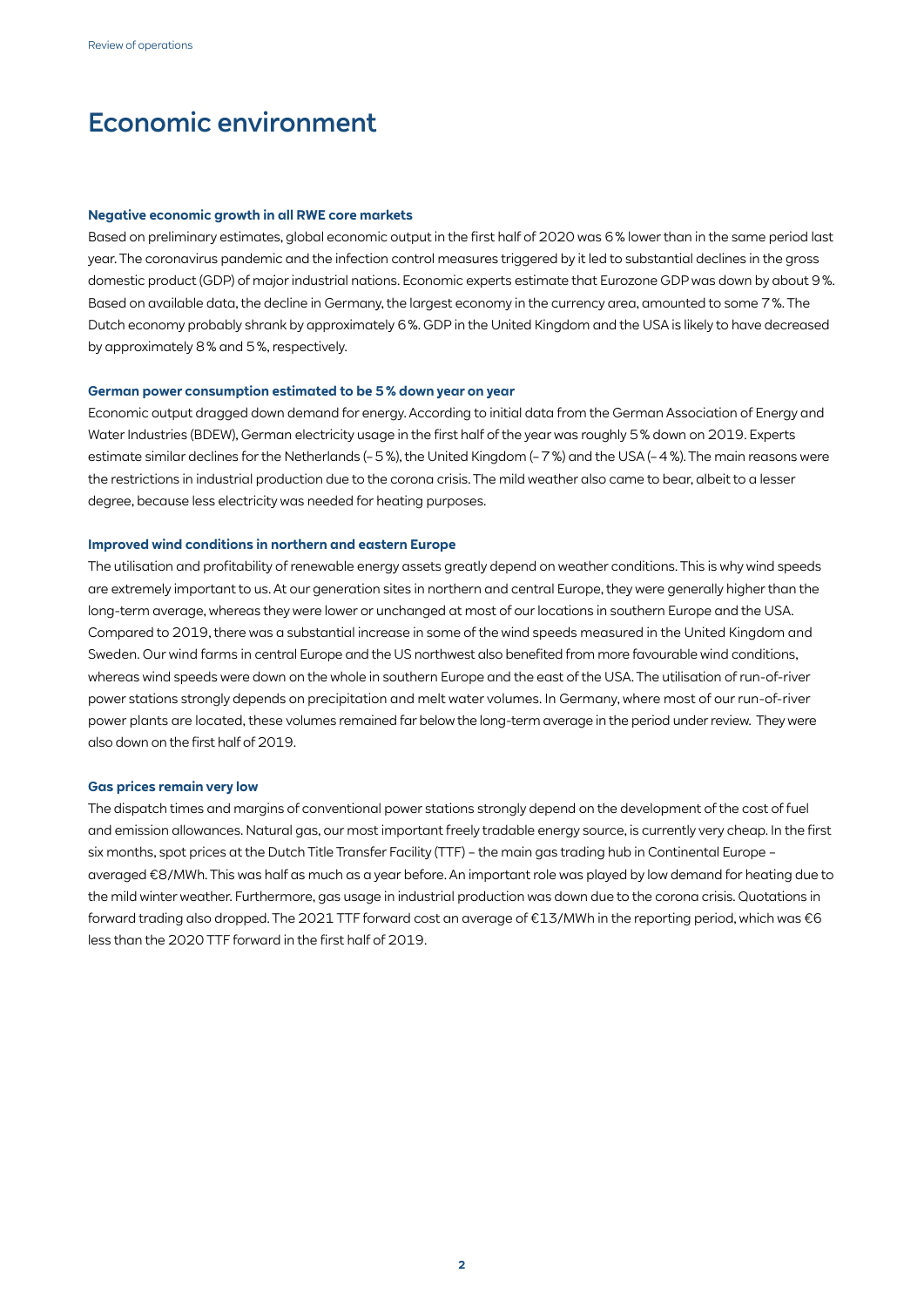#### **Declining demand curbs hard coal prices**

Prices paid for hard coal used in power plants (steam coal) also declined considerably. In the period being reviewed, deliveries to the ARA ports (ARA = Amsterdam, Rotterdam and Antwerp) including freight and insurance were settled for an average of US\$46/metric ton (€42), as opposed to US\$65/metric ton in the first six months of last year. The decrease was mainly driven by demand: very little use was made of coal-fired power stations in Europe. One reason for this was the extremely low level of gas prices, as this improved the competitiveness of gas in relation to coal. The corona-induced drop in demand for energy also reduced demand for hard coal. Many buyers and sellers expect the market environment for coal-fired power plants to remain difficult, not least due to the relatively high  $CO<sub>2</sub>$  emissions of these stations and the associated cost disadvantages. The negative sentiment was reflected in the development of hard coal forward prices: the 2021 forward (API 2 Index) cost an average of US\$57/metric ton (€51) in the first half of the year, US\$17 less than what was paid for the 2020 forward in 2019.

#### **CO2 emissions trading: corona only causes temporary price drop**

An important cost factor of fossil fuel-fired power stations is the procurement of CO<sub>2</sub> emission allowances. An EU Allowance (EUA), which confers the right to emit one metric ton of carbon dioxide, traded for an average of €22 in the first six months of 2020, compared to €24 in the same period in 2019. These figures relate to contracts for delivery that mature in December of the following year. At the start of 2020, EUAs traded for €25. The corona crisis drove their price below €16 in March, because the drop in industrial output resulted in a decrease in carbon dioxide emissions and in turn a decline in demand for emission allowances. In the second quarter, quotations trended strongly back upwards, and by the end of June they had returned to the level seen at the beginning of the year. In addition to the materialising economic recovery, political initiatives for improved climate protection also contributed to the increase in price, in particular the European Green Deal. This package of measures, the implementation of which the EU is spurring determinedly, envisages significantly raising the greenhouse gas reduction goals for 2030, among other things. The implementation of this endeavour requires a revision of the European Emissions Trading System and a downward adjustment to the volume of allowances put on the market going forward. Many participants in emissions trading therefore expect a substantial shortage of EUAs available to utilities and industry in the long run.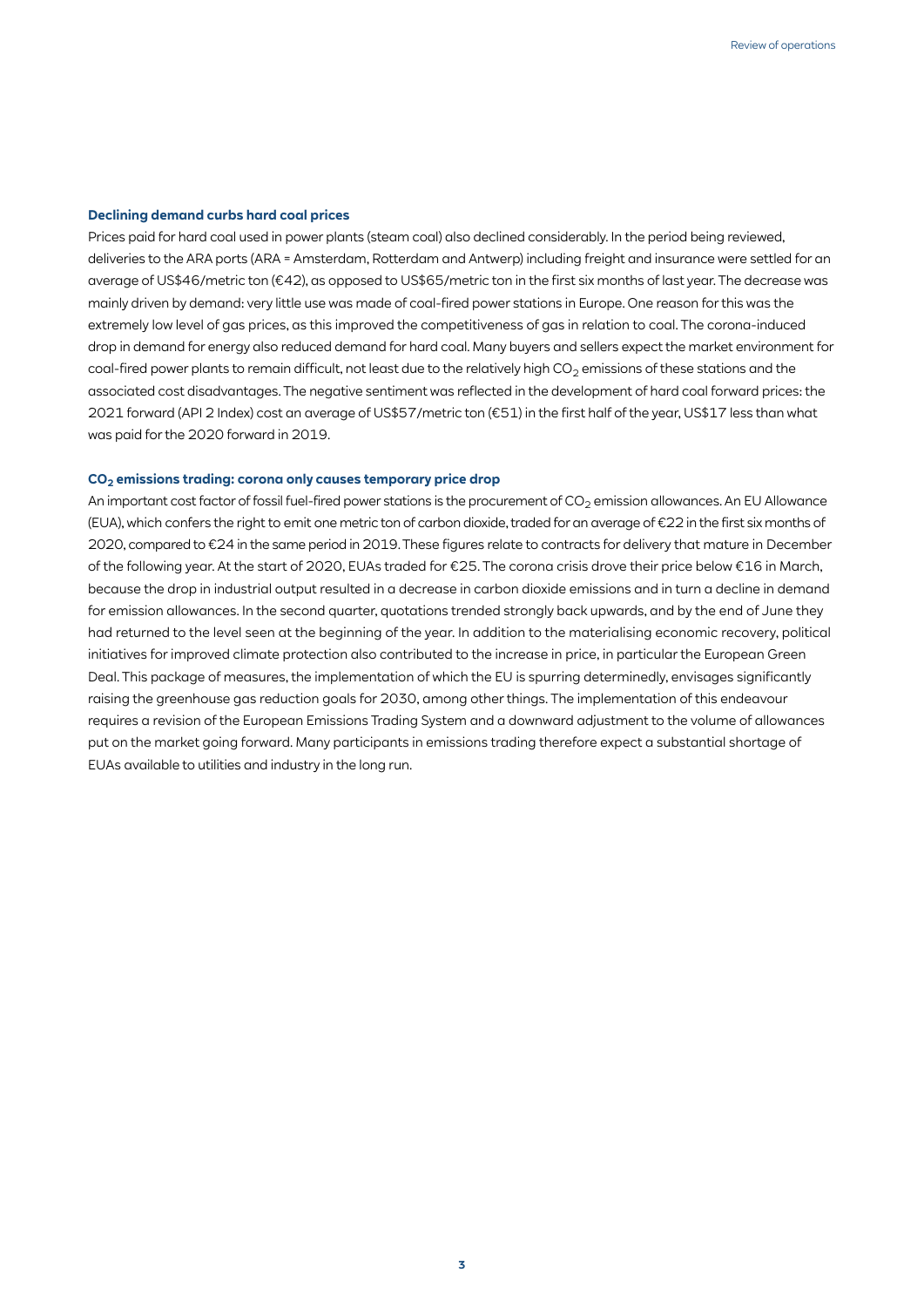

#### **One-year forward prices of base-load electricity on the wholesale market**

#### **Significant price drop on electricity forward markets**

The steep decline in the price of hard coal and natural gas characterised developments on electricity forward markets. The detrimental effect of the corona crisis on demand for electricity also came to bear. In the first half of 2020, base-load power traded for an average of €23/MWh on the German spot market, compared to €38/MWh in the same period last year. Spot prices decreased from £47 to £28/MWh (€33) in the United Kingdom and from €44 to €26/MWh in the Netherlands. Prices on forward markets were much higher than in spot trading. However, they also registered a substantial drop compared to 2019. In Germany, the 2021 base-load forward cost an average of €39/MWh, as opposed to €48 for the 2020 forward in the first half of 2019. In the United Kingdom, the price of the one-year forward declined from £53 to £41/MWh (€47), and in the Netherlands it dropped from €51 to €39/MWh.

#### **Electricity forward sales for 2020: slight year-on-year improvement in margins**

We sell forward most of the output of our power stations and secure the prices of the required fuel and emission allowances in order to reduce short-term volume and price risks. Therefore, our electricity revenue in the period under review was determined by the conditions at which we concluded forward contracts for 2020 in earlier years. The 2020 generation of our lignite and nuclear power plants, which mostly cover the need for base-load electricity, was sold fairly early. The resulting average prices and margins were higher than for last year's generation. We sold forward the generation of our hard coal and gas-fired power stations with a shorter lead time. The prices realised here also rose, but the significant increase in the price of  $CO<sub>2</sub>$  emission allowances prior to 2020 had a substantial counteracting effect on margins. Whereas, on the whole, the spreads of our gas-fired power plants on the forward market were higher than in 2019, those of our hard coal-fired power stations remained low.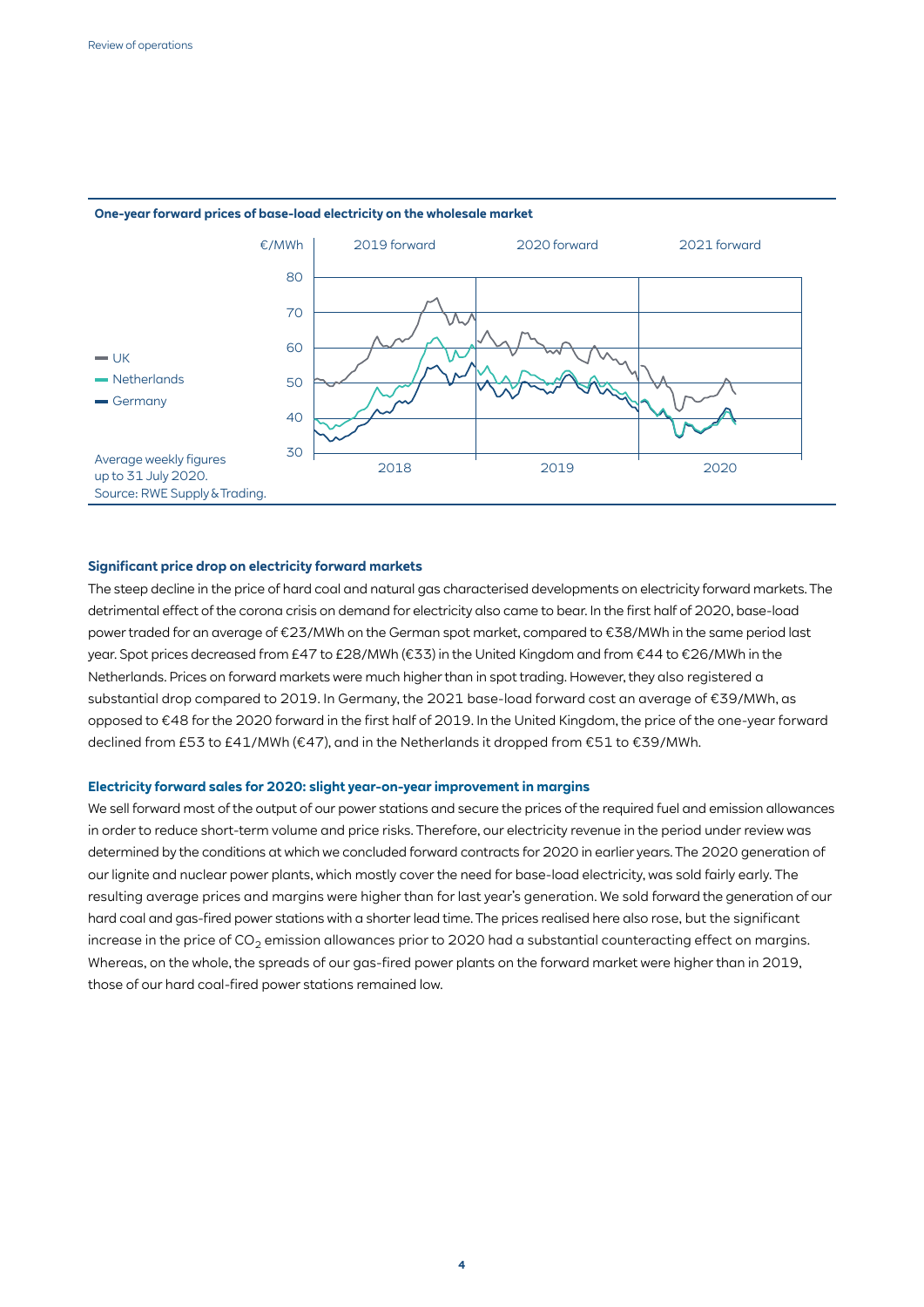# Major events

### In the period under review

#### **Asset swap with E.ON finalised: RWE takes ownership of innogy's renewable energy business**

At the end of June, we successfully completed our asset swap with E.ON, marking one of the biggest transactions in German industrial history. The swap was agreed in early 2018 and implemented in two steps once all the legal requirements were met. First, we sold our 76.8 % stake in innogy in exchange for which we received E.ON's renewable energy business, a 16.7 % shareholding in E.ON and the non-controlling interests in our Gundremmingen (25 %) and Emsland (12.5 %) nuclear power plants from E.ON subsidiary PreussenElektra. These transfers took place shortly after the asset swap was approved by the European Commission in September 2019. The second step, which took effect at the end of the day on 30 June 2020, involved E.ON returning to us parts of the innogy portfolio, i. e. the renewable energy business, the German and Czech gas storage facilities and a 37.9 % stake in the Austrian power utility Kelag. We had recorded these activities in our Group figures before they were transferred back to us, as they were already assigned to us commercially. Now they belong to RWE also in legal terms.

#### **Peyton Creek wind farm in Texas starts commercial operation**

In March 2020, Peyton Creek, our new onshore wind farm located in the US state of Texas, went into commercial operation. It consists of 48 wind turbines with a combined capacity of 151 MW. Although construction work was curtailed by Tropical Storm Imelda, Peyton Creek managed to go online without any delay. We are building two more large-scale onshore wind farms in Texas: Cranell, with a capacity of 220 MW, and Big Raymond (440 MW). Completion of both these wind farms will be delayed due to the corona crisis. We currently expect to finish Cranell and the eastern part of Big Raymond (200 MW) this year, with the western part of Big Raymond (240 MW) being scheduled for the beginning of 2021.

#### **Go-ahead for construction of North Sea wind farm Kaskasi**

Also in March of this year, we made the final investment decision to build the Kaskasi wind farm in the German North Sea. It will be located 35 kilometres north of the island of Heligoland. Altogether, its 38 turbines will have an installed capacity of 342 MW, enough to power approximately 400,000 homes. Offshore construction work is scheduled to start in 2021. Based on our current planning, Kaskasi should be fully operational by as early as 2022. A novel vibration technique will be used to install the foundations 18 to 25 metres under water. This new method reduces noise emissions that can affect marine fauna and shortens construction time. Another advantage is that Kaskasi will be located near our Nordsee Ost and Amrumbank wind farms, enabling operation and maintenance synergies to be leveraged.

#### **RWE acquires state-of-the-art gas-fired power plant in the east of England**

We cemented our position as a leading generator of electricity from gas in the UK. In mid-February 2020, we bought the King's Lynn gas-fired power station in Norfolk (eastern England) from the British energy utility Centrica for £101 million. The station has a net installed capacity of 382 MW and boasts a high efficiency of 57 %. Its operating mode can be adapted flexibly in response to demand. A capacity market contract secures fixed payments for King's Lynn from October 2020 to September 2035. Recently, the power plant was modernised extensively, which included equipping it with a new gas turbine.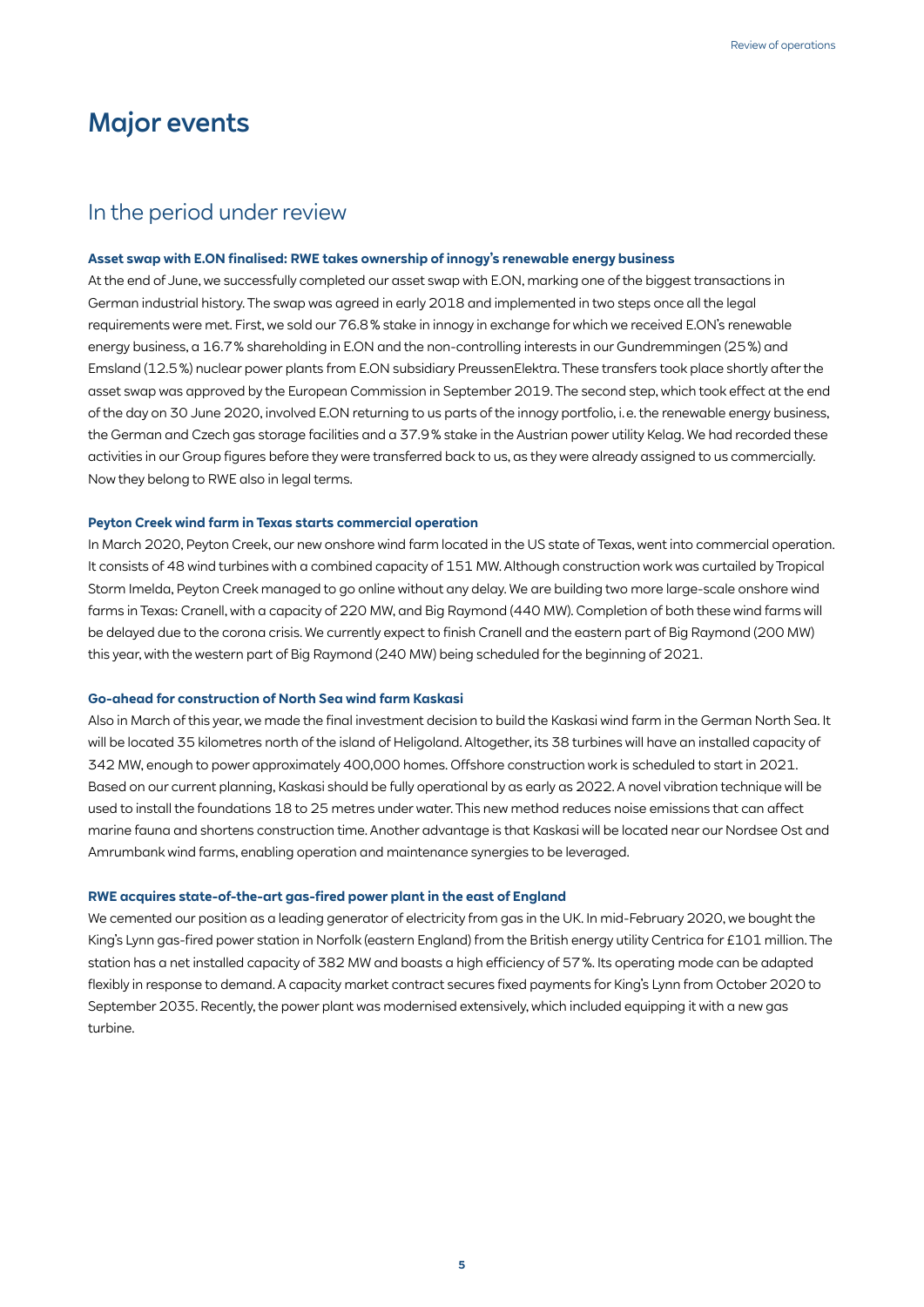#### **Official closure of RWE's last hard coal power station in the UK**

Located in Wales, our last UK hard coal-fired power plant Aberthaw B was officially decommissioned on 31 March 2020. The station had been offline since December 2019. It consisted of three units with a total net capacity of 1,560 MW. Its British capacity market obligations through to the end of September 2021 were transferred to third-party stations or other units within RWE's power plant fleet. Aberthaw B was commissioned in 1971 and has thus contributed to security of supply in the United Kingdom for nearly half a century.

#### **RWE successful in capacity market auctions in Great Britain**

The UK government held three capacity market auctions in the first quarter of 2020. The first round of bids, which took place at the end of January, related to the delivery period from 1 October 2022 to 30 September 2023. With the exception of some small generation assets, all RWE power plants represented in the auction qualified for a capacity payment. Together, they have a secured capacity of 6.5 GW. These stations will be remunerated for being online during the aforementioned period and thereby contributing to power supply. However, at £6.44/kW (before being adjusted for inflation), the capacity payment established in the auction was lower than expected by most market observers.

At the beginning of February, a second auction was held, which related to the delivery period from 1 October 2020 to 30 September 2021. An earlier auction for this period had already taken place in December 2016, at which RWE stations with a total capacity of 8.0 GW (including Aberthaw) qualified for a payment of £22.50/kW. The recent auction was held to close remaining capacity gaps. Contracts for an additional 1.0 GW in generation capacity for a payment of £1.00/kW were won at the recent auction. RWE entered a small asset, which did not submit a successful bid.

In the third auction, which took place in early March, we again secured a payment for 6.5 GW of capacity. The power plants in question will receive a payment of £15.97/kW (before being adjusted for inflation) for the period from 1 October 2023 to 30 September 2024.

Capacity auctions have been held in Great Britain since 2014. The government's objective is to ensure that a sufficient amount of generation capacity is available to the national market. In November 2018, the British capacity market was suspended for about a year, because the Court of the European Union declared the approval granted by the European Commission null and void. After renewed clearance under state aid law from Brussels in October 2019, capacity payments were resumed and the postponed auctions were held. In January 2020, we received approximately €50 million in retroactive payments for 2018 and about €180 million for 2019. In our income statement, we already recognised these cash inflows with an effect on fiscal 2019.

#### **Interruption of biomass usage in Eemshaven power station due to fire damage**

In mid-May, a biomass supply unit at our Eemshaven power plant in the Netherlands sustained fire damage. No one was injured. Due to the incident, we will probably be limited to operating the two blocks using hard coal only through to the end of November 2020. Since it will be impossible to co-fire biomass during this period, the corresponding subsidies will be suspended. Furthermore, storing biomass which we purchased forward early on will place a financial burden on us. We currently estimate that our earnings will be curtailed by a low to medium double-digit million euro amount, largely in the second half of the year.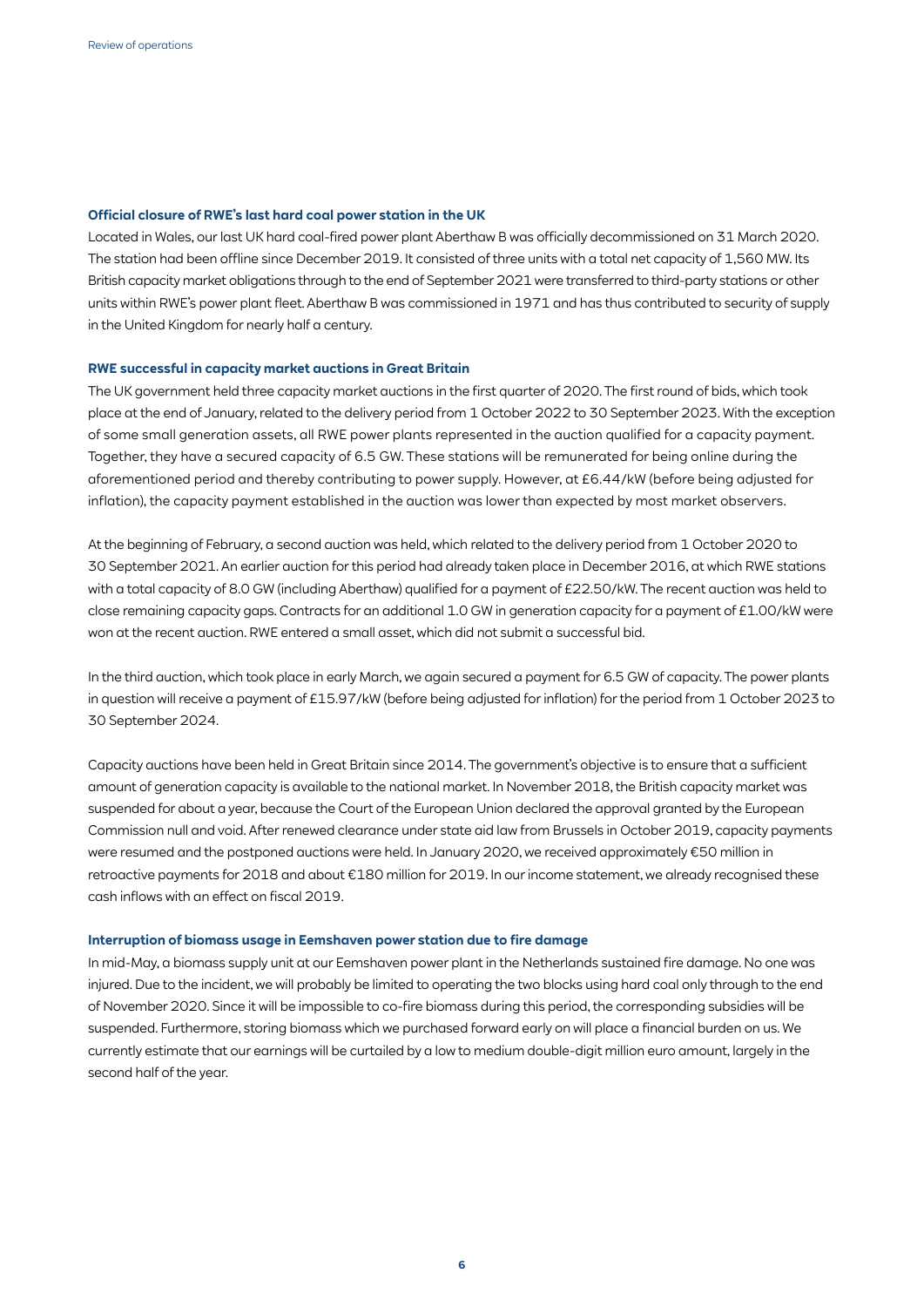#### **RWE pays dividend of €0.80 per share for fiscal 2019**

On 26 June 2020, the Annual General Meeting of RWE AG approved the dividend proposal by the Executive Board and the Supervisory Board for fiscal 2019. Accordingly, we paid a dividend of €0.80 per share on 1 July 2020. For fiscal 2020, the Executive Board is targeting €0.85. Due to the distancing rules in reaction to the corona pandemic, we held the entire Annual General Meeting online for the first time. Shareholder participation represented 63.37 % of the capital stock bearing voting rights (previous year: 61.29 %).

### After the period under review

#### **German Lower and Upper House adopt legal framework for German coal phaseout**

On 3 July, Germany's Lower and Upper Houses of Parliament passed the Law on the Reduction and End of Electricity Generation from Coal and on the Amendment of Further Laws (Coal Phaseout Act). The new law is based on the recommendations of the Government's Growth, Structural Change and Employment Commission of January 2019 and envisages phasing out the use of coal to produce electricity in Germany by 2038. The Act also includes regulations on constantly monitoring security of supply, cancelling  $CO<sub>2</sub>$  allowances that are freed up, and introducing an adjustment allowance for older employees in the coal sector as well as an authorisation to compensate power consumers in the event of a rise in the price of electricity caused by the coal phaseout. The new law raises Germany's renewable energy expansion target to 65 % by 2030. In addition, combined heat and power generation subsidies have been prolonged and updated in order to promote conversions of hard coal-fired power plants to spur climate-friendly electricity supply.

Now there is a roadmap for shutting down lignite-fired power stations, which the government has agreed with the affected states and energy companies. It envisages RWE implementing most of the initial capacity reductions. We will decommission the first 300 MW block in the Rhenish lignite mining area as early as the end of 2020, followed by three additional 300 MW units next year. Another 300 MW facility as well as two 600 MW blocks will follow in 2022. The power stations in Neurath and Niederaussem will be most heavily affected by these plans, along with Weisweiler, albeit to a lesser extent. Thereafter, capacity remaining at the Weisweiler power station will gradually be taken off the grid: a 300 MW block in 2025 and two 600 MW units in 2028 and 2029, respectively. The Inden opencast mine, which exclusively supplies Weisweiler with lignite, will then also be closed. We will shut down our last two 600 MW blocks at the end of 2029, one of which will be placed on a four-year security standby starting on 1 January 2030. This will only leave our three most modern lignite units at 1,000 MW apiece on the market from 2030 onwards.

The closures will have considerable consequences for the opencast mines as they will prevent us from extracting more than half of the lignite reserves for which we were granted a permit. Hambach Forest will be preserved. Of our three opencast mines in the Rhenish lignite mining region – Inden, Hambach and Garzweiler – only the third will stay operational from 2030 onwards to supply the remaining assets with fuel. Accordingly, a clause setting out the energy sector's need for the Garzweiler II opencast mine was introduced into the Act.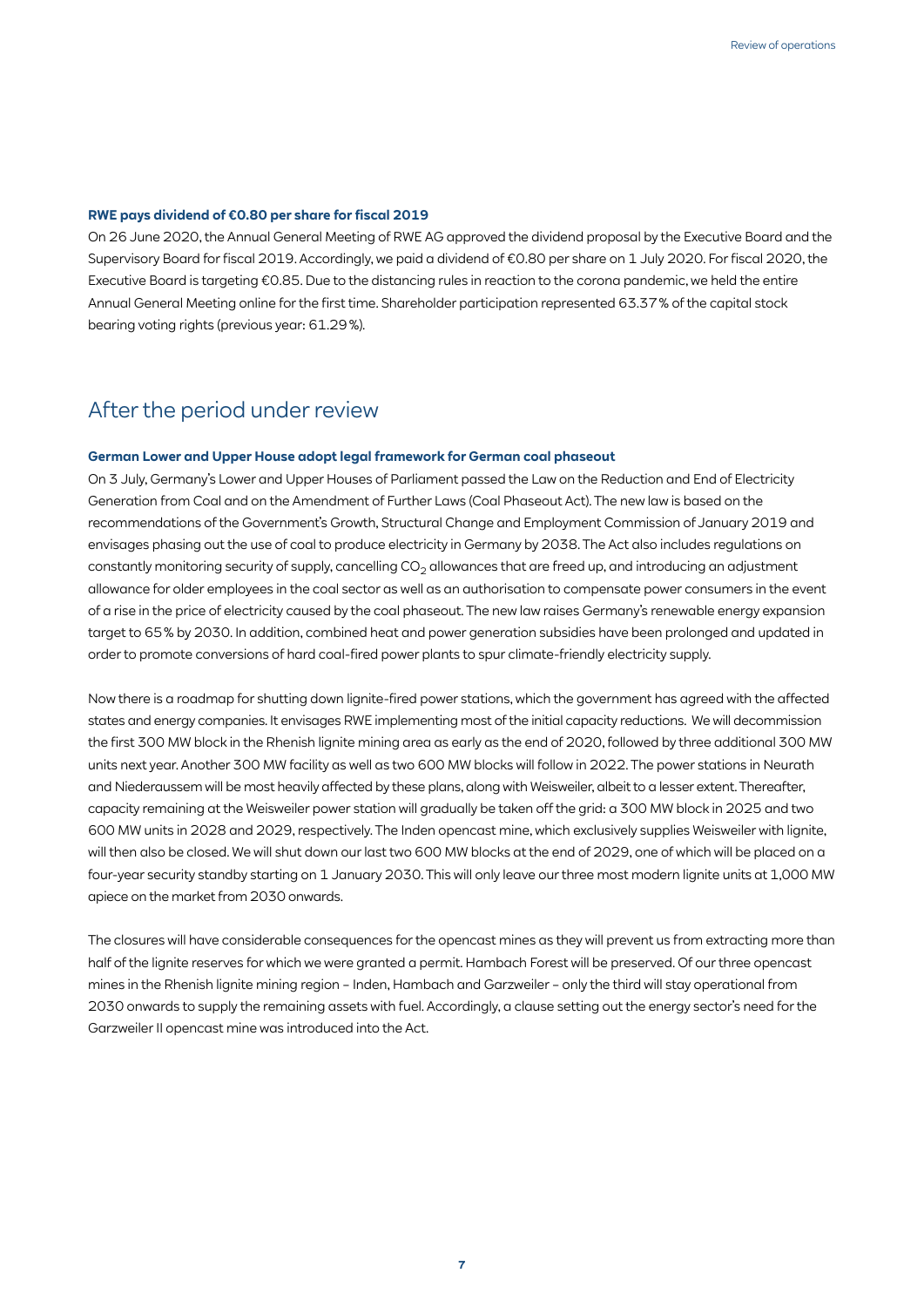The lignite phaseout will place a considerable financial burden on our company. The Act envisages us receiving €2.6 billion in compensation in equal instalments over 15 years. However, the damage we will actually incur will clearly exceed this sum. The compensation claim against the federal government and a large part of the expected burden were already reflected in last year's consolidated financial statements (see page 43 of the 2019 Annual Report). Intended recipients of state compensation in addition to RWE include the affected workforce. Our current plans envisage over 3,000 of the approximately 10,000 jobs in our lignite business being cut in the short term. By 2030, this figure could increase to around 6,000. The Coal Phaseout Act provides for an adjustment allowance and compensation for any disadvantages concerning statutory pensions. It is envisaged that these will be paid by the federal government.

The lignite phaseout is supplemented by a public-law contract drawn up by the federal government and the operators. The contract contains numerous provisions in particular regarding the implementation of the shutdowns and the compensation. The objective is to protect the legitimate claims of the affected power producers. In exchange, the companies pledge to refrain from staking further claims and to renounce filing related lawsuits, among other things. The contract has been submitted to Germany's Lower House for approval. Just like the Coal Phaseout Act, the contract is subject to approval under EU state aid law.

The Act also sets out the details of the hard coal phaseout. It stipulates that auctions decide which hard coal capacities are taken off the grid and how much their operators receive in compensation. The draft law envisages annual tender procedures from 2020 to 2027. However, operator bids will be subject to specific caps which are set to be lowered from €165,000/MW to €89,000/MW during the aforementioned period. Thereafter, the proposed legislation allows the regulator to order closures without compensation. If the tenders do not result in enough shutdowns, starting in 2024, power plant operators could be ordered to shut down stations without compensation.

#### **German government seeks to provide up to €40 billion in assistance to coal regions**

Also on 3 July, the German Lower House and Upper House adopted the Act on Strengthening the Structure of the Coal Regions. It envisages the federal government providing the lignite mining areas with up to €14 billion in financial aid for investments of major importance through to 2038. The Rhenish lignite mining region, in which we operate, is expected to receive 37 % of these funds, with 43 % and 20 % going to the Lausitz and Central German coal mining regions, respectively. The states can use the aid money to take a variety of measures such as investing in infrastructure associated with the industry and for their local public transport systems. On top of this, the federal government intends to support the regions with further measures. €26 billion has been earmarked for this, with measures including the expansion of the railway and road networks and establishing locations for research institutions.

#### **RWE sets stage for acquisition of onshore wind and solar projects with total volume of 2.7 GW**

In late July, we reached an agreement with Nordex, making us the exclusive bidder for the wind turbine manufacturer's European development business. The purchase price is €402.5 million. The business that is up for sale consists of a pipeline of onshore wind and solar projects with a total capacity of 2.7 GW. The lion's share of this, 1.9 GW, is in France. The pipeline also includes projects in Spain, Sweden and Poland. Approximately 15 % of the pipeline is nearly ready for a final investment decision or in an advanced stage of development. State subsidies have already been secured for 230 MW of generation capacity. The acquisition is subject to state approval for foreign investments in France. In addition, the process of involving the employees customary in the country must be implemented. The project volume offered for sale will supplement our current 22 GW development pipeline. Nordex's European development business includes a team of over 70. It is envisaged that these employees, most of whom reside in France, be integrated into the subsidiary RWE Renewables on conclusion of the transaction to develop further projects there.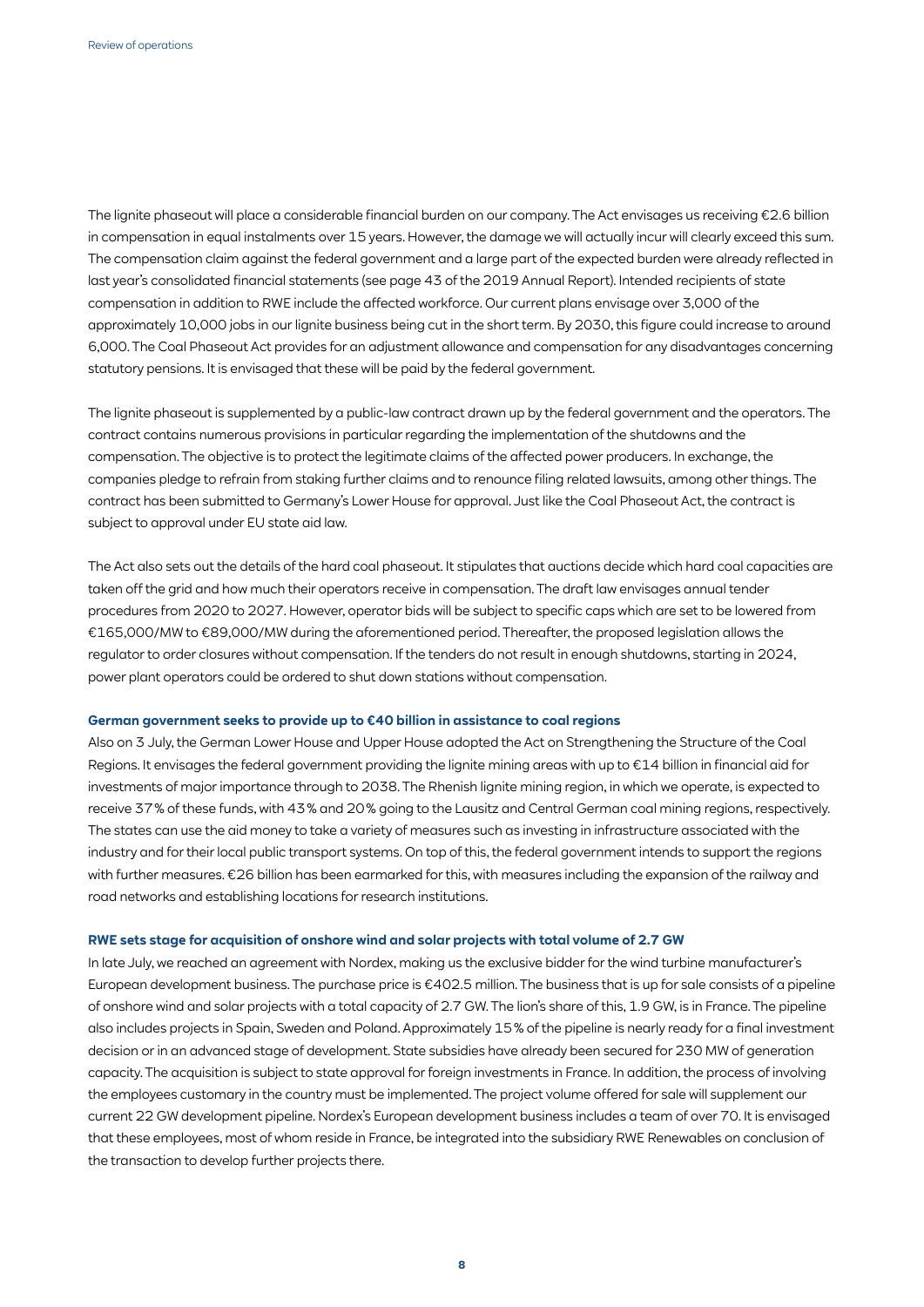#### **Wood pellet manufacturer Georgia Biomass sold to Enviva Partners**

At the end of July, we sold Georgia Biomass Holding to US-based Enviva Partners. The agreed price is US\$175 million. Georgia Biomass operates a large-scale plant in Waycross, Georgia, which manufactures wood pellets for industrial use. Over 800,000 metric tons were produced there last year. Our disposal of Georgia Biomass is in line with our new strategic orientation. Wood pellet production is no longer one of our core businesses. The buyer Enviva Partners, based in Bethesda, Maryland, ranks among the world's leading companies in this field.

#### **Supervisory Board establishes succession plan: Markus Krebber set to become CEO of RWE AG in mid-2021**

The Supervisory Board of RWE AG appointed Markus Krebber (47) CEO of RWE AG with effect from 1 July 2021. The resolution was passed by circular at the end of July 2020 and also stipulates that Markus Krebber's tenure as a member of the Executive Board be extended by a further period expiring on 30 June 2026. He will succeed Rolf Martin Schmitz (63), as CEO, who has held this office since 2016. Mr. Schmitz's contract will expire in the middle of 2021. With this succession plan, the Supervisory Board wants to ensure that RWE maintains its new strategic course. On completion of a degree in economics, Markus Krebber worked in business consulting followed by the financial services sector. In 2012, he joined the RWE Group on the Board of Directors of RWE Supply & Trading. Markus Krebber has been the CFO of RWE AG since 2016. Together with Rolf Martin Schmitz, he was a driving force behind the asset swap with E.ON, which turned RWE into a leading renewable energy company.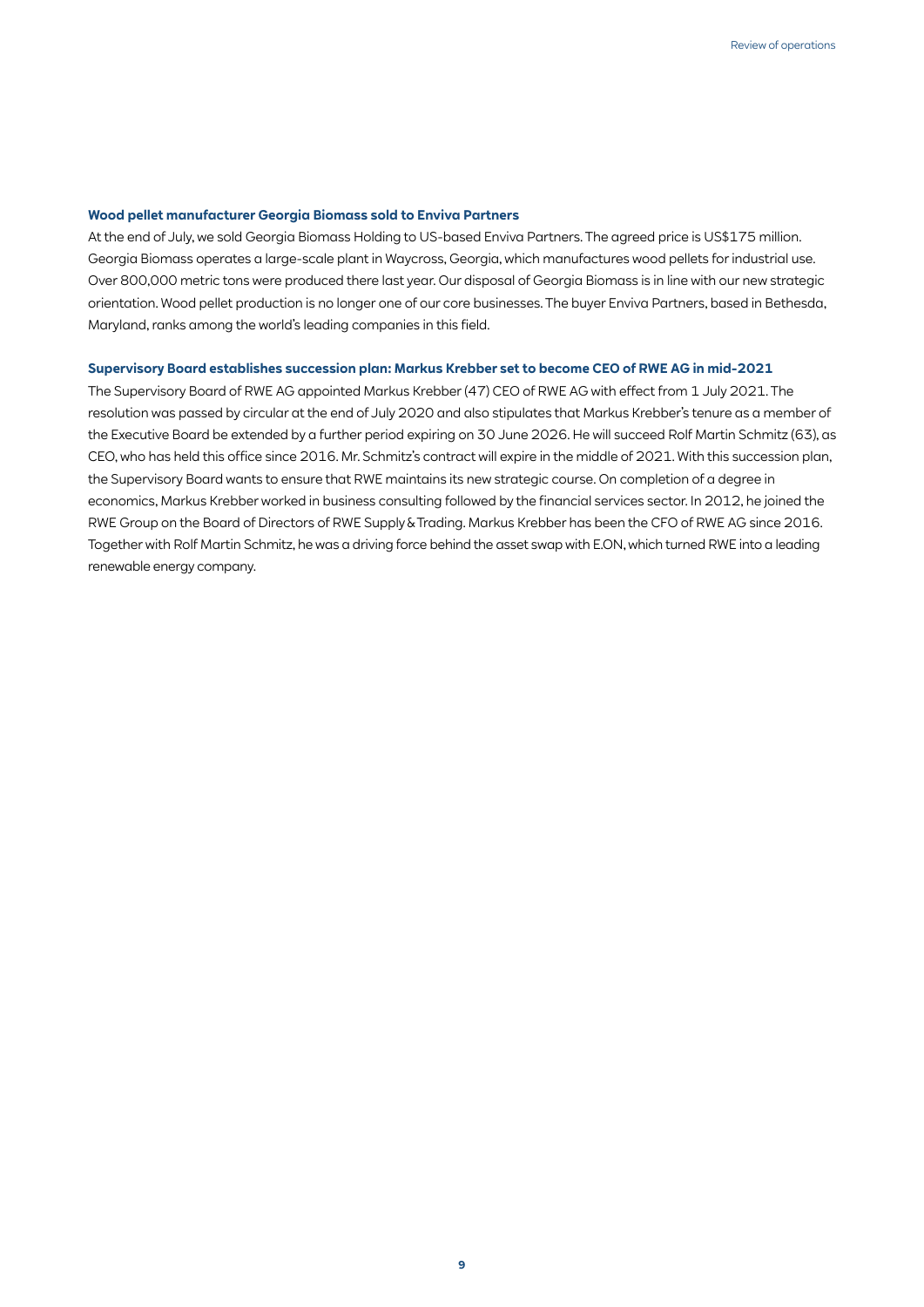# Commentary on reporting

#### **RWE Group realigned due to asset swap with E.ON**

In this year's financial reporting, we present the Group in a new structure. We have eliminated the provisional 'innogy – continuing operations' and 'acquired E.ON operations' segments shown in the 2019 Annual Report and broken down the generation activities by energy source. This reflects the integration of the assets that we received as a result of the transaction with E.ON. We now distribute our business among the following five segments: (1) Offshore Wind, (2) Onshore Wind / Solar, (3) Hydro / Biomass / Gas, (4) Supply & Trading and (5) Coal / Nuclear. Segments (1) to (4) represent our core business. This is where we want to grow. In (5), we have pooled our German electricity generation from lignite, hard coal and nuclear fuel, which will lose importance due to exit roadmaps established by the state. Figures for 2019 have been adapted to the new segment structure retroactively to enable comparability.

The segments are made up of the following activities:

- Offshore Wind: Our business involving offshore wind is subsumed here. It is overseen by our Group company RWE Renewables.
- Onshore Wind / Solar: This is the segment in which we pool our onshore wind, solar power and battery storage activities. Here again, operating responsibility lies with RWE Renewables.
- Hydro / Biomass / Gas: This segment encompasses our run-of-river, pumped storage, biomass and gas power stations. It also includes the Dutch Amer 9 and Eemshaven hard coal power plants, which we are increasingly co-firing with biomass, as well as the project management and engineering services specialist RWE Technology International. These activities are overseen by RWE Generation. The 37.9 % stake in the Austrian energy utility Kelag previously held by innogy is also assigned to Hydro / Biomass / Gas.
- Supply & Trading: This is where we report proprietary trading of energy commodities. The segment is managed by RWE Supply & Trading, which also acts as an intermediary for gas, supplies key accounts with energy, and undertakes a number of additional trading-related activities. The segment also includes the German and Czech gas storage facilities which we acquired from innogy.
- Coal / Nuclear: Our German electricity generation from lignite, hard coal, and nuclear fuel as well as our lignite production in the Rhenish mining region to the west of Cologne are subsumed in this segment. It also includes our investments in the Dutch nuclear power plant operator EPZ (30 %) and URANIT (50 %), which holds a 33 % stake in uranium enrichment specialist Urenco. The aforementioned activities and investments are assigned to our Group companies RWE Power (lignite and nuclear) and RWE Generation (hard coal).

Group companies with cross-segment tasks such as the Group holding company RWE AG are stated as part of the core business under 'other, consolidation'. This item also includes our 25.1 % stake in the German transmission system operator Amprion and consolidation effects.

#### **Forward-looking statements**

This interim report contains forward-looking statements regarding the future development of the RWE Group and its companies as well as economic and political developments. These statements are assessments that we have made based on information available to us at the time this document was prepared. In the event that the underlying assumptions do not materialise or unforeseen risks arise, actual developments can deviate from the developments expected at present. Therefore, we cannot assume responsibility for the correctness of forward-looking statements.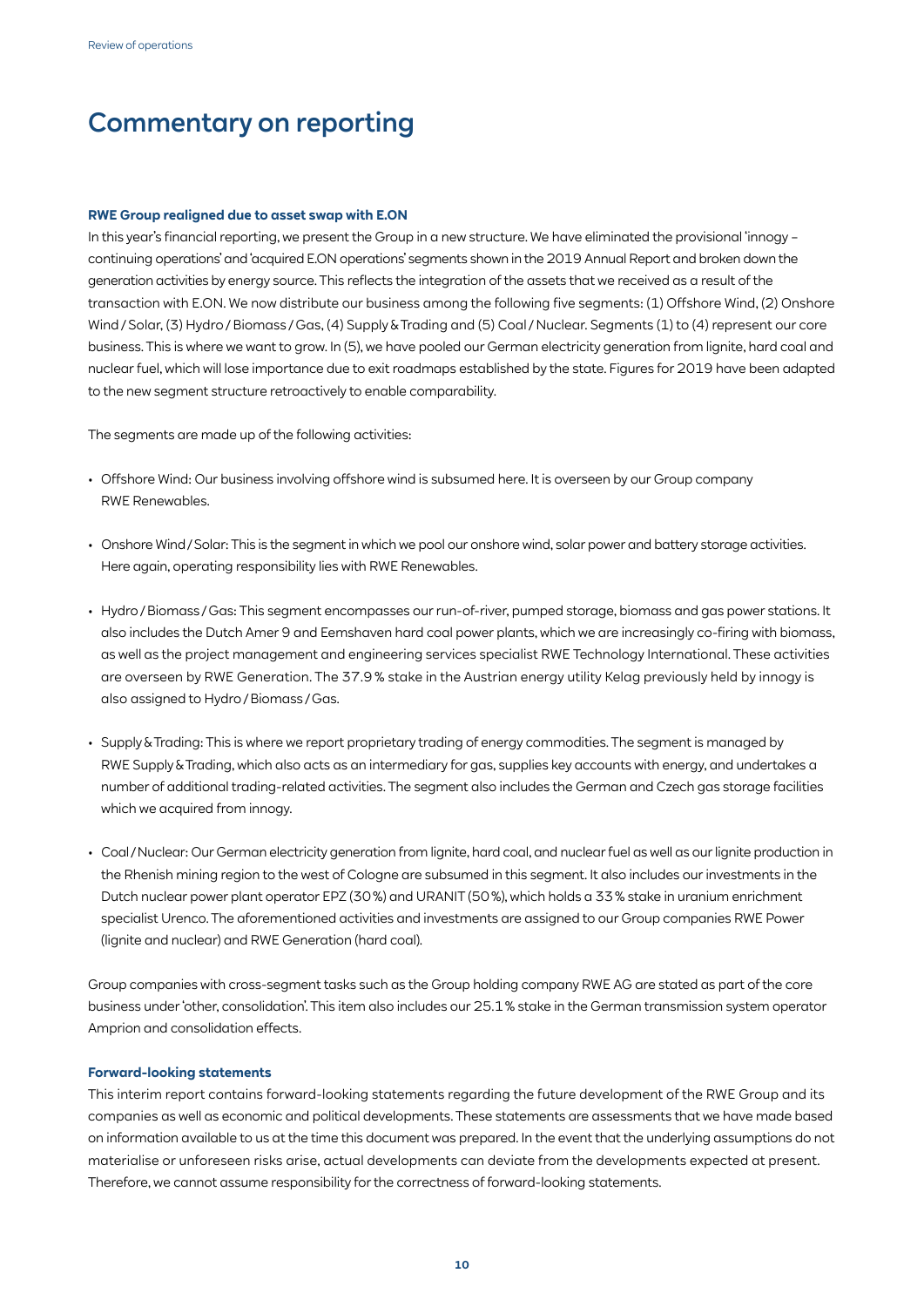| <b>Power generation</b><br>January - June |      | <b>Renewables</b> |                   | Pumped<br>storage,<br><b>batteries</b> |      | Gas  | Lignite |      | Hard coal |      | <b>Nuclear</b> |      |      | Total <sup>1</sup> |
|-------------------------------------------|------|-------------------|-------------------|----------------------------------------|------|------|---------|------|-----------|------|----------------|------|------|--------------------|
| <b>Billion kWh</b>                        | 2020 | 2019              | 2020              | 2019                                   | 2020 | 2019 | 2020    | 2019 | 2020      | 2019 | 2020           | 2019 | 2020 | 2019               |
| Offshore Wind                             | 3.7  | 1.4               |                   |                                        |      |      |         |      |           |      |                |      | 3.7  | 1.4                |
| Onshore Wind/Solar                        | 8.9  | 2.5               |                   |                                        |      |      |         |      |           |      |                |      | 8.9  | 2.5                |
| Hydro / Biomass / Gas                     | 2.8  | 2.0               | 1.0               | 0.9                                    | 21.1 | 24.7 |         | -    | 1.5       | 5.7  |                |      | 26.5 | 33.3               |
| of which:                                 |      |                   |                   |                                        |      |      |         |      |           |      |                |      |      |                    |
| Germany <sup>2</sup>                      | 1.0  | 1.2               | 1.0               | 0.9                                    | 4.3  | 3.0  |         |      |           |      |                |      | 6.4  | 5.1                |
| United Kingdom                            | 0.3  | 0.2               |                   | $\overline{\phantom{m}}$               | 9.7  | 18.0 |         |      | -         | 0.4  |                |      | 10.0 | 18.6               |
| <b>Netherlands</b>                        | 1.5  | 0.6               | $\qquad \qquad -$ | $\overline{\phantom{a}}$               | 5.4  | 2.9  |         |      | 1.5       | 5.3  |                |      | 8.4  | 8.8                |
| <b>Turkey</b>                             |      |                   |                   | $\overline{\phantom{a}}$               | 1.7  | 0.8  |         |      |           |      |                |      | 1.7  | 0.8                |
| Coal/Nuclear <sup>2</sup>                 |      |                   |                   | $\overline{\phantom{0}}$               | 0.2  | -    | 14.3    | 24.7 | 1.0       | 2.5  | 10.0           | 9.2  | 25.4 | 36.5               |

# Business performance

1 Including generation volumes not attributable to any of the energy sources mentioned (e. g. electricity from oil-fired power stations).

2 Including power procured from generation facilities not owned by RWE that we can deploy at our discretion on the basis of long-term agreements. These purchases amounted to 1.1 billion kWh (previous year: 0.9 billion kWh) in the Hydro / Biomass / Gas segment and 0.3 billion kWh (previous year: 0.9 billion kWh) in the Coal / Nuclear segment.

**RWE Group 15.4 5.9 1.0 0.9 21.3 24.7 14.3 24.7 2.5 8.2 10.0 9.2 64.5 73.7**

#### **Significant decline in electricity generation from coal-fired power plants**

In the first half of 2020, the RWE Group produced 64.5 billion kWh of electricity, 12 % less than in the same period in 2019. This decrease is predominantly attributable to deteriorated market conditions for our lignite and hard coal power stations. The price-driven increased competitiveness of gas played a role here. Furthermore, the corona crisis and substantial amounts of wind power put on the system reduced demand for conventionally generated electricity. Due to these two factors, less use was made of our British gas-fired power stations than in 2019. By contrast, power production from gas was up in Germany, owing in particular to a significant reduction in the cost of this fuel. The latter also applies to the Netherlands where we also benefited from the recommissioning of the Claus C gas-fired power station, which had been offline for several years for reasons of profitability. The contribution of renewable energy to our electricity generation rose considerably. In the first six months, almost a quarter of our electricity was generated from renewables. This was primarily attributable to the first-time inclusion of the operations we acquired from E.ON in September 2019. In addition, we benefited from favourable wind conditions. The commissioning of new wind farms (e. g. Peyton Creek in Texas; for more information see page 5) and the fact that our Dutch hard coal-fired power plants Amer 9 and Eemshaven are now increasingly run on biomass also had a positive impact.

In addition to our in-house generation, we procure electricity from external suppliers. In the period under review, these purchases amounted to 26.0 billion kWh (previous year: 23.0 billion kWh). In-house generation and power purchases combined for 90.5 billion kWh (previous year: 96.7 billion kWh).

#### **Electricity and gas sales 6 % and 55 % down year on year**

In the period under review, the RWE Group sold 87.0 billion kWh of electricity and 18.1 billion kWh of gas. These volumes are largely attributable to the Supply & Trading segment. Our main product, electricity, registered a 6 % decline, primarily because generation from our power plants dropped, resulting in RWE Supply & Trading selling less RWE power on the wholesale market. RWE's gas sales decreased by 55 %. This is because we started recording gas sales by RWE Supply & Trading in the Czech Republic as pure trading transactions on 1 July 2019, eliminating them from sales volume and revenue.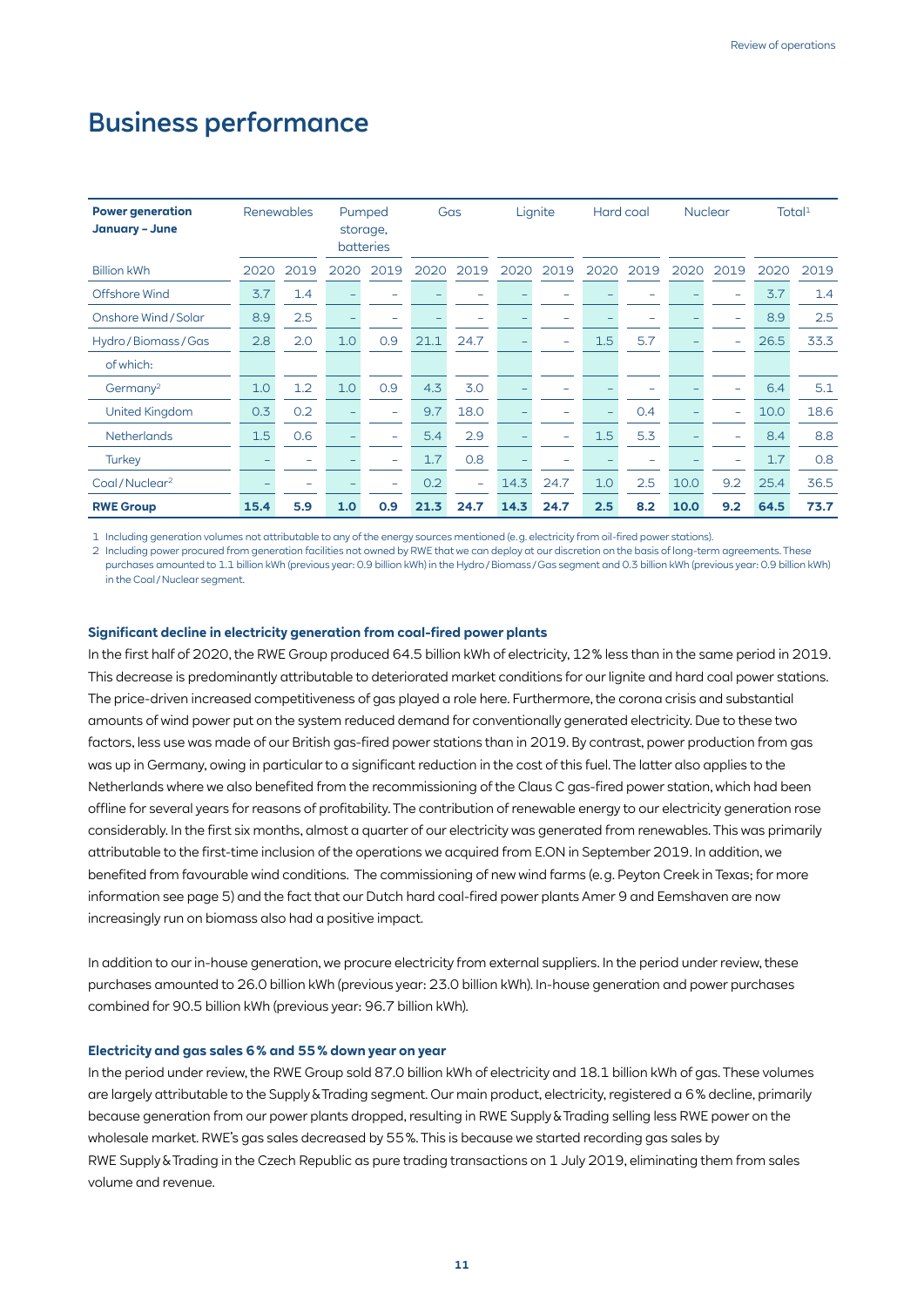| External revenue <sup>1</sup><br>$\epsilon$ million          | $Jan - Jun$<br>2020 | $Jan - Jun$<br>2019 | $+/-$  | $Jan - Dec$<br>2019 |
|--------------------------------------------------------------|---------------------|---------------------|--------|---------------------|
| Offshore Wind                                                | 175                 |                     | 175    | 85                  |
| Onshore Wind / Solar                                         | 986                 | 567                 | 419    | 1,265               |
| Hydro / Biomass / Gas                                        | 511                 | 443                 | 68     | 1,200               |
| Supply & Trading                                             | 4,375               | 4,917               | $-542$ | 9,554               |
| Other, consolidation                                         | 6                   | 5                   |        | -6                  |
| <b>Core business</b>                                         | 6,053               | 5,932               | 121    | 12,110              |
| Coal/Nuclear                                                 | 422                 | 509                 | $-87$  | 1,015               |
| <b>RWE Group (excluding natural gas tax/electricity tax)</b> | 6,475               | 6,441               | 34     | 13,125              |
| Natural gas tax/electricity tax                              | 104                 | 75                  | 29     | 152                 |
| <b>RWE Group</b>                                             | 6,579               | 6,516               | 63     | 13,277              |

1 Prior-year figures restated due to changed application of IFRS; see page 116 of the 2019 Annual Report for related commentary.

| External revenue by product <sup>1</sup><br>$\epsilon$ million | $Jan - Jun$<br>2020 | $Jan - Jun$<br>2019 | $+/-$  | $Jan - Dec$<br>2019 |
|----------------------------------------------------------------|---------------------|---------------------|--------|---------------------|
| <b>Electricity revenue</b>                                     | 5,706               | 4,993               | 713    | 10,272              |
| of which:                                                      |                     |                     |        |                     |
| Offshore Wind                                                  | 175                 |                     | 175    | 107                 |
| Onshore Wind / Solar                                           | 943                 | 484                 | 459    | 943                 |
| Hydro/Biomass/Gas                                              | 365                 | 295                 | 70     | 671                 |
| Supply & Trading                                               | 4,103               | 4,063               | 40     | 8,259               |
| Other, consolidation                                           |                     |                     |        | 1                   |
| <b>Core business</b>                                           | 5,586               | 4,842               | 744    | 9,981               |
| Coal/Nuclear                                                   | 120                 | 151                 | $-31$  | 291                 |
| <b>Gas revenue</b>                                             | 231                 | 832                 | $-601$ | 1,156               |
| of which:                                                      |                     |                     |        |                     |
| Hydro / Biomass / Gas                                          | 3                   | 15                  | $-12$  | 22                  |
| Supply & Trading                                               | 228                 | 817                 | $-589$ | 1,134               |
| <b>Core business</b>                                           | 231                 | 832                 | $-601$ | 1,156               |
| <b>Other revenue</b>                                           | 538                 | 616                 | $-78$  | 1,697               |
| <b>RWE Group (excluding natural gas tax/electricity tax)</b>   | 6,475               | 6,441               | 34     | 13,125              |

1 Prior-year figures restated due to changed application of IFRS; see page 116 of the 2019 Annual Report for related commentary.

#### **Electricity revenue up, gas revenue markedly down**

The Group's external revenue totalled €6,475 million (excluding natural gas tax and electricity tax), slightly more than last year's corresponding figure (€6,441 million). Our electricity revenue rose by 14 % to €5,706 million despite the decline in generation volumes. Two effects came to bear here: we realised higher market prices for the electricity generation of our conventional power stations than in 2019 and we benefited from the shift in our production to electricity from renewables, for which we usually receive payments exceeding the market level. Conversely, our gas revenue dropped by 72 % to €231 million. In addition to the decrease in sales set out earlier, the reduction in gas prices was a contributing factor.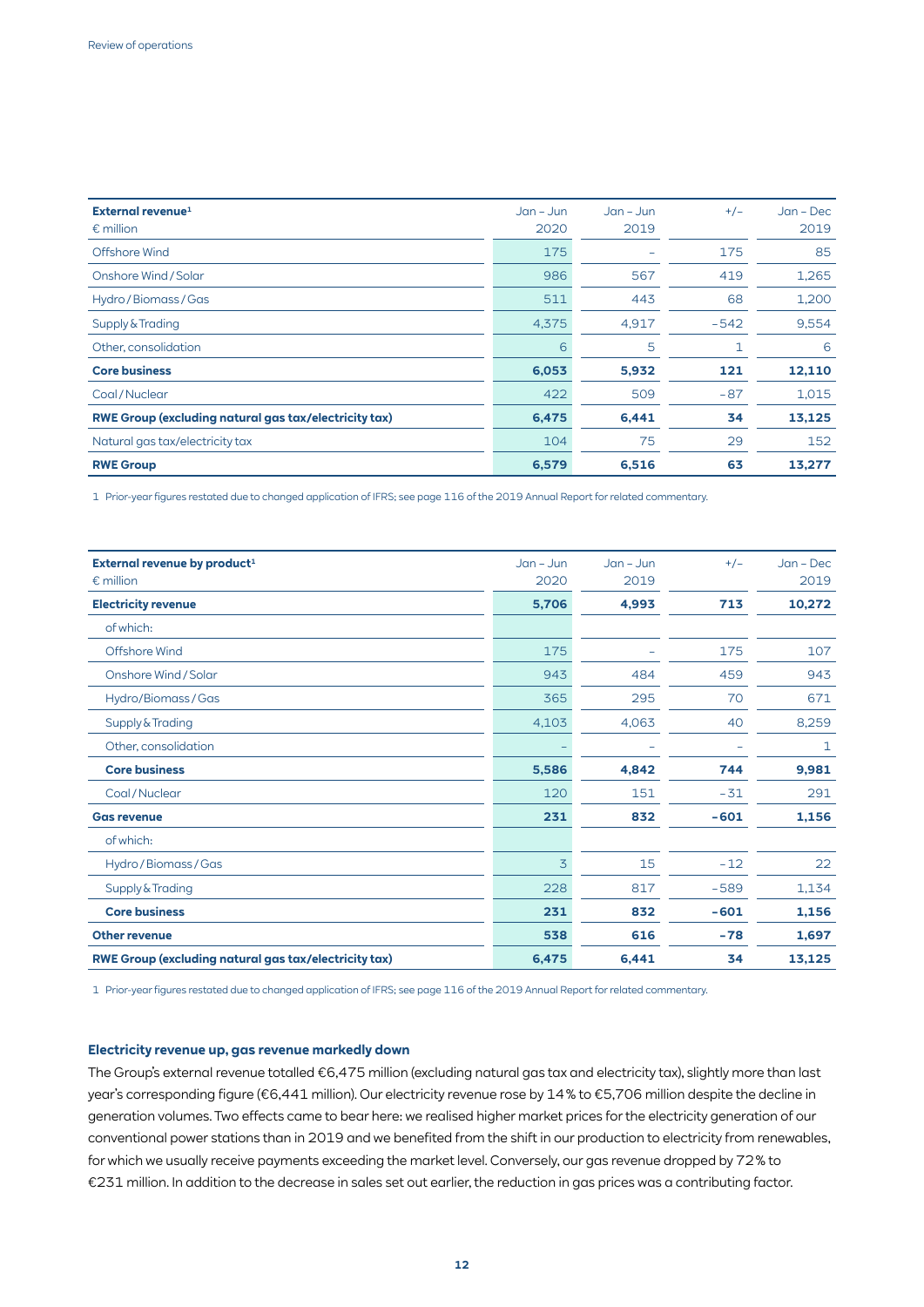One indicator, which is increasingly attracting the attention of sustainability-oriented investors, is the percentage of Group revenue accounted for by coal-fired generation and other coal products. At 22 % in the first half of 2020, this share was below the comparable figure in 2019 (25 %).

| Internal revenue<br>$\epsilon$ million | $Jan - Jun$<br>2020 | $Jan - Jun$<br>2019 | $+/-$  | $Jan - Dec$<br>2019 |
|----------------------------------------|---------------------|---------------------|--------|---------------------|
| Offshore Wind                          | 497                 | 263                 | 234    | 682                 |
| Onshore Wind / Solar                   | 112                 | 38                  | 74     | 271                 |
| Hydro / Biomass / Gas                  | 1,473               | 1,719               | $-246$ | 3,409               |
| Supply & Trading                       | 1,523               | 2,032               | $-509$ | 3,266               |
| Other, consolidation                   | $-3,335$            | $-3.412$            | 77     | $-6,900$            |
| <b>Core business</b>                   | 270                 | 640                 | $-370$ | 728                 |
| Coal/Nuclear                           | 1,339               | 1,156               | 183    | 2,385               |
| Consolidation                          | $-1.609$            | $-1.796$            | 187    | $-3.113$            |

| <b>Adjusted EBITDA</b><br>$\epsilon$ million | $Jan - Jun$<br>2020 | $Jan - Jun$<br>2019 | $+/-$  | $Jan - Dec$<br>2019 |
|----------------------------------------------|---------------------|---------------------|--------|---------------------|
| Offshore Wind                                | 585                 | 236                 | 349    | 614                 |
| Onshore Wind / Solar                         | 273                 | 121                 | 152    | 295                 |
| Hydro / Biomass / Gas                        | 324                 | 221                 | 103    | 672                 |
| Supply & Trading                             | 322                 | 461                 | $-139$ | 731                 |
| Other, consolidation                         | $-7$                | $-37$               | 30     | $-129$              |
| <b>Core business</b>                         | 1,497               | 1,002               | 495    | 2,183               |
| Coal/Nuclear                                 | 310                 | 128                 | 182    | 306                 |
| <b>RWE Group</b>                             | 1,807               | 1,130               | 677    | 2,489               |

#### **Adjusted EBITDA 60 % up year on year**

In the period under review, our adjusted earnings before interest, taxes, depreciation and amortisation (adjusted EBITDA) amounted to €1,807 million. Of this, €1,497 million was attributable to our core business, with the remaining €310 million coming from the Coal / Nuclear segment. Our adjusted EBITDA surpassed the previous year's figure by €677 million, or 60 %, primarily due to the first-time inclusion of the renewables business that we acquired from E.ON. The considerable increase in the utilisation of our wind farms and the reinstatement of the British capacity market also made a contribution to the rise in earnings. By contrast, our trading business was unable to match the exceptional earnings achieved in 2019, despite a strong performance.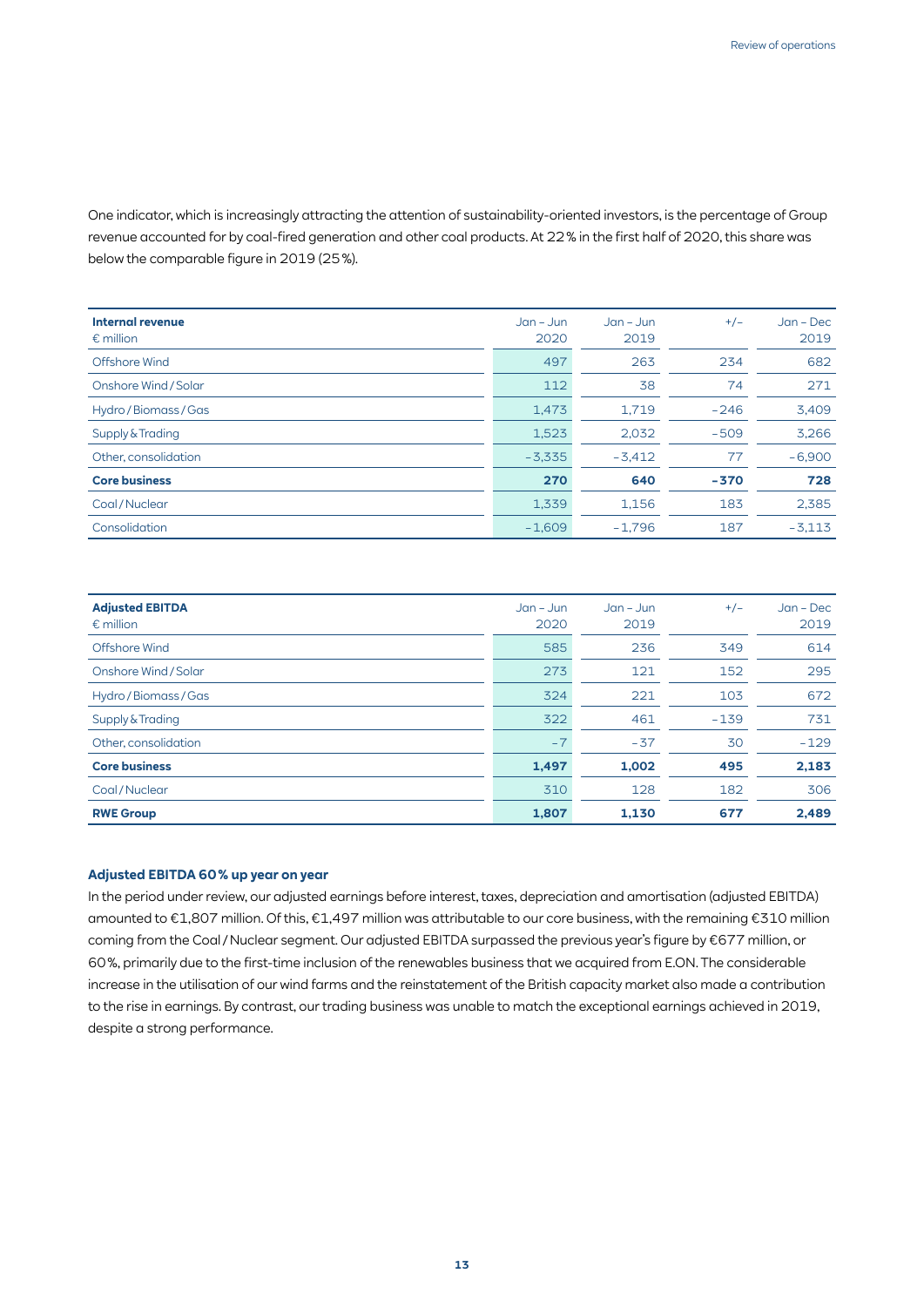Earnings developed as follows by segment:

- Offshore Wind: We recorded €585 million in adjusted EBITDA in this segment. This represents a significant increase over last year's figure (€236 million), which did not yet include the operations acquired from E.ON. Favourable wind conditions in northern and central Europe also had a major impact.
- Onshore Wind / Solar: Adjusted EBITDA posted here rose by €152 million to €273 million, benefiting from the same factors as the Offshore Wind segment. Furthermore, the commissioning of new generation capacity contributed to the rise in earnings.
- Hydro / Biomass / Gas: This segment's adjusted EBITDA advanced by €103 million to €324 million, mainly due to the reinstatement of the British capacity market. Capacity payments equivalent to €74 million were received for the first half of 2020, whereas these payments were suspended during the same period last year. Moreover, we benefited from a slight reduction in operating costs due in part to postponed power plant maintenance.
- Supply & Trading: Despite the sudden fall in commodity prices as a result of the corona crisis, our trading activities posted a very satisfactory result. However, we were unable to match the exceptional performance achieved in 2019. This explains why, at €322 million, adjusted segment EBITDA was fairly high, but considerably down on last year's corresponding figure (€461 million).
- Coal / Nuclear: Totalling €310 million, adjusted EBITDA improved by €182 million in this segment. One reason for this development was that we realised higher margins with our lignite-fired and nuclear power plants than in 2019. We had already sold forward nearly all of the production of these plants in earlier years. Another positive effect stemmed from our acquisition in September 2019 of the minority interests in the Gundremmingen and Emsland nuclear power plants previously held by E.ON.

| <b>Adjusted EBIT</b><br>$\epsilon$ million | $Jan - Jun$<br>2020 | $Jan - Jun$<br>2019 | $+/-$  | $Jan - Dec$<br>2019 |
|--------------------------------------------|---------------------|---------------------|--------|---------------------|
| Offshore Wind                              | 401                 | 154                 | 247    | 377                 |
| Onshore Wind / Solar                       | 85                  | 40                  | 45     | 59                  |
| Hydro / Biomass / Gas                      | 155                 | 62                  | 93     | 342                 |
| Supply & Trading                           | 300                 | 441                 | $-141$ | 691                 |
| Other, consolidation                       | $-8$                | $-37$               | 29     | $-128$              |
| <b>Core business</b>                       | 933                 | 660                 | 273    | 1,341               |
| Coal/Nuclear                               | 155                 | $-43$               | 198    | $-74$               |
| <b>RWE Group</b>                           | 1,088               | 617                 | 471    | 1,267               |

Our adjusted EBIT in the first six months of 2020 totalled €1,088 million, surpassing the figure recorded in the same period in 2019 by €471 million, or 76 %. It differs from adjusted EBITDA by way of operating depreciation and amortisation, which amounted to €719 million in the period being reviewed (previous year: €513 million).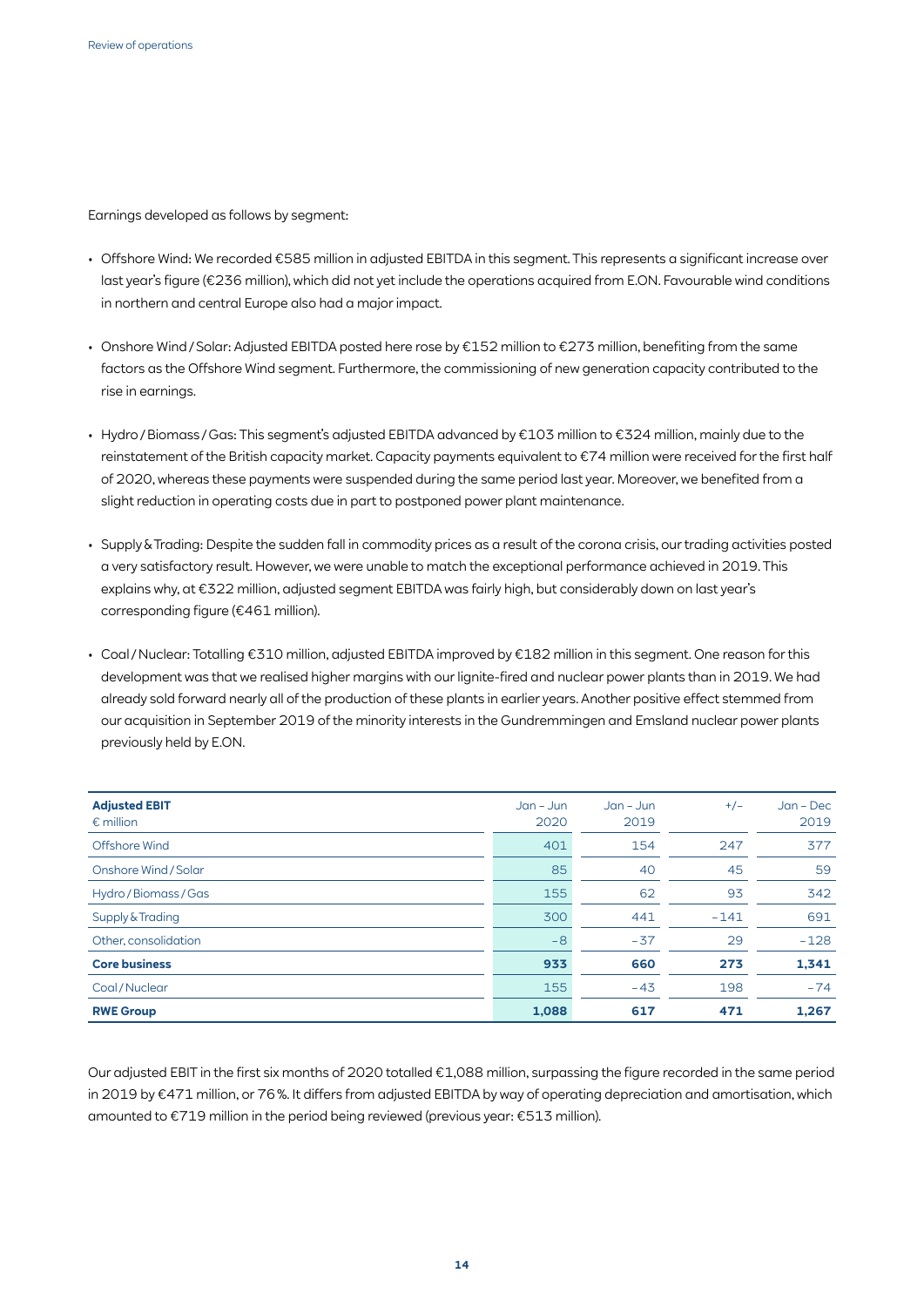| Non-operating result<br>$\epsilon$ million                          | Jan – Jun<br>2020 | .Jan – .Jun<br>2019 | $+/-$ | $Jan - Dec$<br>2019 |
|---------------------------------------------------------------------|-------------------|---------------------|-------|---------------------|
| Disposal result                                                     | $-$               |                     | $-21$ | 48                  |
| Effects on income from the valuation of derivatives and inventories | 739               | $-431$              | 1.170 | 81                  |
| Other                                                               | $-77$             | $-42$               | $-35$ | $-1.210$            |
| <b>Non-operating result</b>                                         | 662               | $-452$              | 1.114 | $-1.081$            |

The non-operating result, in which we recognise certain factors which are not related to operations or the period being reviewed, amounted to €662 million (first half of 2019: - €452 million). This significant improvement is essentially attributable to the item 'effects on income from the valuation of derivatives and inventories'. Here, we report temporary gains or losses that arise from the fact that IFRS stipulates that financial instruments used to hedge price risks be recognised at fair value as of the cut-off date, whereas the hedged underlying transactions may only be recognised with an effect on earnings once they are realised. In the first half of 2020, this resulted in a significantly positive contribution to earnings, as opposed to the substantially negative contribution in the same period last year.

| <b>Financial result</b><br>$\epsilon$ million     | $Jan - Jun$<br>2020 | $Jan - Jun$<br>2019 | $+/-$  | $Jan - Dec$<br>2019 |
|---------------------------------------------------|---------------------|---------------------|--------|---------------------|
| Interest income                                   | 248                 | 91                  | 157    | 185                 |
| of which: E.ON dividend                           | 182                 |                     | 182    |                     |
| Interest expenses                                 | $-168$              | $-119$              | $-49$  | $-258$              |
| <b>Net interest</b>                               | 80                  | $-28$               | 108    | $-73$               |
| Interest accretion to non-current provisions      | $-151$              | $-213$              | 62     | $-881$              |
| of which: interest accretion to mining provisions | $-122$              | $-56$               | $-66$  | $-581$              |
| Other financial result                            | $-233$              | 9                   | $-242$ | 16                  |
| <b>Financial result</b>                           | $-304$              | $-232$              | $-72$  | $-938$              |

Compared to 2019, our financial result deteriorated by €72 million to – €304 million. Its components changed as follows:

- Net interest improved by €108 million to €80 million. This was mainly because we received our first dividend for the stake we acquired in E.ON in 2019, which currently amounts to 15 %. A counteracting effect was felt from heavier interest burdens caused in part by the acquisition of E.ON's renewable energy business, because we are stating interest expenses which were incurred to finance onshore wind farms in the USA for the first time.
- The interest accretion to non-current provisions curtailed the result by €151 million (previous year: €213 million). In the period under review, we took a one-off charge due to a reduction of the discount rate we use to calculate our mining provisions. The rise in the present value of the obligations caused by the interest adjustment was partly considered as an expense in the interest accretion. A similar effect regarding our nuclear provisions curtailed earnings even more last year.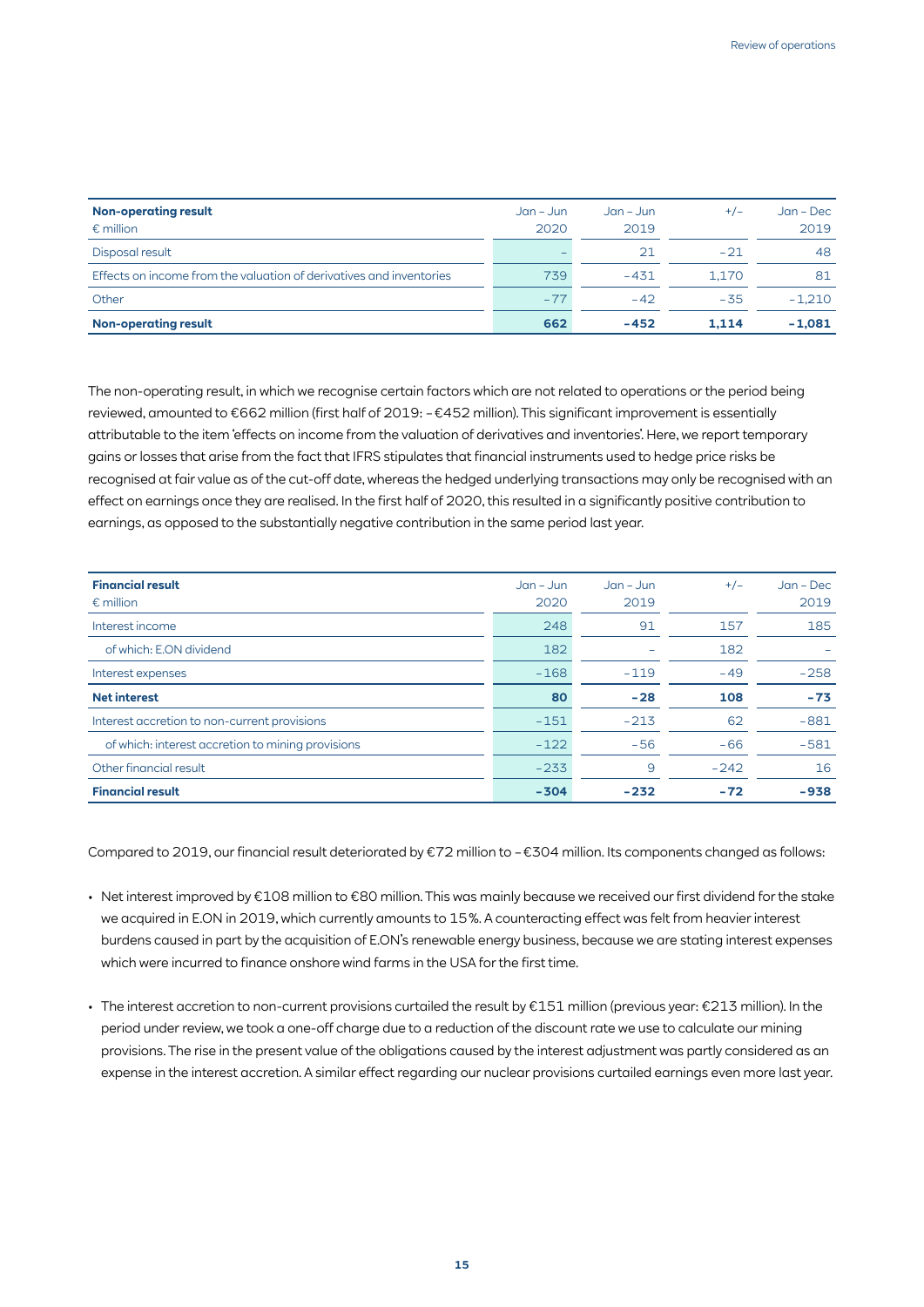• The 'other financial result' deteriorated by €242 million to – €233 million. We suffered losses on our portfolio of securities due to the corona-induced turmoil on the capital markets, having achieved gains in 2019. In addition, unfavourable interest and exchange rate developments weighed on income from financial transactions.

Owing to the aforementioned developments, income before taxes from our continuing operations totalled €1,446 million (previous year: – €67 million). Taxes on income amounted to €449 million, which corresponds to an effective tax rate of 31 %. This relatively high figure is due to the fact that we cannot currently capitalise any deferred taxes in the RWE AG tax group unless they are offset by deferred tax liabilities. Deferred tax assets are an entitlement to future tax reductions resulting from differences in the recognition and/or measurement of assets and liabilities between the tax and IFRS balance sheets. The capitalisation of deferred taxes is subject to the prerequisite that taxable profits arise in future fiscal periods which allow the tax reduction to be used. This is currently not foreseeable for RWE AG's tax group. After taxes, income achieved by our continuing operations totalled €997 million (previous year: €84 million).

Income from discontinued operations amounted to €50 million. It is attributable to our stake in Slovak energy provider VSE, which we acquired from innogy in 2019 and intend to sell to E.ON as soon as possible (see page 45 of the 2019 Annual Report). The figure for the same period last year (€1,311 million) still contained the income of all the discontinued innogy operations which were sold, with the exception of VSE, in September 2019.

Non-controlling interests in income decreased by €513 million to €37 million because we divested our 76.8 % stake in innogy in September 2019.

Since the spring of 2019, there have been no more outstanding hybrid bonds which would be classified as equity pursuant to IFRS. Accordingly, the portion of earnings attributable to hybrid capital investors was zero. By contrast, last year it amounted to €15 million, which related to the £750 million hybrid bond we called on 20 March 2019.

The RWE Group's net income amounted to €1,010 million (previous year: €830 million). Based on the 614.7 million RWE shares outstanding, this corresponded to earnings per share of €1.64 (previous year: €1.35).

Adjusted net income totalled €795 million. This figure differs from net income according to IFRS in that the non-operating result, which reflects exceptional items, and other major non-recurrent effects are deducted from it. We did not calculate adjusted net income for 2019 because this figure would have been of limited informational value due to the significant one-off effects of the asset swap with E.ON.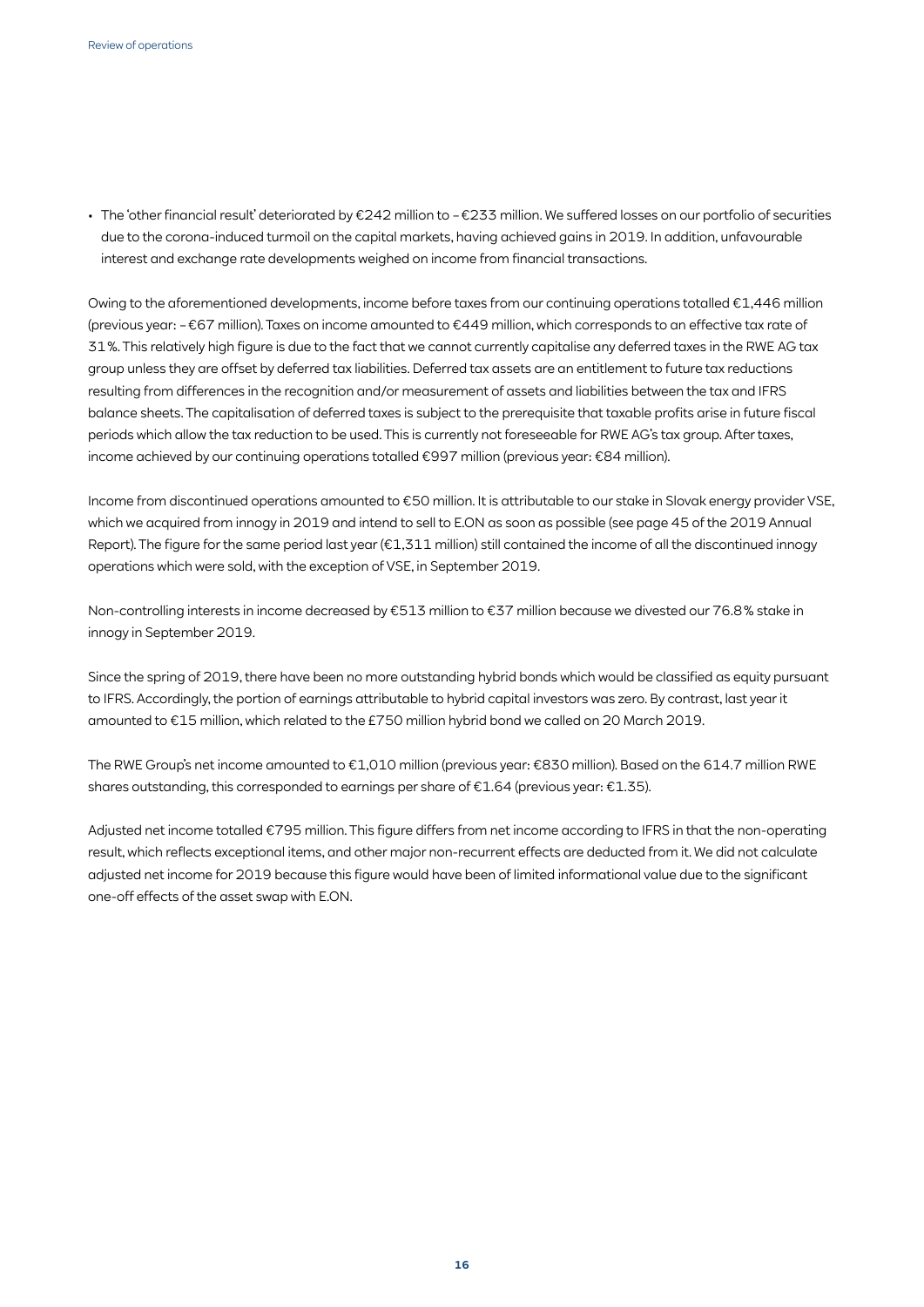| <b>Reconciliation to net income</b>                        | $Jan - Jun$ | $Jan - Jun$ | $+/-$    | $Jan - Dec$ |
|------------------------------------------------------------|-------------|-------------|----------|-------------|
| $\epsilon$ million                                         | 2020        | 2019        |          | 2019        |
| <b>Adjusted EBITDA</b>                                     | 1,807       | 1,130       | 677      | 2,489       |
| Operating depreciation, amortisation and impairment losses | $-719$      | $-513$      | $-206$   | $-1,222$    |
| <b>Adjusted EBIT</b>                                       | 1,088       | 617         | 471      | 1,267       |
| Non-operating result                                       | 662         | $-452$      | 1,114    | $-1,081$    |
| <b>Financial result</b>                                    | $-304$      | $-232$      | $-72$    | $-938$      |
| Income from continuing operations before taxes             | 1,446       | $-67$       | 1,513    | $-752$      |
| Taxes on income                                            | $-449$      | 151         | $-600$   | 92          |
| <b>Income from continuing operations</b>                   | 997         | 84          | 913      | $-660$      |
| Income from discontinued operations                        | 50          | 1,311       | $-1,261$ | 9,816       |
| <b>Income</b>                                              | 1,047       | 1,395       | $-348$   | 9,156       |
| of which:                                                  |             |             |          |             |
| Non-controlling interests                                  | 37          | 550         | $-513$   | 643         |
| RWE AG hybrid capital investors' interest                  |             | 15          | $-15$    | 15          |
| Net income/income attributable to RWE AG shareholders      | 1,010       | 830         | 180      | 8,498       |
| <b>Adjusted net income</b>                                 | 795         |             |          |             |

| <b>Reconciliation to adjusted net income</b><br>January - June 2020<br>$\epsilon$ million | Original figures | Adjustment | <b>Adjusted figures</b> |
|-------------------------------------------------------------------------------------------|------------------|------------|-------------------------|
| <b>Adjusted EBIT</b>                                                                      | 1,088            |            | 1,088                   |
| Non-operating result                                                                      | 662              | $-662$     |                         |
| <b>Financial result</b>                                                                   | $-304$           | 164        | $-140$                  |
| Income from continuing operations before taxes                                            | 1,446            | $-498$     | 948                     |
| Taxes on income                                                                           | $-449$           | 307        | $-142$                  |
| <b>Income from continuing operations</b>                                                  | 997              | $-191$     | 806                     |
| Income from discontinued operations                                                       | 50               | $-50$      |                         |
| <b>Income</b>                                                                             | 1,047            | $-241$     | 806                     |
| of which:                                                                                 |                  |            |                         |
| Non-controlling interests                                                                 | 37               | $-26$      | 11                      |
| Net income/income attributable to RWE AG shareholders                                     | 1,010            | $-215$     | 795                     |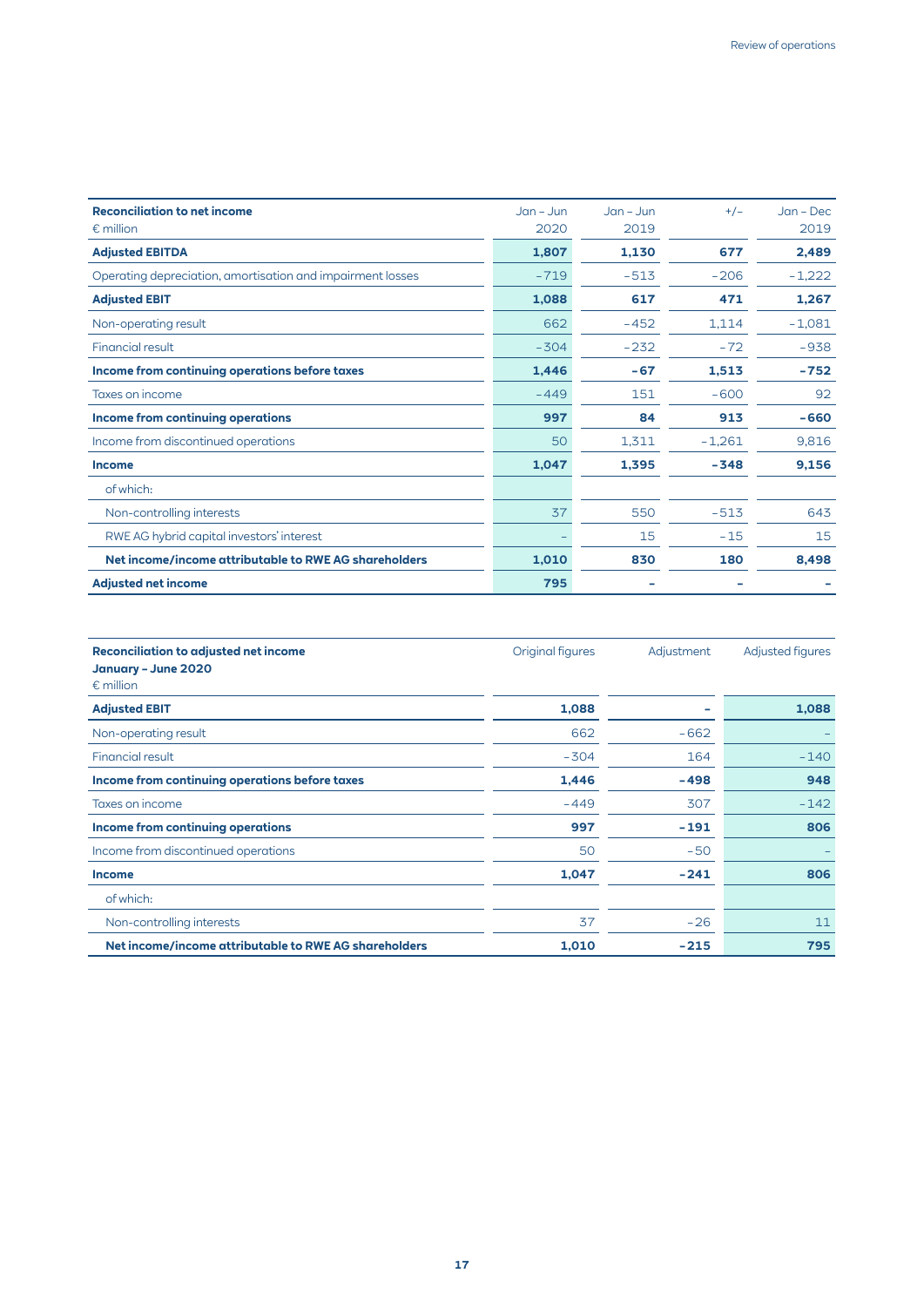| Capital expenditure on property, plant and equipment<br>and on intangible assets <sup>1</sup><br>$\epsilon$ million | Jan – Jun<br>2020 | $Jan - Jun$<br>2019 | $+/-$ | $Jan - Dec$<br>2019 |
|---------------------------------------------------------------------------------------------------------------------|-------------------|---------------------|-------|---------------------|
| Offshore Wind                                                                                                       | 314               | 161                 | 153   | 492                 |
| Onshore Wind/Solar                                                                                                  | 521               | 170                 | 351   | 752                 |
| Hydro / Biomass / Gas                                                                                               | 61                | 89                  | $-28$ | 212                 |
| Supply & Trading                                                                                                    | 16                | 8                   | 8     | 29                  |
| Other, consolidation                                                                                                | $-1$              | $-1$                |       | $-3$                |
| <b>Core business</b>                                                                                                | 911               | 427                 | 484   | 1,482               |
| Coal/Nuclear                                                                                                        | 77                | 120                 | $-43$ | 281                 |
| <b>RWE Group</b>                                                                                                    | 988               | 547                 | 441   | 1,767 <sup>2</sup>  |

1 Table only shows cash investments; prior-year figures restated accordingly.

2 Including a €4 million consolidation effect between the core business and the Coal / Nuclear segment.

| Capital expenditure on financial assets <sup>1</sup><br>$\epsilon$ million | $Jan - Jun$<br>2020 | $Jan - Jun$<br>2019      | $+/-$ | $Jan - Dec$<br>2019 |
|----------------------------------------------------------------------------|---------------------|--------------------------|-------|---------------------|
| Offshore Wind                                                              | っ                   |                          | 2     |                     |
| Onshore Wind / Solar                                                       | 19                  | 11                       | 8     | 46                  |
| Hydro / Biomass / Gas                                                      | 117                 | $\overline{2}$           | 115   | 2                   |
| Supply & Trading                                                           | 6                   | $\overline{\phantom{a}}$ | 6     | 68                  |
| Other, consolidation                                                       | $-92$               |                          | $-92$ | $-112$              |
| <b>Core business</b>                                                       | 52                  | 13                       | 39    | 4                   |
| Coal/Nuclear                                                               |                     |                          |       |                     |
| <b>RWE Group</b>                                                           | 52                  | 13                       | 39    | 4                   |

1 Table only shows cash investments; prior-year figures restated accordingly.

#### **Capital expenditure up 86 % on 2019**

In the first six months of 2020, capital expenditure amounted to €1,040 million (previous year: €560 million). Unlike in the past, we now only focus on capital expenditure with an effect on cash in our financial reporting. We spent €988 million on property, plant and equipment and intangible assets – much more than in 2019 (€547 million). The first-time inclusion of capital expenditure in the renewable energy business received from E.ON came to bear here. However, we posted a substantial increase even without this effect, because we are currently building two large-scale offshore wind farms: Triton Knoll off the coast of England and Kaskasi near Heligoland. Our capital spending on financial assets amounted to €52 million (previous year: €13 million). The most important transaction was the acquisition of the King's Lynn gas-fired power plant, on which we report on page 5. The negative figure (– €92 million) in the 'other, consolidation' line item is due to retroactive adjustments to the initial consolidation of the renewable energy business we acquired from E.ON in 2019.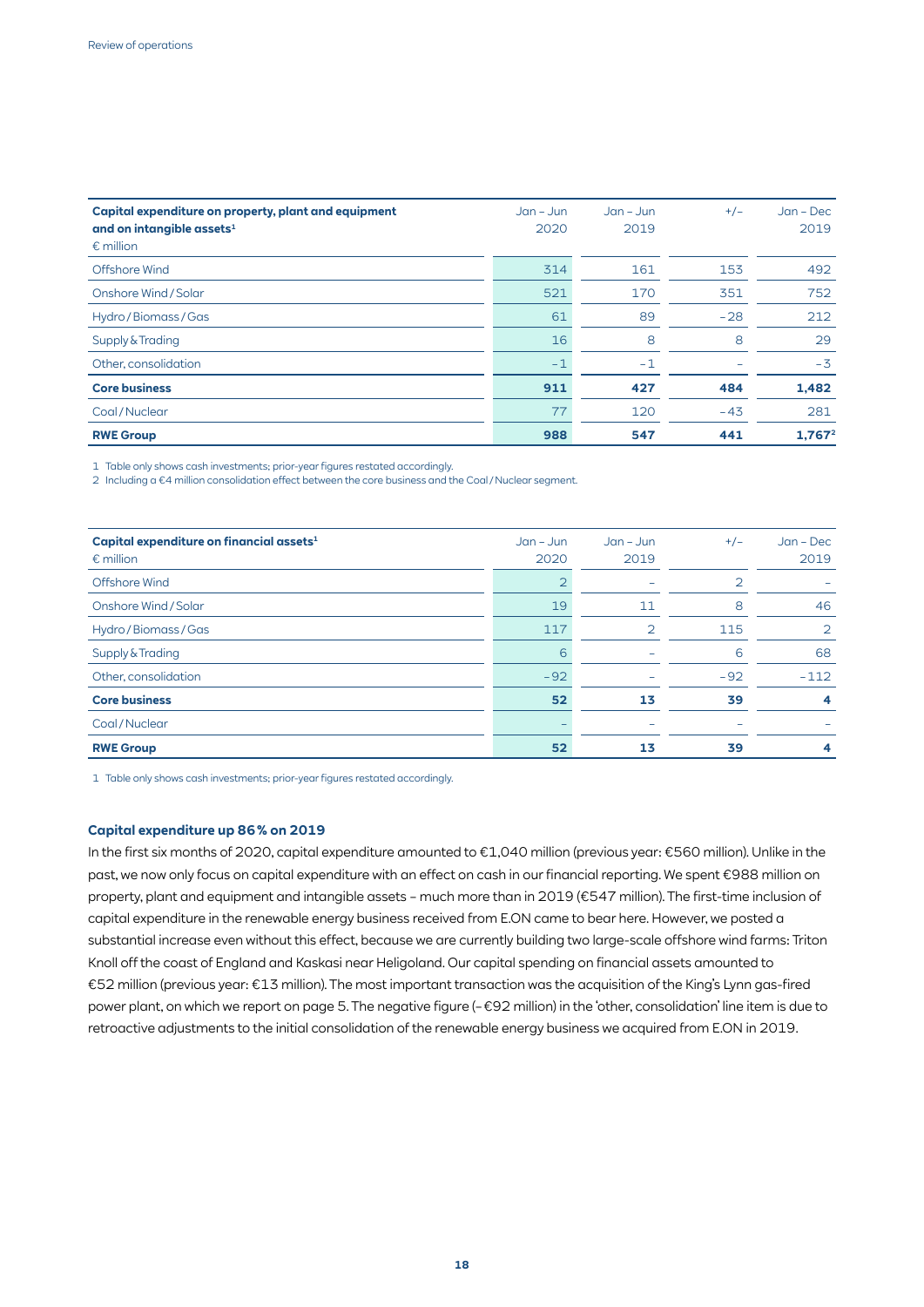| Cash flow statement <sup>1</sup>                              | $Jan - Jun$ | $Jan - Jun$ | $+/-$    | $Jan - Dec$ |
|---------------------------------------------------------------|-------------|-------------|----------|-------------|
| $\epsilon$ million                                            | 2020        | 2019        |          | 2019        |
|                                                               |             |             |          |             |
| Funds from operations                                         | 1,002       | $-268$      | 1.270    | 1,809       |
| Change in working capital                                     | 169         | $-868$      | 1,037    | $-2,786$    |
| Cash flows from operating activities of continuing operations | 1,171       | $-1,136$    | 2,307    | $-977$      |
| Cash flows from investing activities of continuing operations | $-95$       | 1,558       | $-1,653$ | 474         |
| Cash flows from financing activities of continuing operations | $-807$      | $-615$      | $-192$   | 189         |
| Effects of changes in foreign exchange rates and other        |             |             |          |             |
| changes in value on cash and cash equivalents                 | $-80$       | 8           | $-88$    | 13          |
| Total net changes in cash and cash equivalents                | 189         | $-185$      | 374      | $-301$      |
|                                                               |             |             |          |             |
| Cash flows from operating activities of continuing operations | 1,171       | $-1,136$    | 2,307    | $-977$      |
| Minus capital expenditure                                     | $-1,040$    | $-560$      | $-480$   | $-1,771$    |
| Plus proceeds from divestitures/asset disposals               | 117         | 49          | 68       | 695         |
| <b>Free cash flow</b>                                         | 248         | $-1,647$    | 1,895    | $-2,053$    |

1 All items solely relate to continuing operations.

#### **Operating cash flow reflects high operating income**

Our continuing operations generated cash flows from operating activities of €1,171 million (previous year: – €1,136 million). The substantial improvement over 2019 is due in part to the good operating earnings. Furthermore, last year's corresponding figure was curtailed by cash outflows from the realisation of commodity forwards, on which we reported on page 19 of the report on the first half of 2019.

Investing activities of continuing operations led to a cash outflow of €95 million. This was predominantly due to capital expenditure on property, plant and equipment and financial assets, with proceeds from the sale of securities having a counteracting effect. The latter were much higher in the first half of 2019 and the main reason why cash flows from investing activities were positive, amounting to €1,558 million.

Financing activities of our continuing operations led to cash outflows of €807 million (previous year: €615 million). In the period under review, redemptions exceeded financial debt issuances. Our €19 million in dividend payments to co-owners of fully consolidated RWE companies only played a minor role. The dividend payment to our shareholders did not yet affect the cash flow statement because it was made as of 1 July.

On balance, the aforementioned cash flows from operating, investing and financing activities increased our cash and cash equivalents by €189 million.

Free cash flow reflected the significant rise in operating cash flows. At €248 million, it was clearly up on last year's corresponding figure (– €1,647 million).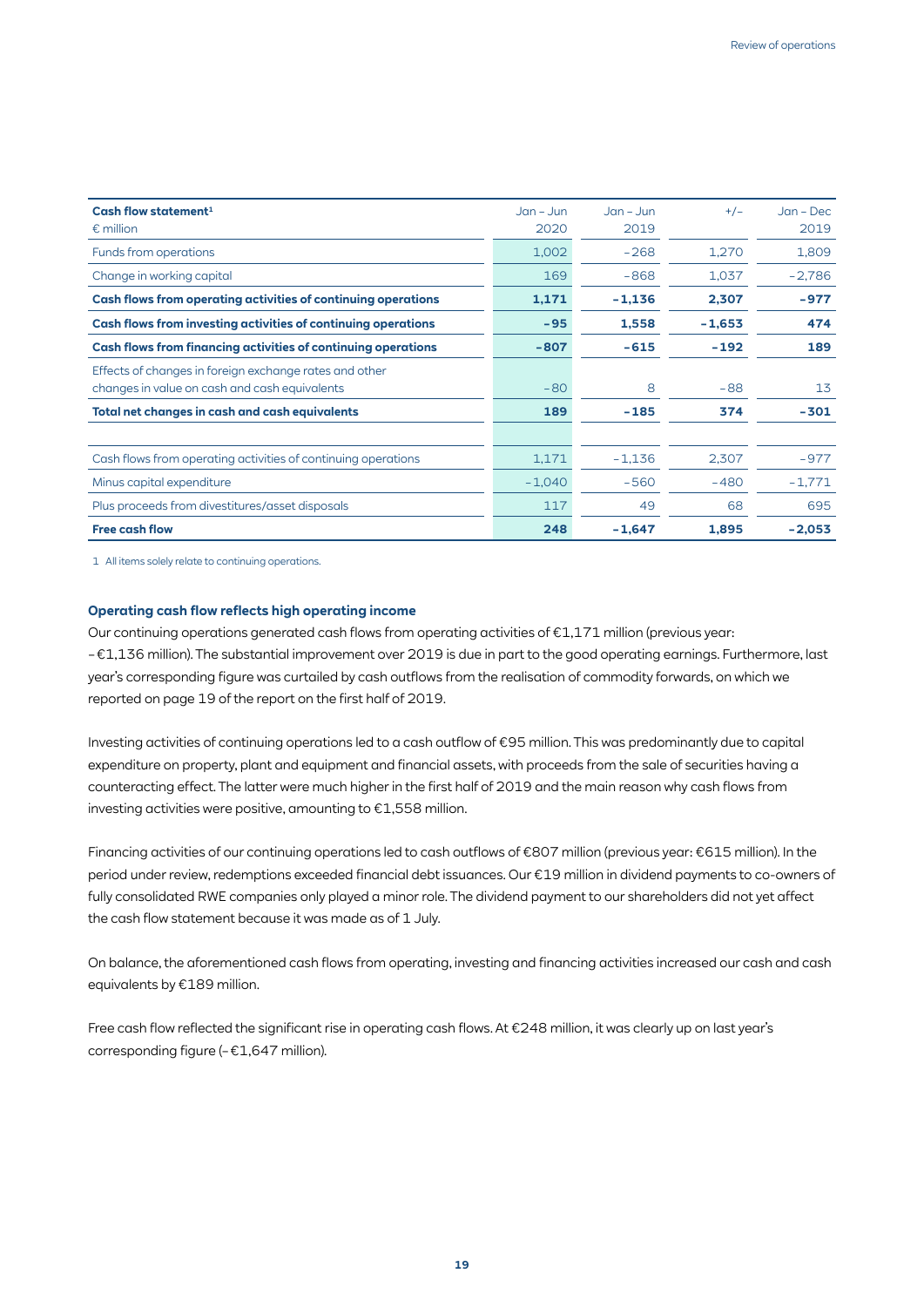| Net debt <sup>1</sup>                                         | 30 Jun 2020 | 31 Dec 2019 | $+/-$    |
|---------------------------------------------------------------|-------------|-------------|----------|
| $\epsilon$ million                                            |             |             |          |
| Cash and cash equivalents                                     | 3,381       | 3,192       | 189      |
| Marketable securities                                         | 2,579       | 3,523       | $-944$   |
| Other financial assets                                        | 2,798       | 2,383       | 415      |
| <b>Financial assets</b>                                       | 8,758       | 9,098       | $-340$   |
| Bonds, other notes payable, bank debt, commercial paper       | 2,458       | 2,466       | $-8$     |
| Hedging of bond currency risk                                 | 6           | 7           | $-1$     |
| Other financial liabilities                                   | 3,893       | 3,147       | 746      |
| <b>Financial liabilities</b>                                  | 6,357       | 5.620       | 737      |
| Minus 50% of the hybrid capital recognised as debt            | $-560$      | $-562$      | 2        |
| Net financial assets (including correction of hybrid capital) | 2,961       | 4.040       | $-1,079$ |
| Provisions for pensions and similar obligations               | 3,509       | 3,446       | 63       |
| Surplus of plan assets over benefit obligations               | $-406$      | $-153$      | $-253$   |
| Provisions for nuclear waste management                       | 6,600       | 6,723       | $-123$   |
| Provisions for dismantling wind farms                         | 1,043       | 951         | 92       |
| <b>Net debt of continuing operations</b>                      | 7,785       | 6,927       | 858      |
| Net debt of discontinued operations                           | 247         | 232         | 15       |
| Net debt                                                      | 8,032       | 7,159       | 873      |

1 New definition of net debt: see commentary in the text. In addition, prior-year figures restated due to retroactive adjustments to the initial consolidation of the renewable energy business acquired from E.ON in 2019.

#### **Net debt rises to €8.0 billion**

As of 30 June 2020, our net debt amounted to €8,032 million. Of this total, €7,785 million was attributable to our continuing operations, with €247 million being related to the stake in Slovak energy provider VSE, which is for sale. We have redefined net debt in our financial reporting on the current fiscal year. It no longer contains our mining provisions, which essentially cover our obligations to recultivate opencast mining areas. The assets we use to cover these provisions are also disregarded, e. g. our €2.6 billion claim against the state for damages from the lignite phaseout. We restated the prior-year figures accordingly. Despite high operating cash inflows, our net debt rose by €873 million compared to 31 December 2019. The substantial investing activities played a role. The dividend payment of €492 million approved by the Annual General Meeting on 26 June 2020 also drove up debt: although it was not made until 1 July 2020, it was already recognised as a financial liability in the half-year report.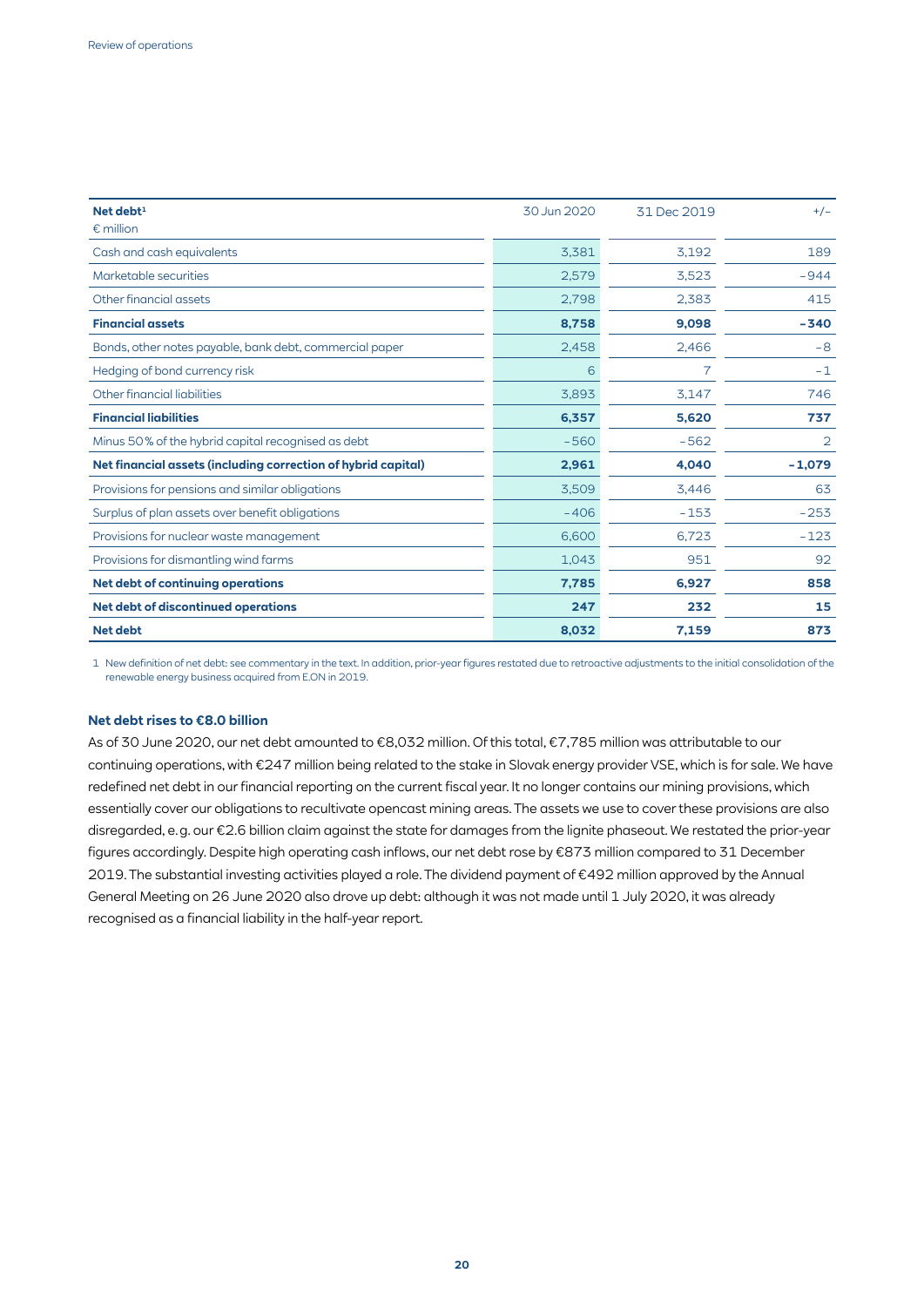| Group balance sheet structure <sup>1</sup> | 30 Jun 2020        |       |                    | 31 Dec 2019 |  |
|--------------------------------------------|--------------------|-------|--------------------|-------------|--|
|                                            | $\epsilon$ million | $\%$  | $\epsilon$ million | $\%$        |  |
| <b>Assets</b>                              |                    |       |                    |             |  |
| Non-current assets                         | 35,723             | 57.4  | 35,776             | 55.9        |  |
| of which:                                  |                    |       |                    |             |  |
| Intangible assets                          | 4,633              | 7.4   | 4,862              | 7.6         |  |
| Property, plant and equipment              | 19,087             | 30.7  | 18,964             | 29.6        |  |
| <b>Current assets</b>                      | 26,476             | 42.6  | 28,241             | 44.1        |  |
| of which:                                  |                    |       |                    |             |  |
| Trade accounts receivable                  | 2,366              | 3.8   | 3,621              | 5.7         |  |
| Receivables and other assets               | 15,794             | 25.4  | 15,311             | 23.9        |  |
| Marketable securities                      | 2,305              | 3.7   | 3,258              | 5.1         |  |
| Assets held for sale                       | 1,469              | 2.4   | 1,274              | 2.0         |  |
| <b>Total</b>                               | 62,199             | 100.0 | 64,017             | 100.0       |  |
|                                            |                    |       |                    |             |  |
| <b>Equity and liabilities</b>              |                    |       |                    |             |  |
| Equity                                     | 16,521             | 26.6  | 17,474             | 27.3        |  |
| Non-current liabilities                    | 27,205             | 43.7  | 26,937             | 42.1        |  |
| of which:                                  |                    |       |                    |             |  |
| Provisions                                 | 18,898             | 30.4  | 18,937             | 29.6        |  |
| <b>Financial liabilities</b>               | 4,151              | 6.7   | 3,924              | 6.1         |  |
| <b>Current liabilities</b>                 | 18,473             | 29.7  | 19,606             | 30.6        |  |
| of which:                                  |                    |       |                    |             |  |
| Provisions                                 | 2,219              | 3.6   | 2,638              | 4.1         |  |
| <b>Financial liabilities</b>               | 2,200              | 3.5   | 1,689              | 2.6         |  |
| Trade accounts payable                     | 2,103              | 3.4   | 2,987              | 4.7         |  |
| Other liabilities                          | 11,414             | 18.4  | 11,782             | 18.4        |  |
| Liabilities held for sale                  | 537                | 0.9   | 510                | 0.8         |  |
| Total                                      | 62,199             | 100.0 | 64,017             | 100.0       |  |

1 Prior-year figures restated due to retroactive adjustments to the initial consolidation of the renewable energy business acquired from E.ON in 2019.

#### **H1 balance sheet: equity ratio drops to 26.6 %**

As of the cut-off date for the half-year financial statements, the RWE Group had a balance-sheet total of €62.2 billion. This is €1.8 billion down on the figure recorded at the end of last year. Declines were registered above all in the securities on our books (– €1.0 billion) as well as in trade accounts receivable (– €1.3 billion) and payable (– €0.9 billion). A drop was also registered for equity, which declined by €1.0 billion to €16.5 billion. Its share of the balance-sheet total (equity ratio) amounts to 26.6 %, which is slightly lower than in 2019 (27.3 %). Our stake in Slovak energy utility VSE and the wood pellet producer Georgia Biomass Holding, which we have sold, are stated separately on the balance sheet under 'assets held for sale' (€1.5 billion) and 'liabilities held for sale' (€0.5 billion).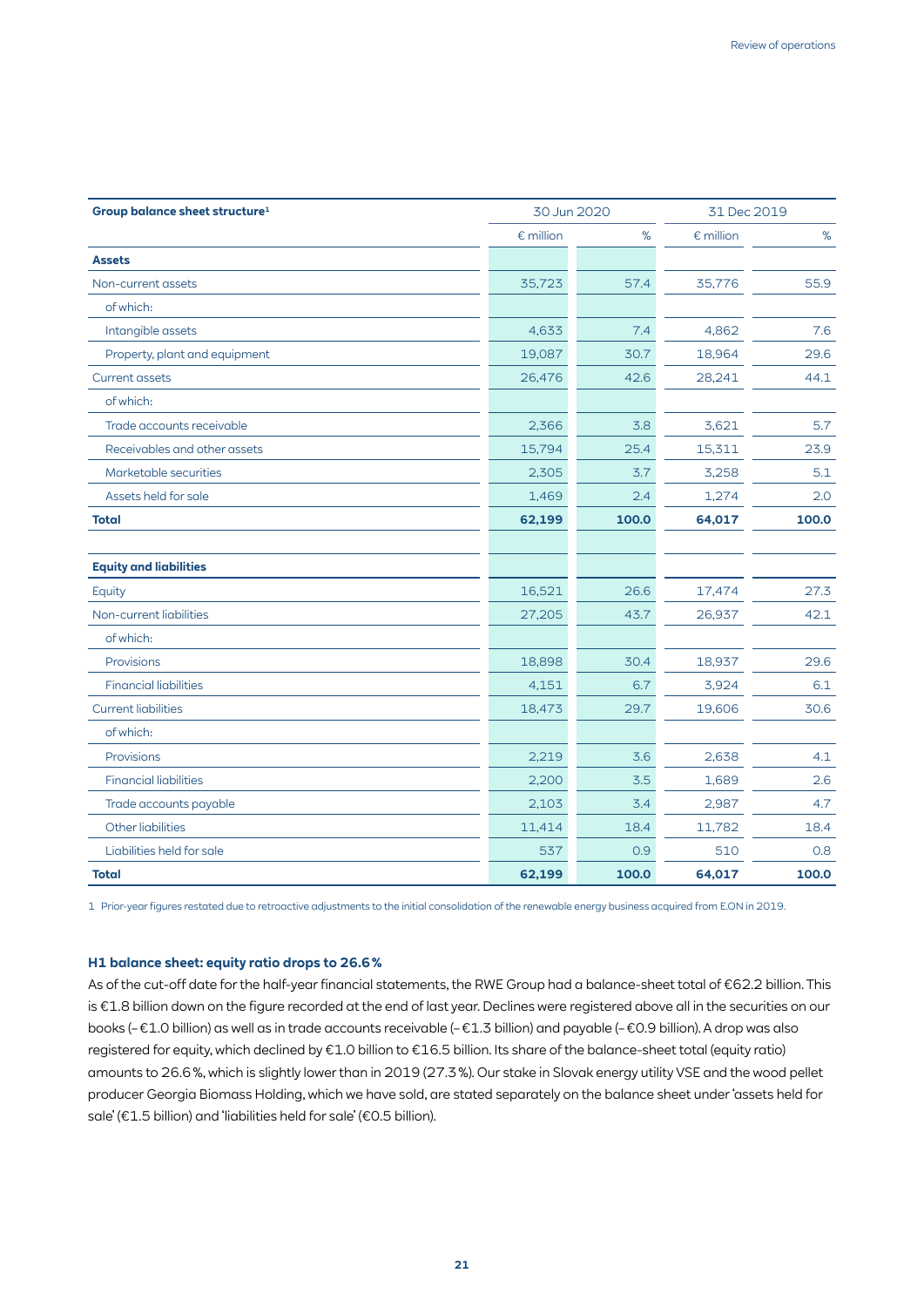| Workforce <sup>1</sup> | 30 Jun 2020 | 31 Dec 2019 | $+/-$  |
|------------------------|-------------|-------------|--------|
| Offshore Wind          | 1,076       | 1,016       | 60     |
| Onshore Wind / Solar   | 2,456       | 2,462       | $-6$   |
| Hydro / Biomass / Gas  | 2,811       | 2,893       | $-82$  |
| Supply & Trading       | 1,696       | 1,633       | 63     |
| Other <sup>2</sup>     | 357         | 314         | 43     |
| <b>Core business</b>   | 8,396       | 8,318       | 78     |
| Coal/Nuclear           | 11,314      | 11,474      | $-160$ |
| <b>RWE Group</b>       | 19,710      | 19,792      | $-82$  |

1 Converted to full-time positions.

2 This item currently only comprises employees of the holding company RWE AG.

#### **Headcount marginally down on year-end 2019**

As of 30 June 2020, the RWE Group's continuing operations had 19,710 people on the payroll, of which 14,878 were employed in Germany and 4,832 worked at locations abroad. Part-time positions were considered in these figures on a pro-rata basis. Personnel figures were down by 82 compared to the end of 2019. We recorded the biggest decline in the Coal / Nuclear segment, where headcount decreased by 160, to a certain extent due to partial retirement programmes. By contrast, the workforce in our core business grew by 78 employees. Large-scale projects such as the construction of the UK North Sea wind farm Triton Knoll played a major role. In addition, we need more employees to continue developing the Group's IT infrastructure. This led to new hires, above all in the Supply & Trading segment.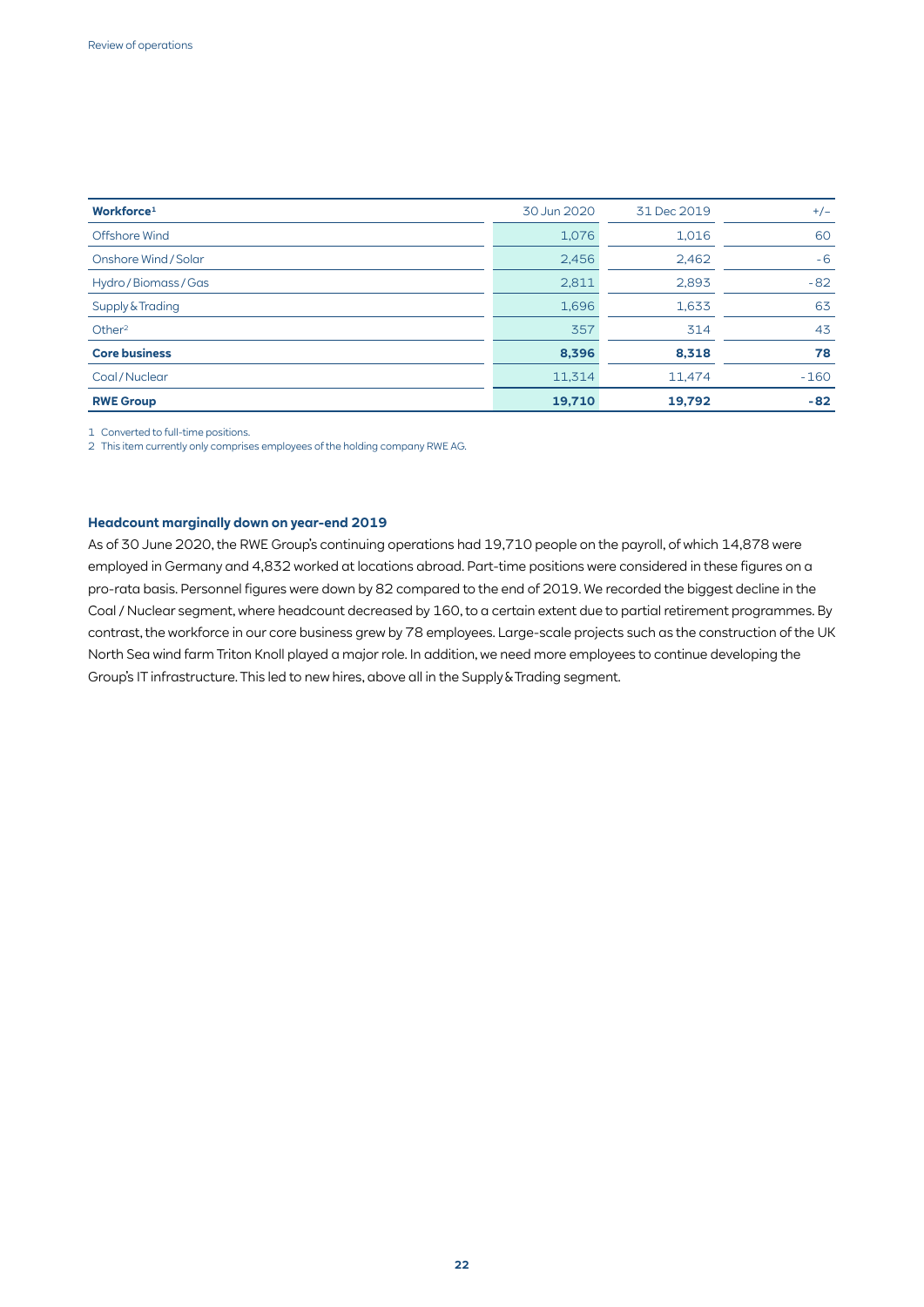# Outlook for 2020

#### **IMF anticipates 5 % decline in global economic output**

In view of the corona crisis, since the beginning of the year economic experts have made major downward adjustments to their growth expectations for 2020. As it remains uncertain how successfully the virus can be controlled and how long public life will be limited, current forecasts have a wide range of fluctuation. Estimates regarding world economic output run the gamut from – 2 % to – 6 %. The current prognosis of the International Monetary Fund (IMF) is – 5 %. The IMF's economists believe that German gross domestic product will decline by 8 %. Their current forecasts are similar for the Netherlands (– 7 %), the United Kingdom (– 10 %) and the USA (– 8 %).

#### **Power consumption much lower than in 2019**

Tracking the drop in economic output, demand for electricity will also lag far behind the 2019 level. Based on the above economic forecast by the IMF, we currently expect declines of between 4 % and 7 % for the aforementioned RWE core markets. As set out earlier, the corona crisis also put wholesale electricity prices under pressure. However, prices on forward markets recovered somewhat in the second quarter.

#### **This year's earnings only slightly affected by corona crisis**

The development outlined above will only have very limited influence on our earnings this year, as we have sold forward nearly all of our electricity production for 2020 at firm conditions. These transactions were conducted up to three years in advance. We expect a slight curtailment in income as a result of lockdown measures taken in the USA which will result in the commissioning of some new wind farms taking place a little later than planned, reducing the income they contribute in 2020. In view of the losses suffered by our securities portfolio in the first quarter, the consequences of the corona crisis should also be felt in the financial result.

| <b>Forecast</b><br>$\epsilon$ million | 2019 actual              | Outlook for 2020 |
|---------------------------------------|--------------------------|------------------|
| <b>Adjusted EBITDA</b>                | 2,489                    | $2,700 - 3,000$  |
| of which:                             |                          |                  |
| Core business                         | 2,183                    | $2,150 - 2,450$  |
| of which:                             |                          |                  |
| Offshore Wind                         | 614                      | $900 - 1,100$    |
| Onshore Wind / Solar                  | 295                      | $500 - 600$      |
| Hydro / Biomass / Gas                 | 672                      | $550 - 650$      |
| Supply & Trading                      | 731                      | $150 - 350$      |
| Coal/Nuclear                          | 306                      | $500 - 600$      |
| <b>Adjusted EBIT</b>                  | 1,267                    | $1,200 - 1,500$  |
| Adjusted net income                   | $\overline{\phantom{a}}$ | $850 - 1,150$    |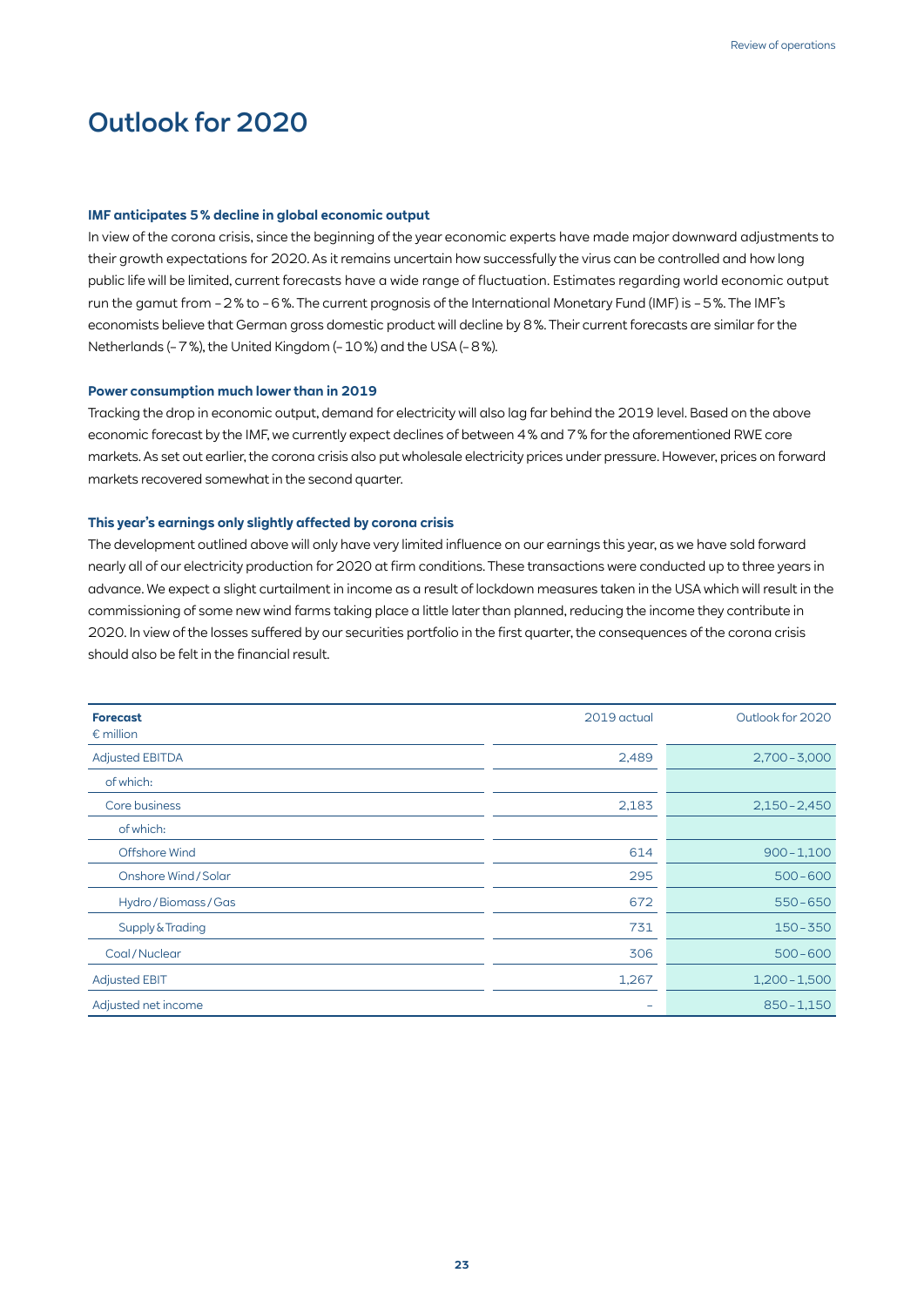#### **RWE confirms earnings forecast for 2020**

Despite the burdens caused by the coronavirus, we confirm the earnings forecast we published on pages 94 et seq. of our 2019 Annual Report. We continue to anticipate adjusted EBITDA of €2,700 million to €3,000 million (thereof core business: €2,150 million to €2,450 million) and adjusted EBIT of €1,200 million to €1,500 million. In view of the strong trading performance in the first six months, we actually expect to close the year at the upper ends of these ranges. We continue to anticipate adjusted net income of €850 million to €1,150 million. In addition to the positive development displayed by our operating activities, the aforementioned negative effects of the corona crisis on the financial result will come to bear here. We also maintain our EBITDA forecasts for each of the segments.

#### **Capital expenditure on property, plant and equipment markedly up on previous year**

We also confirm our outlook in respect of capital spending. Our capital expenditure on property, plant and equipment and intangible assets will be much higher than in 2019 (€1,767 million). The first full-year inclusion of the renewable energy business received from E.ON in our consolidated figures will come to bear here. However, capital expenditure on property, plant and equipment in our core business will probably increase even without this effect, primarily due to the Triton Knoll and Kaskasi offshore wind projects. We plan to spend €200 million to €300 million outside of the core business in the Coal / Nuclear segment. These funds are primarily being used to maintain our power plants and opencast mines.

#### **Leverage factor probably compliant with upper limit of 3.0**

One of our main management parameters is the ratio of net debt to adjusted EBITDA of the core business, also referred to as the leverage factor. We calculate this key performance indicator based on a new definition of net debt, which has been provided on page 20. We set the long-term upper limit for the leverage factor at 3.0 and are confident of being able to comply with it in the current fiscal year. However, if market parameters, e. g. commodity prices or interest rates, develop unfavourably, we cannot rule out slightly exceeding the 3.0 mark temporarily.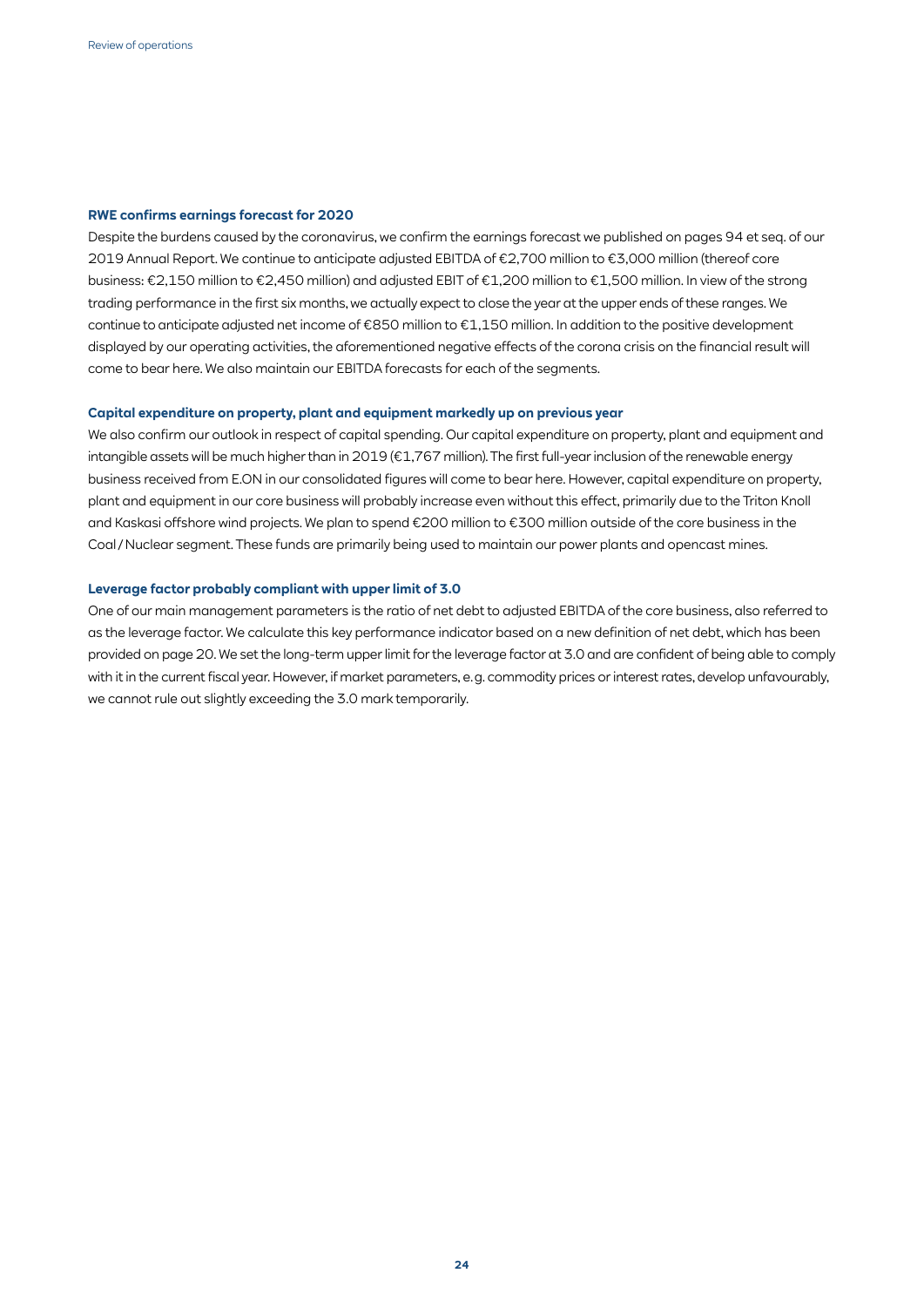# Current assessment of risk exposure

#### **Higher risks if corona crisis continues – Coal Phaseout Act enables more reliable planning**

Information on the structure and processes of our risk management, the responsible organisational units, the major risks and opportunities as well as our measures to control and monitor risks is presented on pages 84 et seqq. of our 2019 Annual Report and reflects the knowledge we had as of February 2020. New findings and risk assessments have primarily arisen from the corona crisis and the enactment of the German Coal Phaseout Act.

• As set out on page 23, the coronavirus pandemic is likely to only have a minor impact on our earnings this year. We could face higher risks in the event of further waves of infections and a delay in the economy's recovery. This could affect RWE in various ways. An extended period of low energy consumption in combination with low prices on the electricity market would curtail the earnings power of our generation portfolio. Lockdown measures and absences due to illness could curtail operations and delay completion of new wind and solar farms. In addition, further crises may materialise on financial markets, causing the prices of the securities in our portfolio to drop, the value of pension assets to decrease, and access to fresh capital to become very difficult. Moreover, if financial and commodity markets become more volatile, we will have to pledge more collateral when concluding forward contracts. In addition, there will probably be a rise in our credit risk exposure resulting from our business relationships with key accounts, suppliers, trading partners and banks.

Despite these risks, the RWE Group has a crisis-resistant setup. We limit the price and volume risk exposure of our generation portfolio through early forward sales of electricity. The high share of regulated income in the renewable energy business also has a stabilising effect. Even in the event of renewed turmoil on the financial markets and difficulties in issuing debt, we expect to have enough liquidity to cover our financing needs at all times. Our last resort is a €5 billion syndicated credit line, which we have not had to use so far. We ensure business continuity through preventive measures and emergency plans, which proved themselves during the first wave of the coronavirus pandemic.

As presented on pages 86 et seqq. of our 2019 Annual Report, we break down our risks into seven classes based on cause. We rate each of these risk classes, orientating ourselves to the highest single risk. In so doing, we distinguish among the ratings 'low', 'medium' and 'high'. The dangers that could materialise if the corona crisis persists primarily relate to market risks, financial risks and operational risks. Despite this, we still rate these three risk classes 'medium'.

• At the beginning of 2020, the German government reached an agreement on the roadmap for the country's lignite phaseout and on the level of compensation with the affected states and companies. The agreements are reflected in the Coal Phaseout Act adopted by the German Lower and Upper Houses in early July (see pages 7 et seq.). A corresponding public-law contract designed to ensure that the companies can protect their legitimate interests has been negotiated and submitted to the Lower House for approval. However, the entry into force of the entire package is subject to state aid approval from the European Commission. Although the pledged state compensation clearly falls short of the damage we will actually incur, we welcome the Coal Phaseout Act as it establishes clear framework conditions for the coal phaseout. On the whole, this has caused our regulatory and political risks to decrease. We have rerated them from 'high' to 'medium'. There is still some uncertainty regarding the review of the compensation under state aid law. In addition, despite the safeguards provided by the public-law contract, it cannot be ruled out that the exit roadmap and compensation rules may be changed to our detriment by a later government. However, we believe that the probability of such a scenario is low.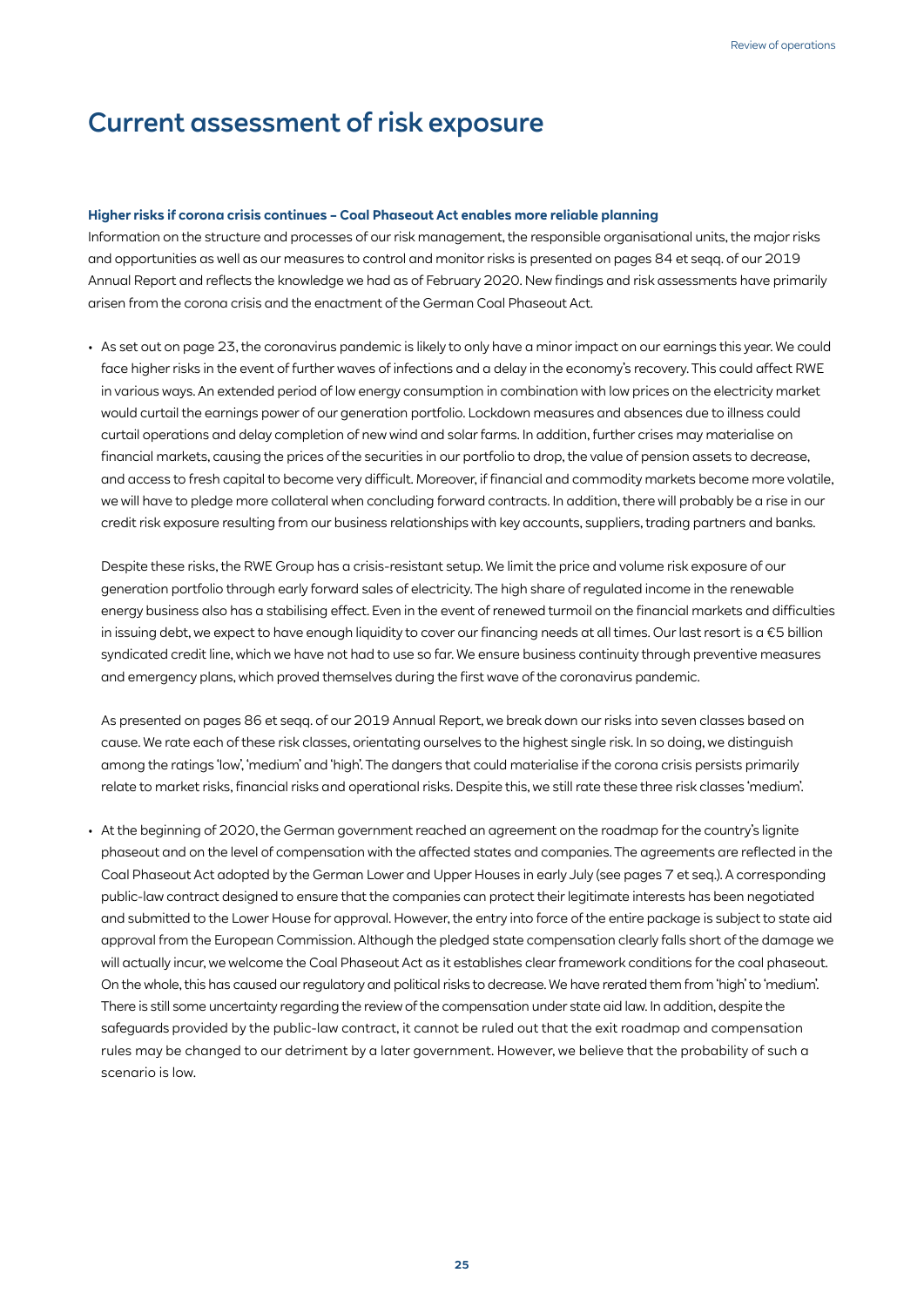#### **Risk indicators in the first half of 2020**

We manage and monitor risks from short-term volatility in commodity prices and financial market risks using indicators such as Value at Risk (VaR). The VaR specifies the possible loss from a risk position not exceeded with a given probability over a certain time horizon. The VaR figures within the RWE Group are generally based on a confidence interval of 95 %. The assumed holding period for a position is one day. This means that, with a likelihood of 95 %, the daily loss will not exceed the VaR.

In the trading business of RWE Supply & Trading, the VaR is limited to €40 million for commodity positions. From January to June 2020, it averaged €16 million, on a par with the same period last year. The highest daily level was €21 million (previous year: €22 million).

Our LNG business and management of our gas portfolio are pooled in a dedicated organisational unit of RWE Supply & Trading. The VaR ceiling for these activities is €14 million. In the first half of 2020, the average was €7 million (previous year: €6 million).

The development of market interest rates is a major financial risk. If they rise, we can suffer losses on the securities on our books. This primarily relates to fixed-interest bonds. The average VaR for the interest rate-driven securities price risk for capital investments was €4 million, the same as last year. In addition, rising interest rates drive up our finance costs. We measure this risk using the cash flow at risk (CFaR). In doing so, we apply a confidence level of 95 % and a holding period of one year. At €29 million, our CFaR was relatively high (previous year: €8 million). This was primarily due to a significant increase in the volatility of short-term interest rates.

The securities on our books also include equities. The VaR for the price risk associated with these assets was €8 million (previous year: €5 million). This does not include our 15 % stake in E.ON.

RWE is also exposed to risks from fluctuations in foreign exchange rates. Companies under the operating management of RWE AG also have their risk exposure to cash flows in foreign currencies hedged by the parent company. The average VaR for RWE AG's foreign currency position was €2 million, matching the year-earlier level.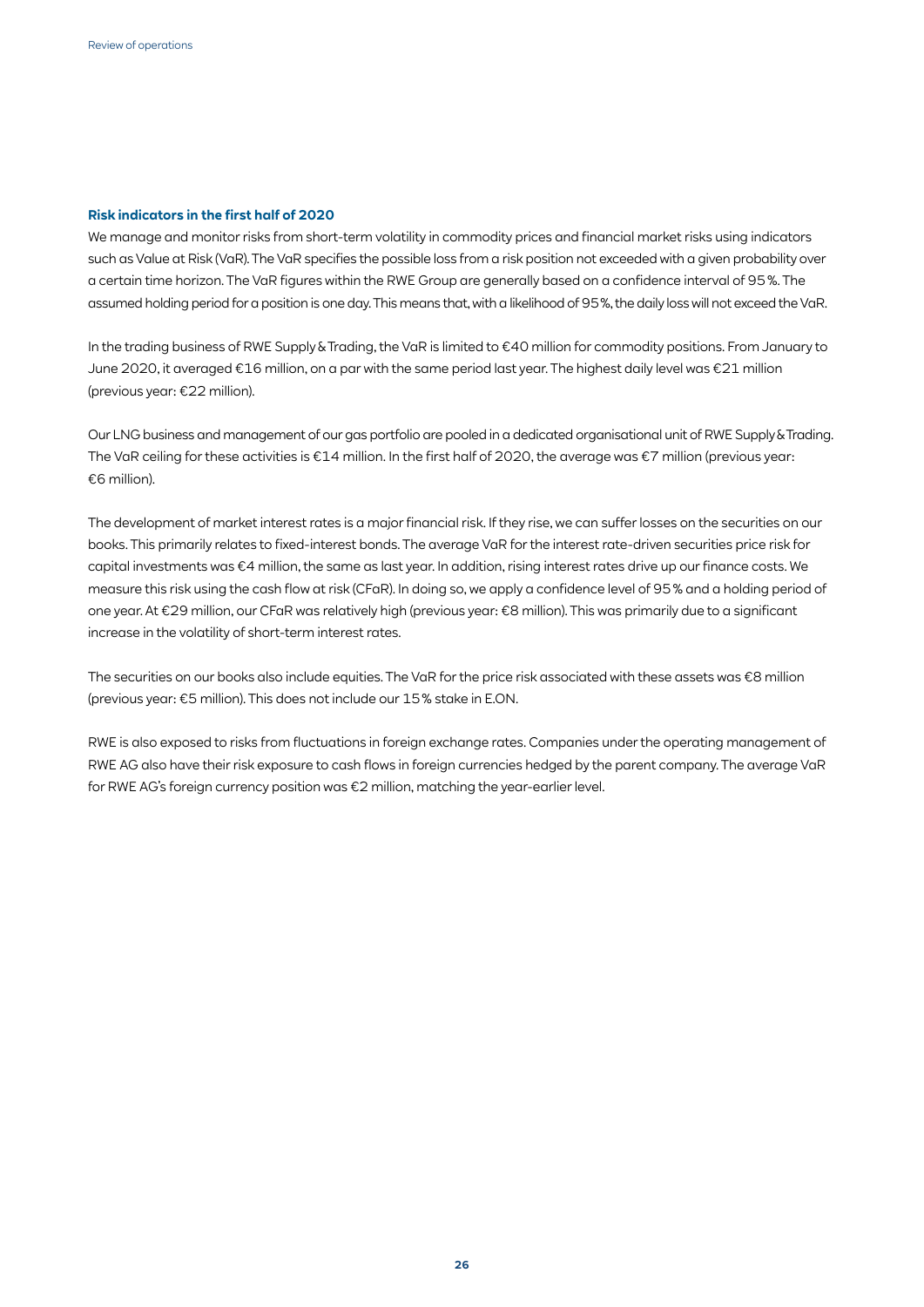# Responsibility statement

To the best of our knowledge, and in accordance with the applicable reporting principles for half-year financial reporting, the interim consolidated financial statements give a true and fair view of the assets, liabilities, financial position and profit or loss of the Group, and the interim Group review of operations includes a fair review of the development and performance of the business and the position of the Group, together with a description of the principal opportunities and risks associated with the expected development of the Group for the remaining months of the financial year.

Essen, 10 August 2020

The Executive Board

car

Schmitz Krebber

'Wu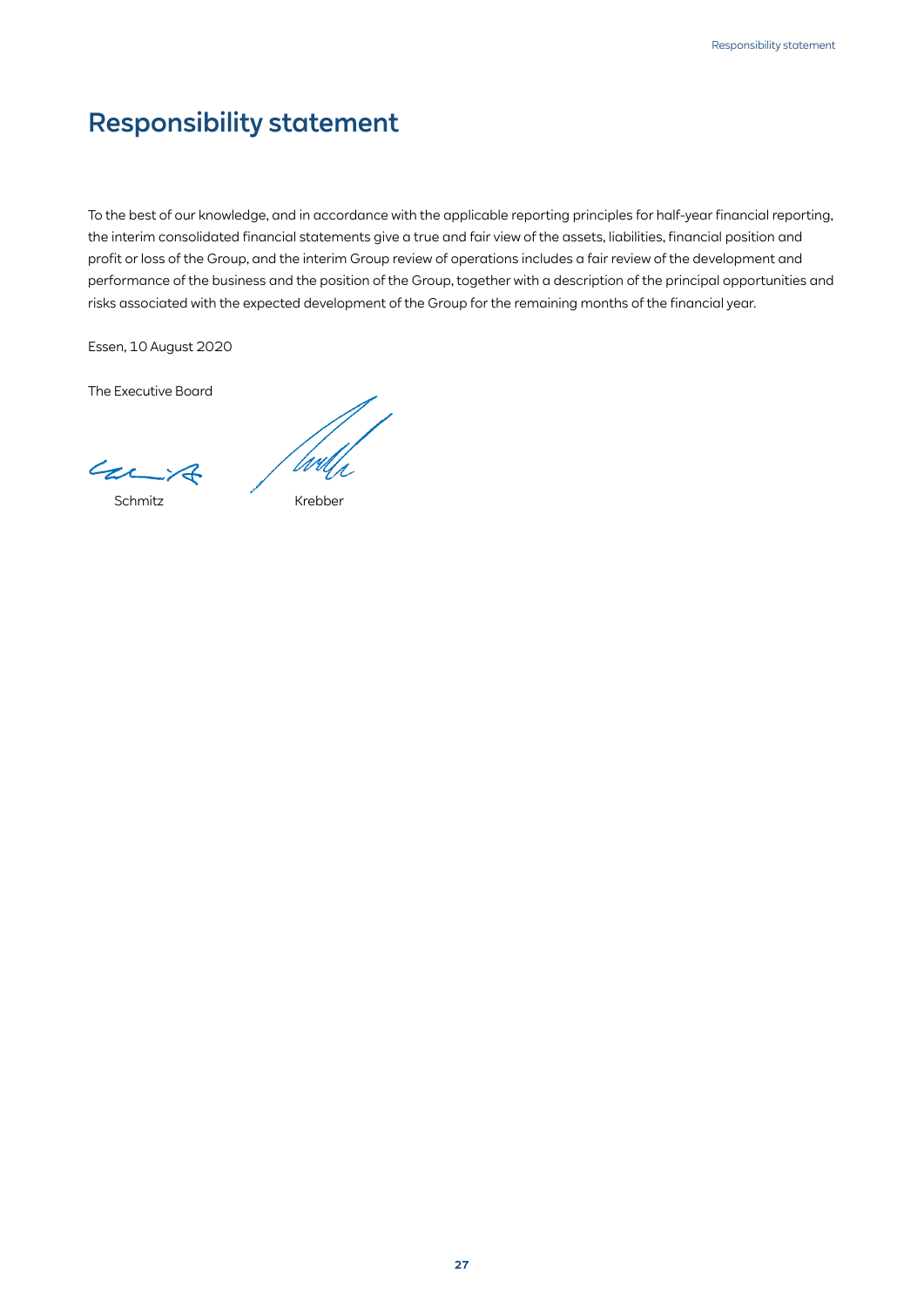# Interim consolidated financial statements (condensed)

### Income statement

| $\epsilon$ million                                              | Apr - Jun<br>2020 | Apr - Jun<br>2019 <sup>1</sup> | $Jan - Jun$<br>2020 | $Jan - Jun$<br>20191 |
|-----------------------------------------------------------------|-------------------|--------------------------------|---------------------|----------------------|
| Revenue (including natural gas tax/electricity tax)             | 2,721             | 2,761                          | 6.579               | 6.516                |
| Natural gas tax/electricity tax                                 | $-49$             | $-36$                          | $-104$              | $-75$                |
| Revenue <sup>2</sup>                                            | 2,672             | 2,725                          | 6,475               | 6,441                |
| Cost of materials                                               | $-1,583$          | $-2,499$                       | $-3,647$            | $-5,165$             |
| Staff costs                                                     | $-559$            | $-517$                         | $-1,130$            | $-1,040$             |
| Depreciation, amortisation and impairment losses                | $-377$            | $-259$                         | $-735$              | $-513$               |
| Other operating result                                          | 138               | 87                             | 598                 | 275                  |
| Income from investments accounted for using the equity method   | 69                | 103                            | 178                 | 165                  |
| Other income from investments                                   | 10                | $-27$                          | 11                  | 2                    |
| Financial income                                                | 523               | 205                            | 962                 | 405                  |
| Finance costs                                                   | $-460$            | $-338$                         | $-1,266$            | $-637$               |
| Income from continuing operations before tax                    | 433               | $-520$                         | 1,446               | $-67$                |
| Taxes on income                                                 | $-159$            | 229                            | $-449$              | 151                  |
| <b>Income from continuing operations</b>                        | 274               | $-291$                         | 997                 | 84                   |
| Income from discontinued operations                             | 20                | 298                            | 50                  | 1,311                |
| Income                                                          | 294               | $\overline{7}$                 | 1.047               | 1,395                |
| of which: non-controlling interests                             | 12                | 138                            | 37                  | 550                  |
| of which: RWE AG hybrid capital investors' interest             |                   |                                |                     | 15                   |
| of which: net income/income attributable to RWE AG shareholders | 282               | $-131$                         | 1,010               | 830                  |
| Basic and diluted earnings per share in $\epsilon$              | 0.46              | $-0.21$                        | 1.64                | 1.35                 |
| of which: from continuing operations in $\epsilon$              | 0.45              | $-0.49$                        | 1.60                | 0.03                 |
| of which: from discontinued operations in €                     | 0.01              | 0.28                           | 0.04                | 1.32                 |

1 Figures restated: The implementation of the failed own-use IFRS IC agenda decision drove down revenue and the cost of materials by €524 million and €354 million, respectively, in the first half of 2019; for more information, see page 116 of the 2019 Annual Report.

2 A presentation of revenue by product and segment can be found on page 12 in the review of operations.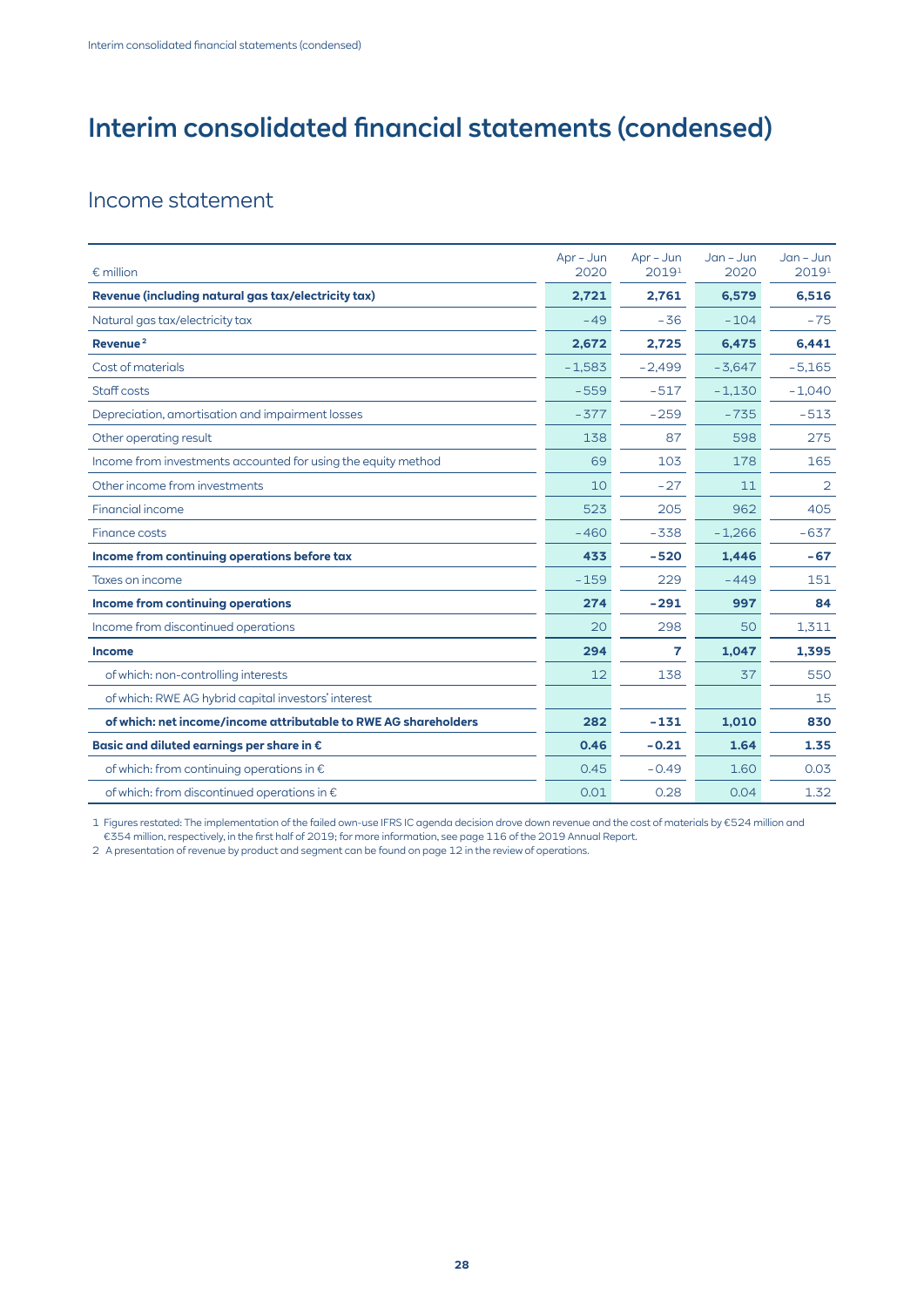# Statement of comprehensive income

| Amounts after tax - $\epsilon$ million                                                     | Apr - Jun<br>2020 | $Apr - Jun$<br>2019 | $Jan - Jun$<br>2020 | $Jan - Jun$<br>2019 |
|--------------------------------------------------------------------------------------------|-------------------|---------------------|---------------------|---------------------|
| Income                                                                                     | 294               | 7                   | 1.047               | 1.395               |
| Actuarial gains and losses of defined benefit pension plans and similar<br>obligations     | $-338$            | $-524$              | 103                 | $-606$              |
| Prorated income and expenses of investments accounted for using the equity<br>method       | $-26$             | $-1$                | $-26$               | $-1$                |
| Fair valuation of equity instruments                                                       | 277               | 1                   | 112                 | 105                 |
| Income and expenses recognised in equity, not to be reclassified<br>through profit or loss | $-87$             | $-524$              | 189                 | $-502$              |
| Currency translation adjustment                                                            | $-150$            | $-63$               | $-535$              | 42                  |
| Fair valuation of debt instruments                                                         | 32                | 30                  | $-3$                | 64                  |
| Fair valuation of financial instruments used for hedging purposes                          | 161               | 948                 | 278                 | $-396$              |
| Prorated income and expenses of investments accounted for using the equity<br>method       |                   |                     | $-2$                |                     |
| Income and expenses recognised in equity, to be reclassified through                       |                   |                     |                     |                     |
| profit or loss in the future                                                               | 43                | 915                 | $-262$              | $-290$              |
| <b>Other comprehensive income</b>                                                          | $-44$             | 391                 | $-73$               | $-792$              |
| <b>Total comprehensive income</b>                                                          | 250               | 398                 | 974                 | 603                 |
| of which: attributable to RWE AG shareholders                                              | 262               | 364                 | 973                 | 206                 |
| of which: attributable to RWE AG hybrid capital investors                                  |                   |                     |                     | 15                  |
| of which: attributable to non-controlling interests                                        | $-12$             | 34                  | $\mathbf{1}$        | 382                 |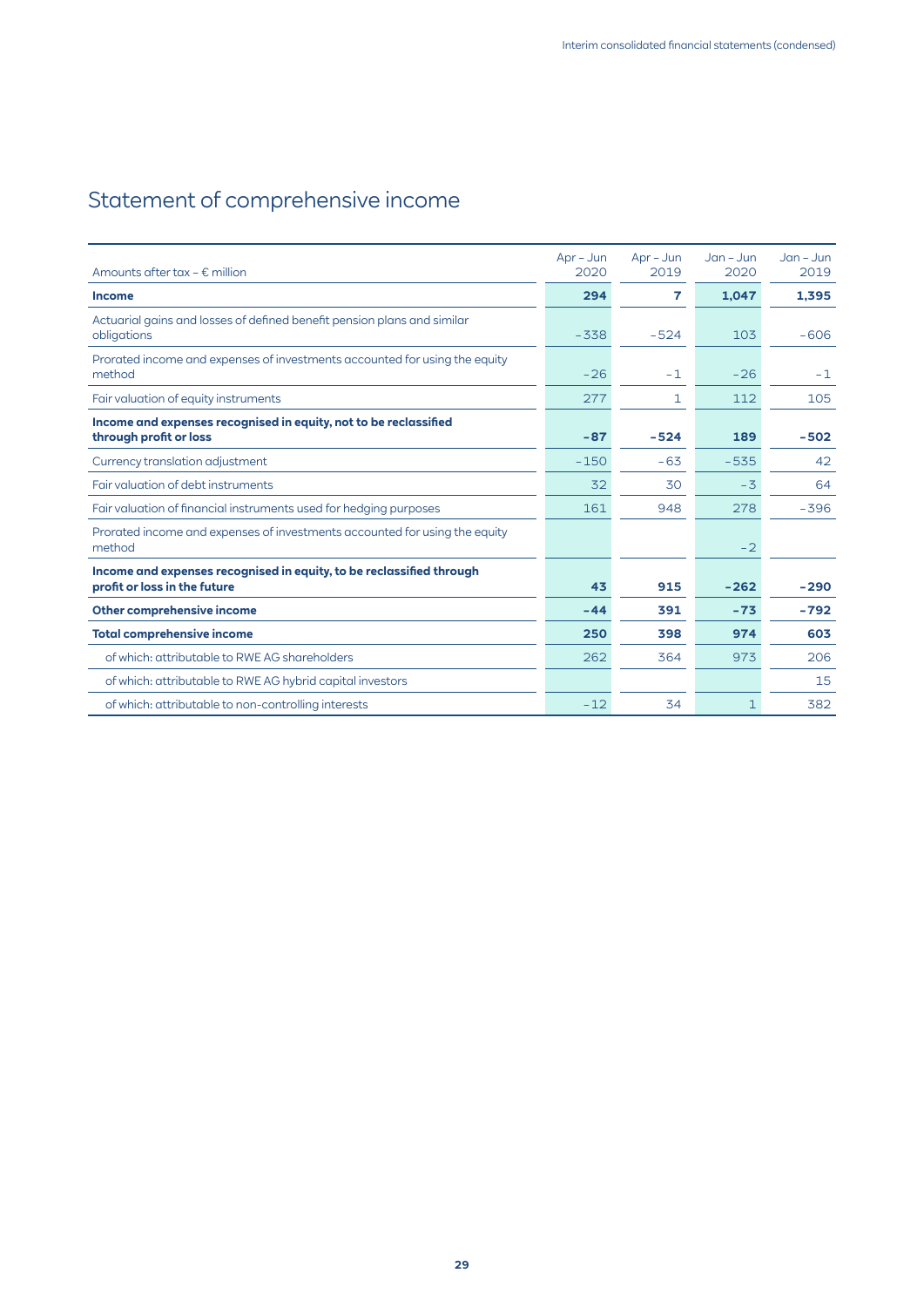## Balance sheet

| <b>Assets</b><br>$\epsilon$ million                 | 30 Jun 2020 | 31 Dec 2019 <sup>1</sup> |
|-----------------------------------------------------|-------------|--------------------------|
| <b>Non-current assets</b>                           |             |                          |
| Intangible assets                                   | 4,633       | 4,862                    |
| Property, plant and equipment                       | 19,087      | 18,964                   |
| Investments accounted for using the equity method   | 3,104       | 3,221                    |
| Other non-current financial assets                  | 4,545       | 4,354                    |
| Receivables and other assets                        | 3,965       | 3,669                    |
| Deferred taxes                                      | 389         | 706                      |
|                                                     | 35,723      | 35,776                   |
| <b>Current assets</b>                               |             |                          |
| Inventories                                         | 1,161       | 1,585                    |
| Trade accounts receivable                           | 2,366       | 3,621                    |
| Receivables and other assets                        | 15,794      | 15,311                   |
| Marketable securities                               | 2,305       | 3,258                    |
| Cash and cash equivalents                           | 3,381       | 3,192                    |
| Assets held for sale                                | 1,469       | 1,274                    |
|                                                     | 26,476      | 28,241                   |
|                                                     | 62,199      | 64,017                   |
|                                                     |             |                          |
| <b>Equity and liabilities</b><br>$\epsilon$ million | 30 Jun 2020 | 31 Dec 2019 <sup>1</sup> |
| <b>Equity</b>                                       |             |                          |
| RWE AG shareholders' interest                       | 16,073      | 16,971                   |
| Non-controlling interests                           | 448         | 503                      |
|                                                     | 16,521      | 17,474                   |
| <b>Non-current liabilities</b>                      |             |                          |
| Provisions                                          | 18,898      | 18,937                   |
| <b>Financial liabilities</b>                        | 4,151       | 3,924                    |
| Other liabilities                                   | 2,133       | 1,912                    |
| Deferred taxes                                      | 2,023       | 2,164                    |
|                                                     | 27,205      | 26,937                   |
| <b>Current liabilities</b>                          |             |                          |
| Provisions                                          | 2,219       | 2,638                    |
| <b>Financial liabilities</b>                        | 2,200       | 1,689                    |
| Trade accounts payable                              | 2,103       | 2,987                    |
| Other liabilities                                   | 11,414      | 11,782                   |
| Liabilities held for sale                           | 537         | 510                      |
|                                                     | 18,473      | 19,606                   |
|                                                     |             |                          |

1 Prior-year figures restated due to a retroactive adjustment to the initial consolidation of the acquired E.ON operations; see page 35 in the Notes for further information.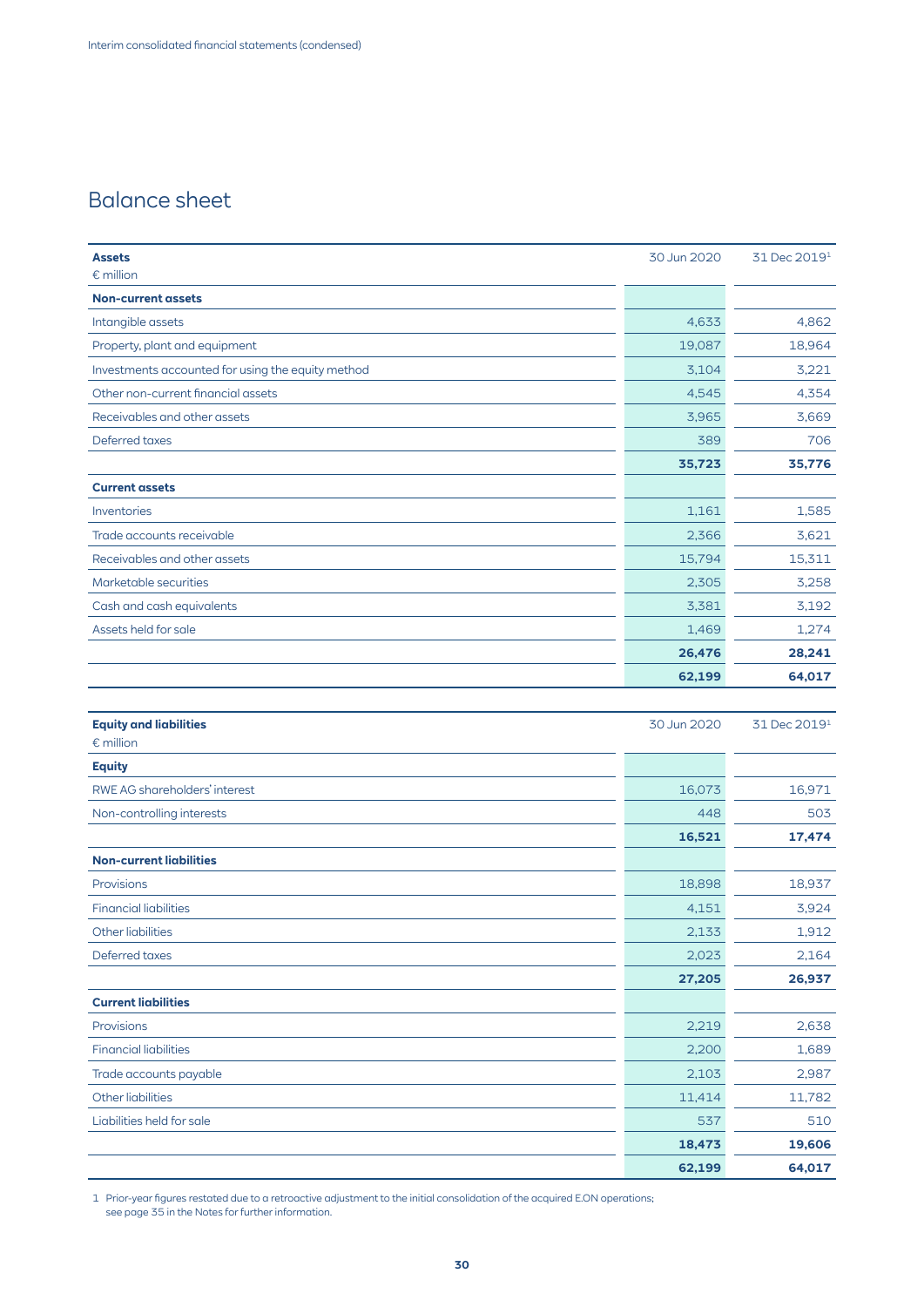# Cash flow statement

| $\epsilon$ million                                                                                                  | Jan – Jun<br>2020 | $Jan - Jun$<br>2019 |
|---------------------------------------------------------------------------------------------------------------------|-------------------|---------------------|
| Income from continuing operations                                                                                   | 997               | 84                  |
| Depreciation, amortisation and impairment losses/write-backs                                                        | 681               | 512                 |
| Changes in provisions                                                                                               | $-541$            | $-607$              |
| Deferred taxes/non-cash income and expenses/income from disposal of non-current assets<br>and marketable securities | $-135$            | $-257$              |
| Changes in working capital                                                                                          | 169               | $-868$              |
| Cash flows from operating activities of continuing operations                                                       | 1,171             | $-1,136$            |
| Cash flows from operating activities of discontinued operations                                                     | 14                | $-568$              |
| <b>Cash flows from operating activities</b>                                                                         | 1,185             | $-1,704$            |
| Cash flows from investing activities of continuing operations <sup>1</sup>                                          | $-95$             | 1,558               |
| Cash flows from investing activities of discontinued operations                                                     | $-21$             | $-260$              |
| <b>Cash flows from investing activities</b>                                                                         | $-116$            | 1,298               |
| Cash flows from financing activities of continuing operations                                                       | $-807$            | $-615$              |
| Cash flows from financing activities of discontinued operations                                                     | $-7$              | $-243$              |
| <b>Cash flows from financing activities</b>                                                                         | $-814$            | $-858$              |
| Net cash change in cash and cash equivalents                                                                        | 255               | $-1,264$            |
| Effects of changes in foreign exchange rates and other changes in value on cash and cash<br>equivalents             | $-80$             | 8                   |
| Net change in cash and cash equivalents                                                                             | 175               | $-1,256$            |
| Cash and cash equivalents at beginning of reporting period                                                          | 3,212             | 5,225               |
| of which: reported as 'Assets held for sale'                                                                        | 20                | 1.702               |
| Cash and cash equivalents at beginning of reporting period as per the consolidated balance<br>sheet                 | 3,192             | 3,523               |
| Cash and cash equivalents at end of reporting period                                                                | 3,387             | 3,969               |
| of which: reported as 'Assets held for sale'                                                                        | 6                 | 704                 |
| Cash and cash equivalents at end of reporting period as per the consolidated balance sheet                          | 3,381             | 3,265               |

1 After the initial/subsequent transfer to plan assets in the amount of €98 million (prior-year period: €42 million).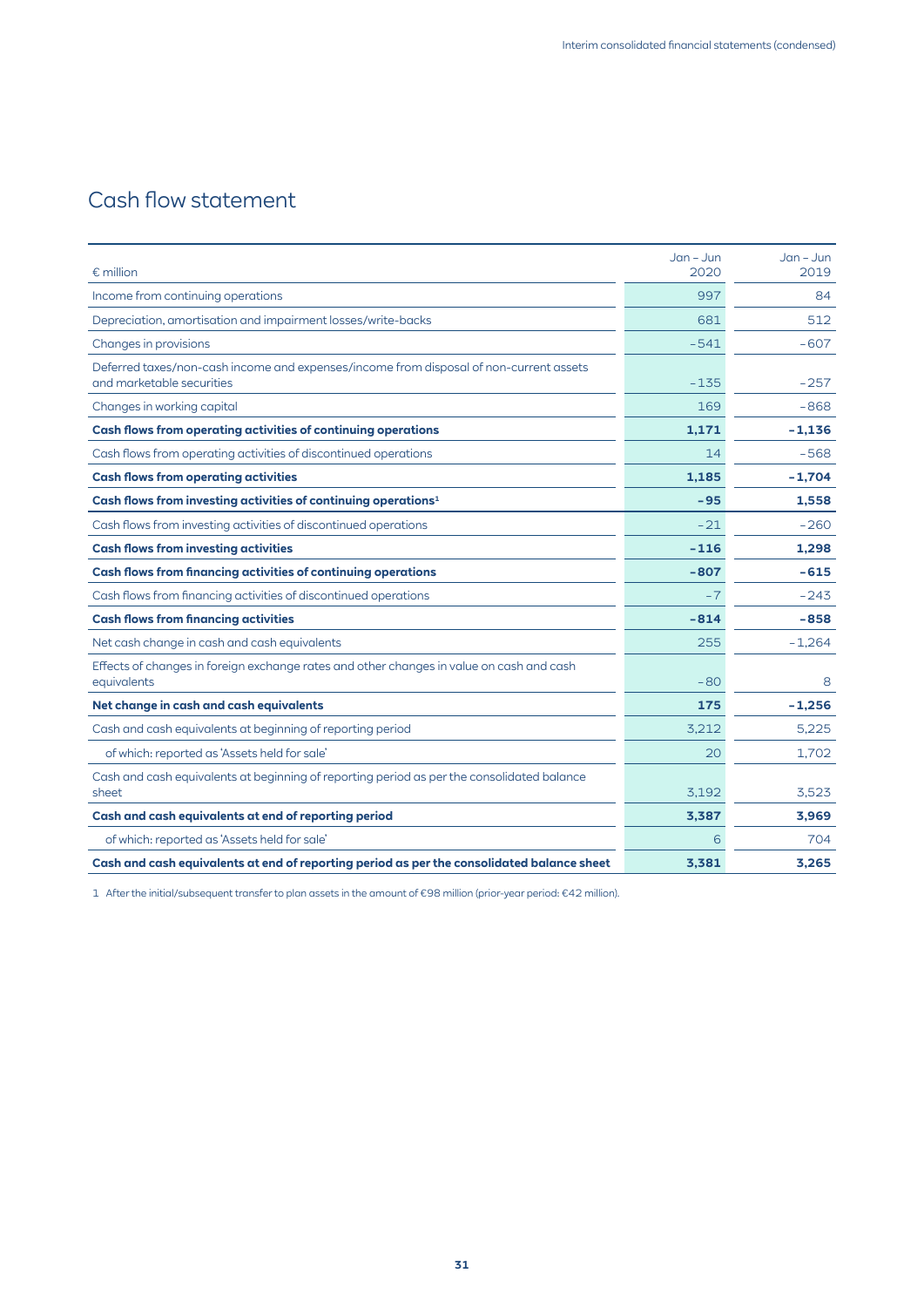# Statement of changes in equity

| $\epsilon$ million                 | Subscribed<br>capital and<br>additional<br>paid-in<br>capital of<br><b>RWE AG</b> | Retained<br>earnings<br>and<br>distributa-<br>ble profit | Accumulat-<br>ed other<br>comprehen-<br>sive income | <b>RWE AG</b><br>sharehold-<br>ers' interest | <b>RWE AG</b><br>hybrid<br>capital<br>investors'<br>interest | Non-con-<br>trolling<br>interests | <b>Total</b> |
|------------------------------------|-----------------------------------------------------------------------------------|----------------------------------------------------------|-----------------------------------------------------|----------------------------------------------|--------------------------------------------------------------|-----------------------------------|--------------|
| <b>Balance at 1 Jan 2019</b>       | 3,959                                                                             | 1,139                                                    | 3,638                                               | 8,736                                        | 940                                                          | 4,581                             | 14,257       |
| Capital paid out                   |                                                                                   |                                                          |                                                     |                                              | $-869$                                                       | $-1$                              | $-870$       |
| Dividends paid                     |                                                                                   | $-430$                                                   |                                                     | $-430$                                       | $-61$                                                        | $-445$                            | $-936$       |
| Income                             |                                                                                   | 830                                                      |                                                     | 830                                          | 15                                                           | 550                               | 1,395        |
| Other comprehensive<br>income      |                                                                                   | $-351$                                                   | $-273$                                              | $-624$                                       |                                                              | $-168$                            | $-792$       |
| Total comprehensive income         |                                                                                   | 479                                                      | $-273$                                              | 206                                          | 15                                                           | 382                               | 603          |
| Other changes                      |                                                                                   | $-44$                                                    | $-874$                                              | $-918$                                       | $-25$                                                        | 34                                | $-909$       |
| <b>Balance at 30 Jun 2019</b>      | 3,959                                                                             | 1,144                                                    | 2,491                                               | 7,594                                        |                                                              | 4,551                             | 12,145       |
| Balance at 1 Jan 2020 <sup>1</sup> | 3,959                                                                             | 8.908                                                    | 4.104                                               | 16.971                                       |                                                              | 503                               | 17,474       |
| Capital paid out                   |                                                                                   |                                                          |                                                     |                                              |                                                              | $-2$                              | $-2$         |
| Dividends paid                     |                                                                                   | $-492$                                                   |                                                     | $-492$                                       |                                                              | $-53$                             | $-545$       |
| Income                             |                                                                                   | 1,010                                                    |                                                     | 1,010                                        |                                                              | 37                                | 1,047        |
| Other comprehensive<br>income      |                                                                                   | 189                                                      | $-226$                                              | $-37$                                        |                                                              | $-36$                             | $-73$        |
| Total comprehensive income         |                                                                                   | 1,199                                                    | $-226$                                              | 973                                          |                                                              | $\mathbf{1}$                      | 974          |
| Other changes                      |                                                                                   | $-507$                                                   | $-872$                                              | $-1,379$                                     |                                                              | $-1$                              | $-1,380$     |
| <b>Balance at 30 Jun 2020</b>      | 3,959                                                                             | 9,108                                                    | 3,006                                               | 16,073                                       |                                                              | 448                               | 16,521       |

1 Prior-year figures restated due to a retroactive adjustment to the initial consolidation of the acquired E.ON operations; see page 35 in the Notes for further information.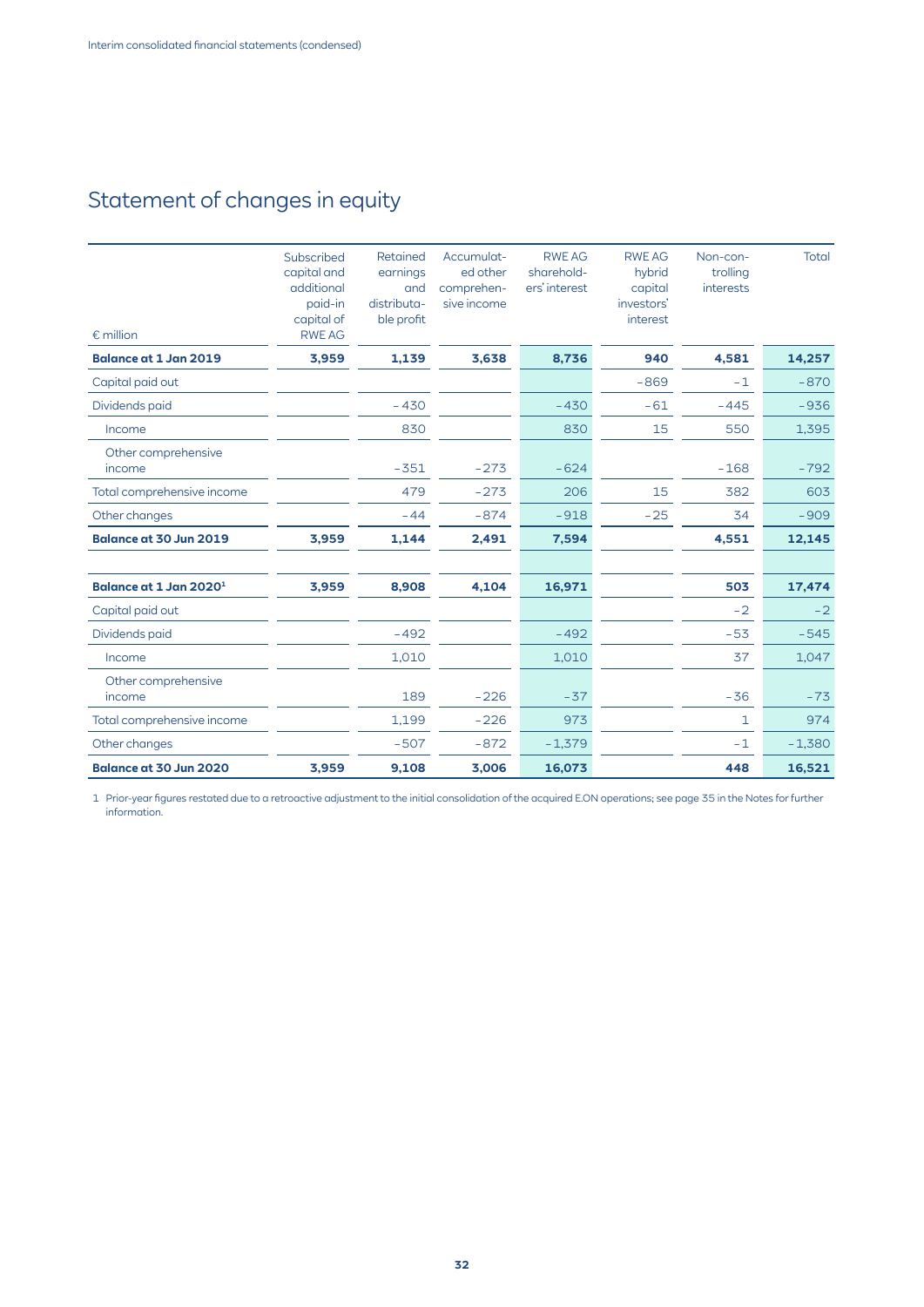# **Notes**

### Accounting policies

RWE AG, headquartered in Essen, Germany, is the parent company of the RWE Group ('RWE' or 'Group').

The interim consolidated financial statements as of 30 June 2020, including the additional information in the interim Group review of operations, have been prepared in accordance with the International Financial Reporting Standards (IFRSs) applicable in the European Union (EU). The statements were authorised for issue on 10 August 2020.

In line with IAS 34, the scope of reporting for the presentation of the interim consolidated financial statements for the period ended 30 June 2020 was condensed compared with the scope applied to the consolidated financial statements as of 31 December 2019. With the exception of the changes and new rules described below, these interim consolidated financial statements were prepared using the

### Changes in accounting regulations

The International Accounting Standards Board (IASB) has approved several amendments to existing IFRSs, which are effective for the RWE Group as of fiscal 2020:

- Amendments to References to the Conceptual Framework in IFRS Standards (2018),
- Amendments to IFRS 3 Definition of a Business (2018),
- Amendments to IAS 1 and IAS 8 Definition of Material (2018),
- Amendments to IFRS 9, IAS 39 and IFRS 7 Interest Rate Benchmark Reform (2019).

These new policies do not have any material effects on the RWE Group's consolidated financial statements.

accounting policies applied in the consolidated financial statements for the period ended 31 December 2019. For further information, please see the Group's 2019 Annual Report, which provides the basis for this half-year financial report.

The discount rate applied to provisions for nuclear waste management is 0.0% (31 December 2019: 0.0%), and 1.92% (31 December 2019: 1.99%) for mining-related provisions. Provisions for pensions and similar obligations are discounted at an interest rate of 1.3% in Germany and 1.6% abroad (31 December 2019: 1.20% and 2.00%, respectively).

As of 30 June 2020, based on the respective business models, there was no need to perform impairment tests due the effects of the coronavirus pandemic.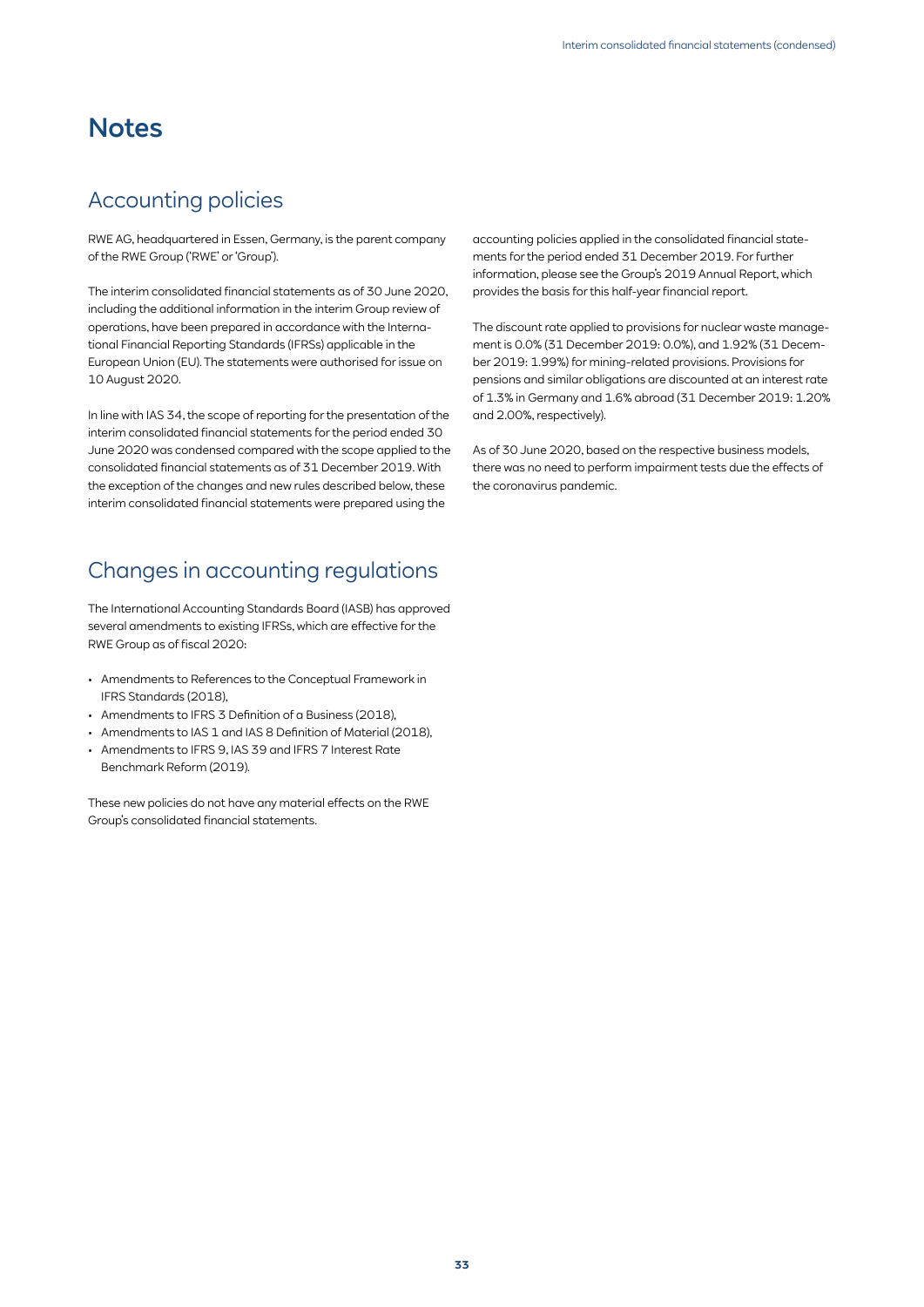### New accounting policies

The IASB issued further standards and amendments to standards, which are not yet mandatory in the EU in fiscal 2020. These standards and amendments to standards are listed below and are not expected to have any material effects on RWE's consolidated financial statements:

- IFRS 17 Insurance Contracts (2017),
- Amendments to IAS 1 Presentation of Financial Statements: Classification of Liabilities as Current or Non-current (2020),
- Amendments to IFRS 3 Business Combinations: Reference to the Conceptual Framework (2020),

### Scope of consolidation

In addition to RWE AG, the consolidated financial statements contain all material German and foreign companies which RWE AG controls directly or indirectly. Principal associates are accounted for using the equity method, and principal joint arrangements are accounted for using the equity method or as joint operations.

The changes in the number of fully consolidated companies as well as of investments and joint ventures accounted for using the equity method are presented below:

| <b>Number of fully consoli-</b><br>dated companies | Germany | Abroad | Total |
|----------------------------------------------------|---------|--------|-------|
| <b>Balance at 1 Jan 2020</b>                       | 58      | 201    | 259   |
| First-time consolidation                           | 2       |        | 10    |
| Deconsolidation                                    | $-1$    | $-2$   | -3    |
| <b>Mergers</b>                                     | -1      |        | - 1   |
| <b>Balance at 30 Jun 2020</b>                      | 58      | 207    | 265   |

- Amendments to IAS 16 Property, Plant and Equipment: Proceeds before Intended Use (2020),
- Amendments to IAS 37 Provisions, Contingent Liabilities and Contingent Assets: Onerous Contracts - Cost of Fulfilling a Contract (2020),
- Annual Improvements to IFRS Standards 2018-2020 (2020),
- Amendment to IFRS 16 Leases: Covid 19-Related Rent Concessions (2020),
- Amendments to IFRS 4 Insurance Contracts Deferral of IFRS 19 (2020).

As at 31 December 2019, there were 31 investments and joint ventures accounted for using the equity method, of which eleven were in Germany and 20 were abroad. Furthermore, two companies are presented as joint operations (31 December 2019: two companies).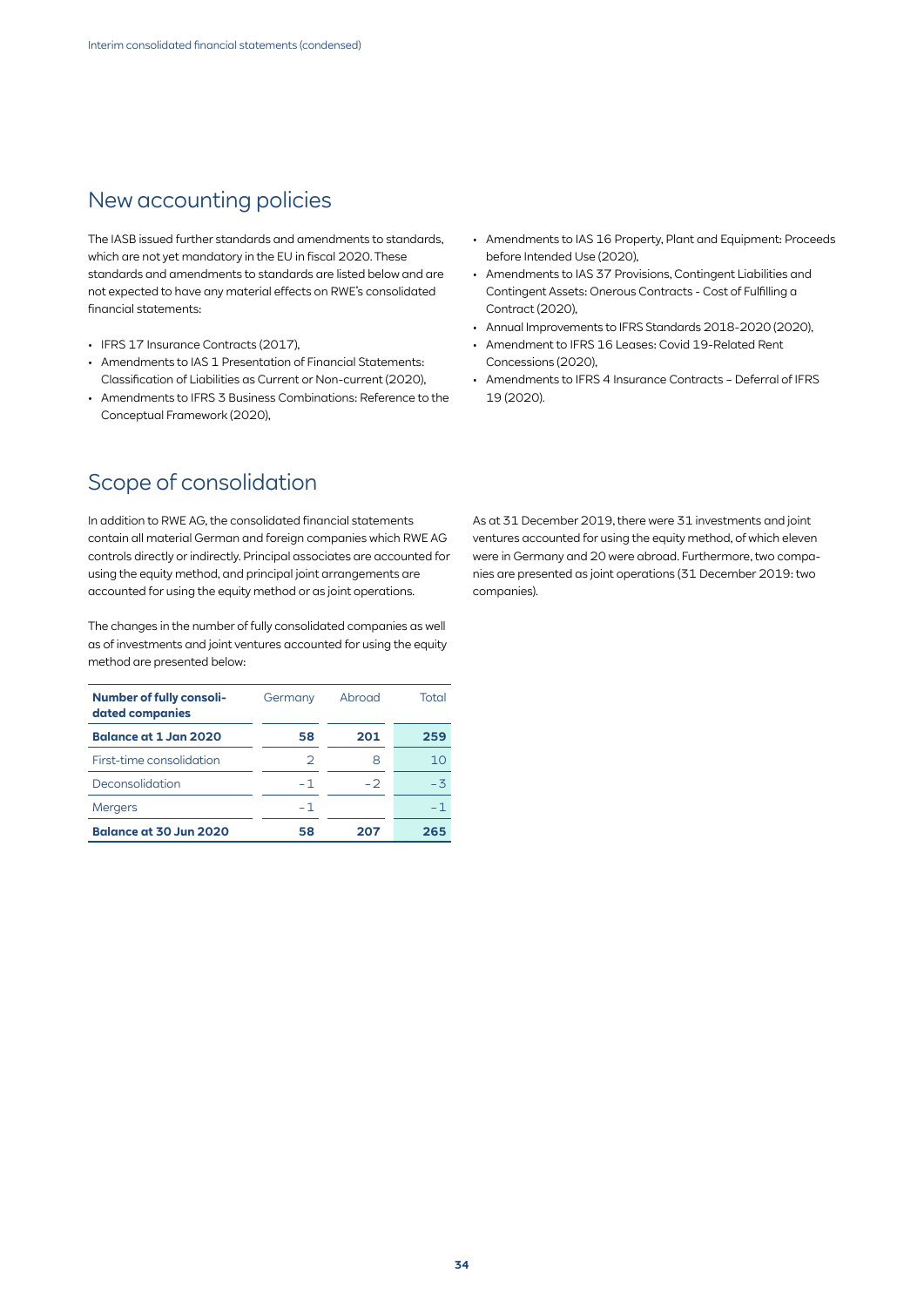### Acquisitions

#### **Acquired E.ON operations**

On 18 September 2019, as part of the extensive asset swap agreed upon with E.ON SE on 12 March 2018, RWE gained control of major parts of E.ON's former renewable energy business. The acquired operations are active in onshore and offshore wind as well as in the photovoltaic business in Europe and the USA.

An update of the figures reported during first-time consolidation was performed during the period under review and resulted in the following adjustments: Due to better understanding of the fair value of operating rights and property, plant and equipment in particular, the fair value of net assets stated upon first-time consolidation was reduced by €339 million, from €2,939 million to €2,600 million. Taking account of a purchase price adjustment resulting from contractually agreed settlements, the goodwill recognised upon first-time consolidation increased by €219 million to €872 million.

The initial accounting of the business combination has not been finalised due to the complex structure and the size of the transaction, in particular because the material information could not be exchanged until the antitrust restrictions had been removed.

#### **Acquisition of the King's Lynn power station**

On 12 February 2020, the acquisition of a 100% stake in Centrica KL Limited (CKLL), Windsor, UK, agreed with the British energy company GB Gas Holdings Limited, a subsidiary of Centrica plc, Windsor, UK, at the end of December 2019, was completed.

The power station is a combined-cycle gas turbine (CCGT) power plant located in King's Lynn, Norfolk, UK. The plant has a capacity of 382 megawatts and will receive reliable, stable capacity payments until 2035 based on a 15-year contract in the British capacity market with a term starting in October 2020.

Initial accounting of the business combination is presented in the following table, together with the assumed assets and liabilities:

| <b>Balance-sheet items</b><br>$\epsilon$ million | <b>IFRS carrying amounts</b><br>(fair values) at first-time<br>consolidation |
|--------------------------------------------------|------------------------------------------------------------------------------|
| Non-current assets                               | 125                                                                          |
| Current assets                                   | 5                                                                            |
| Non-current liabilities                          | 9                                                                            |
| Current liabilities                              | 88                                                                           |
| <b>Net assets</b>                                | 33                                                                           |
| Purchase price                                   | 33                                                                           |
| <b>Goodwill</b>                                  |                                                                              |

The fair value of the receivables included in non-current and current assets amounted to €0.1 million and corresponded to the gross amount of the receivables that are fully recoverable.

Since its initial consolidation, the company has contributed €12 million to the Group's revenue. No notable contributions to income were made yet in the first half of the year.

Excluding €80 million in redeemed shareholder loans, the purchase price amounted to €33 million and was paid exclusively in cash and cash equivalents.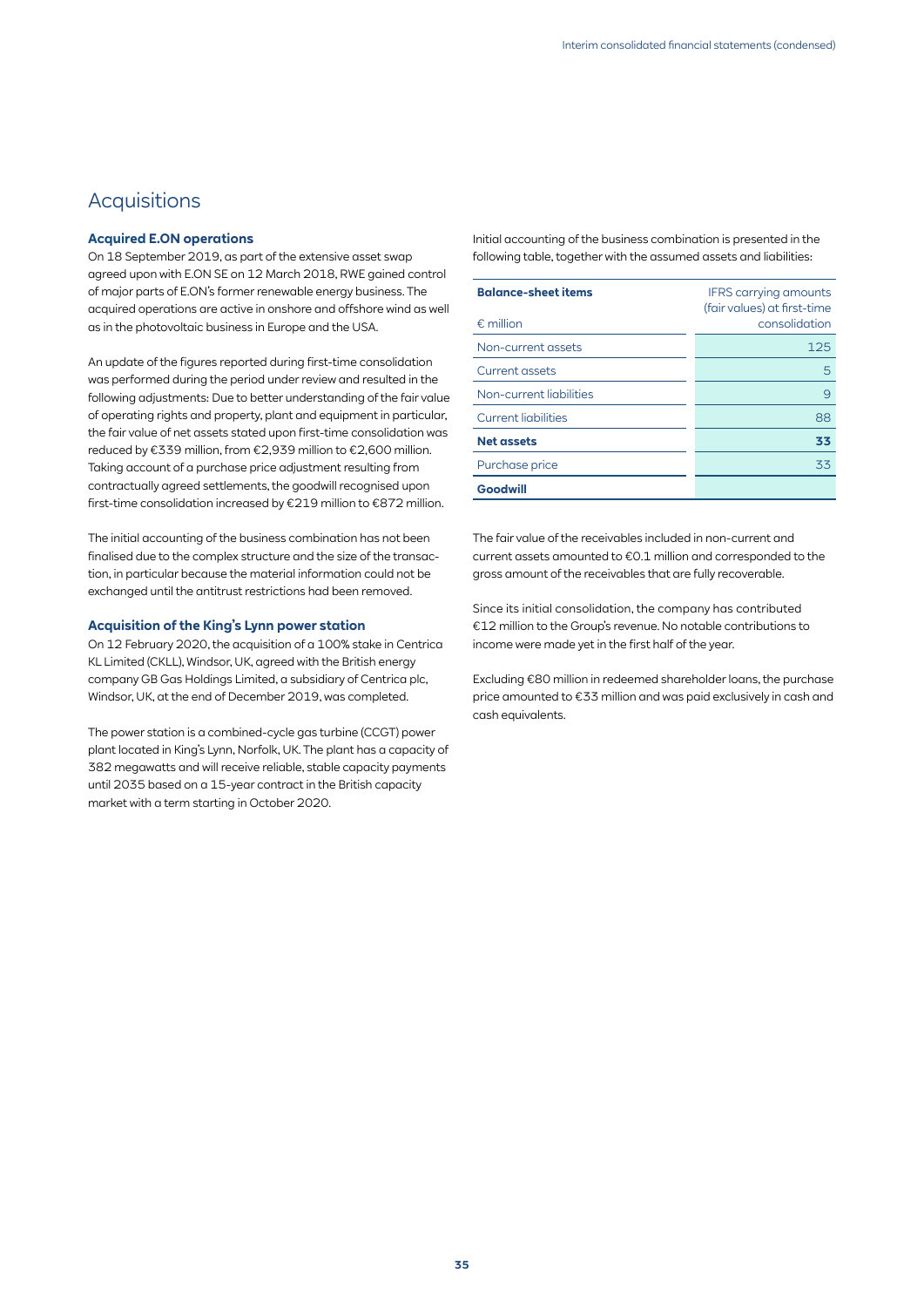### **Disposals**

#### **Sale of the Seabreeze II installation ship**

In April 2020, the Seabreeze II offshore installation ship and the related equipment was sold and transferred to SPIC Ronghe International Financial Leasing Co. Ltd. The ship was part of the Offshore Wind segment.

# Disposal groups

#### **Georgia Biomass**

In the second quarter of 2020, management decided to sell Georgia Biomass, which is responsible for the US biomass business. This company is part of the Hydro/Biomass/Gas segment. A contract of sale was signed on 18 June 2020. The sale transaction was completed on 31 July 2020.

As of 30 June 2020, the assets and liabilities of Georgia Biomass were stated on the balance sheet as 'held for sale'. The main groups of assets and liabilities of the disposal group are presented below:

| Key figures of the disposal group | 30 Jun 2020    |
|-----------------------------------|----------------|
| $\epsilon$ million                |                |
| <b>Non-current assets</b>         |                |
| Property, plant and equipment     | 116            |
| Other non-current assets          | 4              |
|                                   | 120            |
|                                   |                |
| <b>Current assets</b>             | 75             |
|                                   |                |
| <b>Non-current liabilities</b>    |                |
| <b>Financial liabilities</b>      | $\overline{7}$ |
| Other non-current liabilities     |                |
|                                   | 14             |
|                                   |                |
| <b>Current liabilities</b>        | 6              |

The disposal group's accumulated other comprehensive income amounted to €3 million.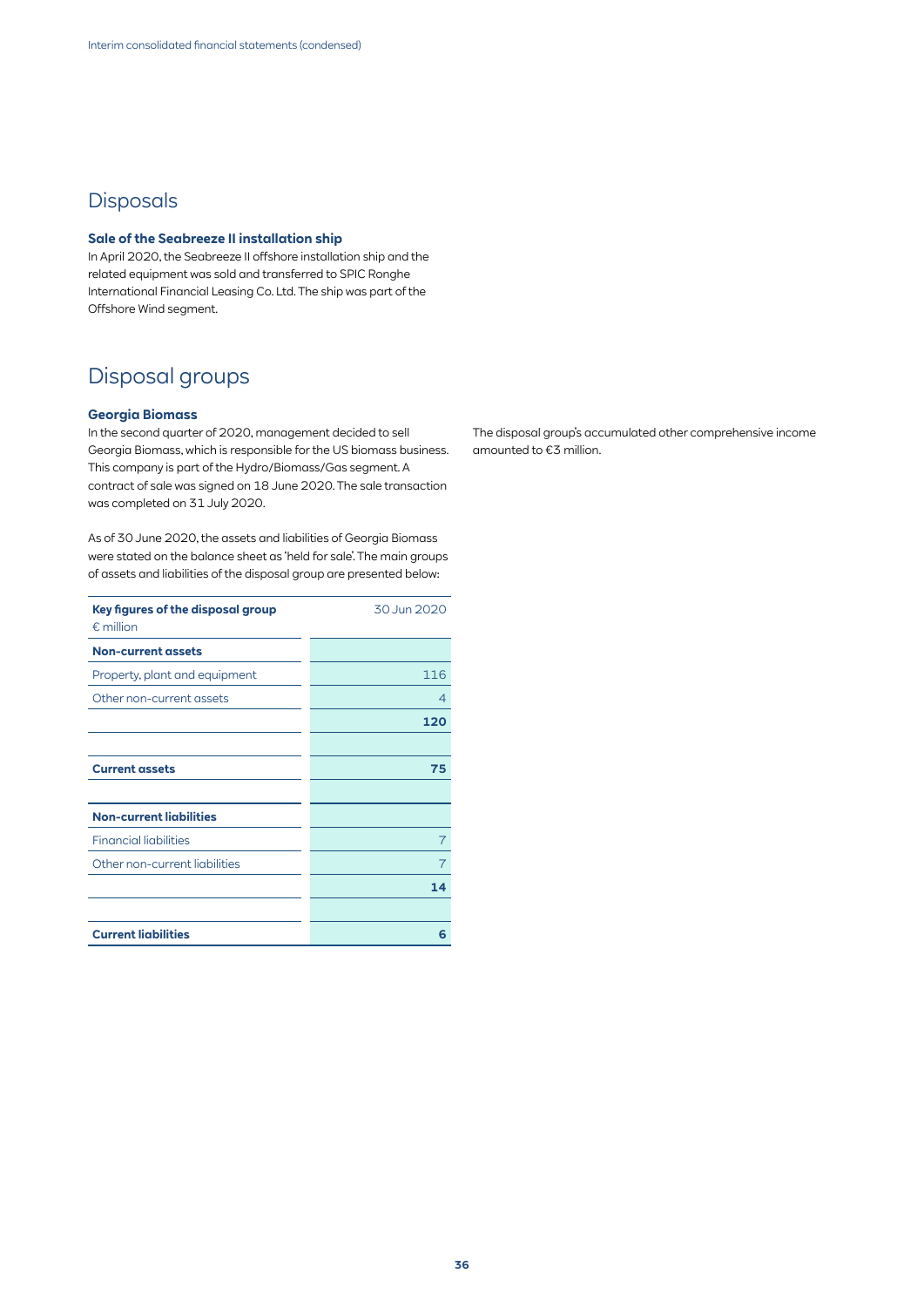### Discontinued operations

#### **innogy – discontinued operations**

On 18 September 2019, RWE sold the parts of innogy stated as 'innogy – discontinued operations' since 30 June 2018 to E.ON SE as part of the extensive asset swap contractually agreed upon with E.ON SE on 12 March 2018. This largely related to the lion's share of the grid and retail business.

In late August 2019, RWE acquired innogy's stake in the investment in the Slovak power and gas utility Východoslovenská energetika Holding a.s., (VSEH), which is fully consolidated and also stated as part of 'innogy – discontinued operations'. The stake in VSEH was not yet transferred to E.ON on 18 September 2019. However, since the envisaged sale of the VSE Group is part of the overall plan to divest the grid and retail business, the VSE Group is still stated as a discontinued operation. As at 30 June 2020, the discontinued operations are thus solely comprised of the VSE Group.

The elimination bookings effected to consolidate expenses and income for the intragroup deliveries and services existing so far, which will be continuing either with the discontinued operations or with third parties after the deconsolidation of such operations, were fully assigned to the discontinued operations.

Major key figures of discontinued operations are presented in the following tables:

| <b>Key figures of discontinued</b><br>operations | 30 Jun<br>2020 | 31 Dec<br>2019 |
|--------------------------------------------------|----------------|----------------|
| $\epsilon$ million                               |                |                |
| <b>Non-current assets</b>                        |                |                |
| Intangible assets                                | 407            | 405            |
| Property, plant and equipment                    | 755            | 734            |
| Other non-current assets                         | 8              | 8              |
|                                                  | 1,170          | 1,147          |
|                                                  |                |                |
| <b>Current assets</b>                            | 104            | 127            |
|                                                  |                |                |
| <b>Non-current liabilities</b>                   |                |                |
| Provisions                                       | 9              | 9              |
| <b>Financial liabilities</b>                     | 225            | 225            |
| Other non-current liabilities                    | 135            | 131            |
|                                                  | 369            | 365            |
|                                                  |                |                |
| <b>Current liabilities</b>                       | 148            | 145            |

| <b>Key figures of discontinued</b><br>operations<br>$\epsilon$ million | $Jan - Jun$<br>2020 | $Jan - Jun$<br>2019 |
|------------------------------------------------------------------------|---------------------|---------------------|
| Revenue <sup>1</sup>                                                   | 400                 | 17.658              |
| Other income <sup>2</sup>                                              | 12                  | 1.339               |
| Expenses <sup>3</sup>                                                  | $-348$              | $-17.143$           |
| Income of discontinued operations<br>before tax                        | 64                  | 1.854               |
| Taxes on income                                                        | $-14$               | $-543$              |
| Income of discontinued operations                                      | 50                  | 1.311               |

1 In the previous year including income with continuing operations in the amount of €1,247 million.

2 In the previous year including income with continuing operations in the amount of €93 million.

3 Including expenses with continuing operations in the amount of €79 million (previous year: €7,663 million).

Of the share of total comprehensive income attributable to RWE AG shareholders, €948 million (prior-year period: –€495 million) was allocable to continuing operations and €25 million (prior-year period: €701 million) was allocable to discontinued operations.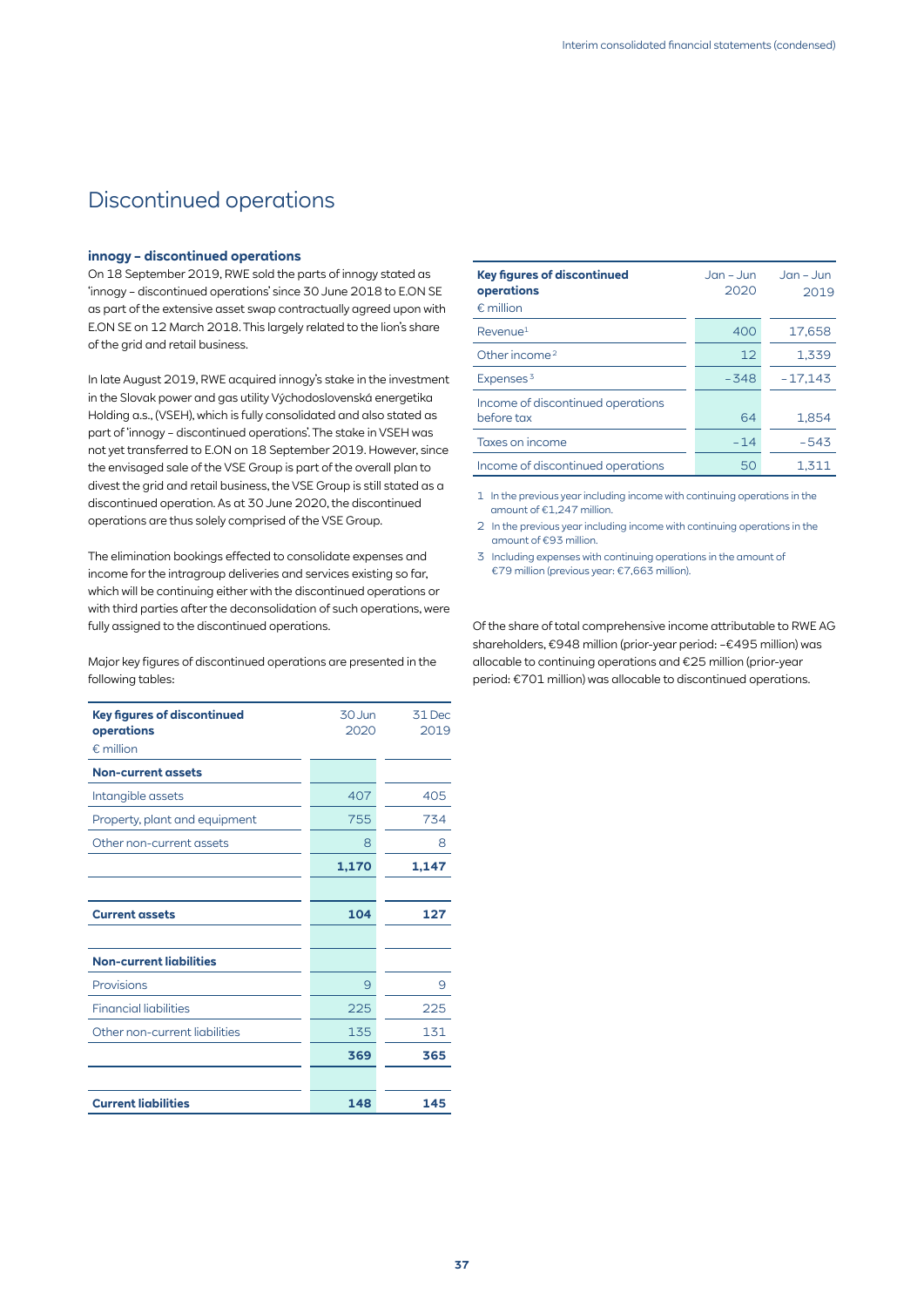### Share-based payment

The consolidated financial statements for the period ended 31 December 2019 presented the share-based payment system for executives of RWE AG and subordinate affiliates. As part of the

### Impairments

An impairment of €9 million (previous year: €25 million) was recognised for coal inventories in the period under review due to a decline in market prices.

Long-Term Incentive Plan for executives entitled 'Strategic Performance Plan' (SPP), RWE AG issued another tranche for fiscal 2020.

### Dividend distribution

RWE AG's Annual General Meeting, held on 26 June 2020, decided to pay a dividend of €0.80 per dividend-bearing RWE share for fiscal 2019. The dividend payment for fiscal 2019 occurred on 1

July 2020 and totalled €492 million (previous year: €430 million). This amount was recorded as a financial liability as of the balance-sheet date.

### Financing measures

During the first half of 2020, RWE used its Commercial Paper Programme, which allows for financing on the money market up to the equivalent of US\$5 billion. This financing was activated up to a maximum amount of €1.2 billion. As of the balance-sheet date, the amount used was €0.2 billion.

Due to the coronavirus pandemic, RWE also agreed additional bilateral lines of credit with banks with a total volume of around €1.7 billion, of which €1.2 billion was still in place on 30 June 2020. In the period under review, up to €0.2 billion was drawn down from these new credit lines, which were no longer used as of 30 June 2020. With regard to the bilateral lines of credit in place as of 30 June 2020, €0.9 billion were made available from the banks until further notice; the rest has varying maturities of no later than April 2021.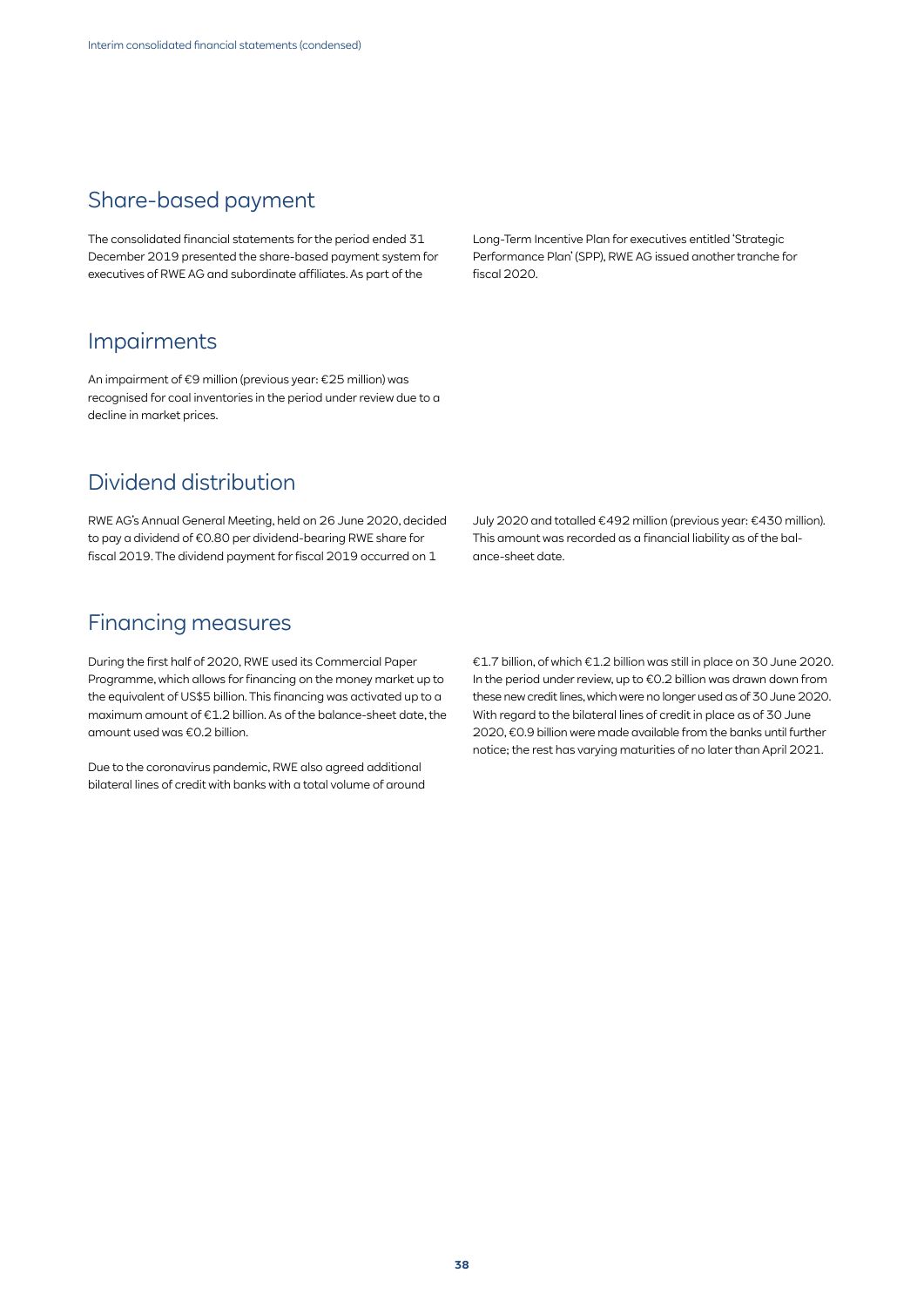## Earnings per share

|                                                       |                    | $Jan - Jun$<br>2020 | $Jan - Jun$<br>2019 |
|-------------------------------------------------------|--------------------|---------------------|---------------------|
| Net income/income attributable to RWE AG shareholders | $\epsilon$ million | 1.010               | 830                 |
| of which: from continuing operations                  |                    | 986                 | 18                  |
| of which: from discontinued operations                |                    | 24                  | 812                 |
| Number of shares outstanding                          | thousands          | 614.745             | 614.745             |
| Basic and diluted earnings per share                  | €                  | 1.64                | 1.35                |
| of which: from continuing operations                  | €                  | 1.60                | 0.03                |
| of which: from discontinued operations                | €                  | 0.04                | 1.32                |

### Related party disclosures

The RWE Group classifies associated companies and joint ventures as related parties. In the first half of 2020, transactions concluded with material related parties generated €300 million in income (first half of 2019: €288 million). Furthermore, transactions concluded with material related parties led to expenses of €103 million (first half of 2019: €1,574 million). As of 30 June 2020, accounts receivable amounted to €182 million (31 December 2019: €147 million) and accounts payable totalled €157 million (31 December 2019: €130 million). All business transactions were concluded at arm's length conditions and on principle do not differ from transactions involving the supply of goods and services concluded with other companies. Other obligations from executory contracts amounted to €130 million (31 December 2019: €99 million).

Above and beyond this, the RWE Group did not execute any material transactions with related companies or persons.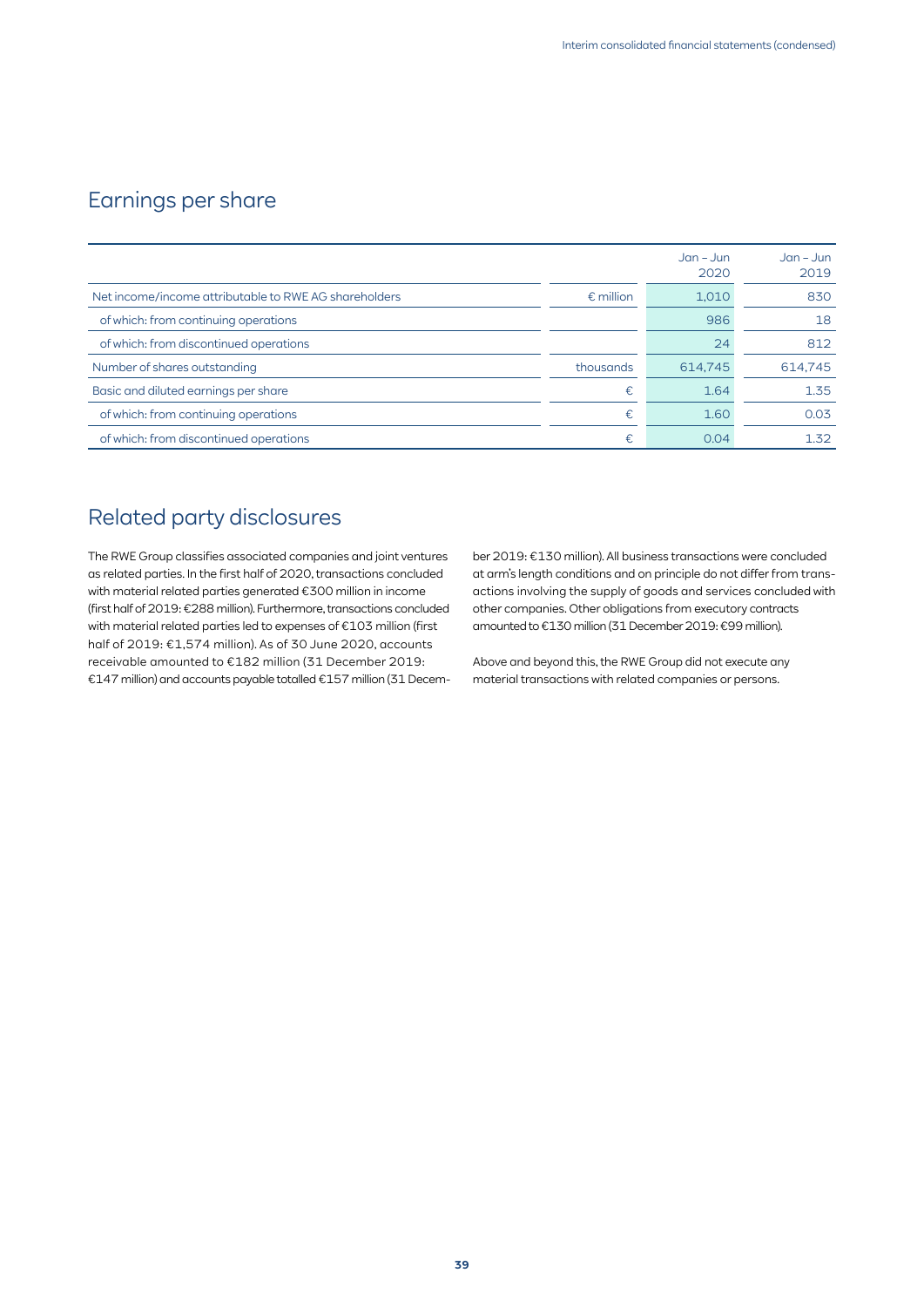### Reporting on financial instruments

Financial instruments are divided into non-derivative and derivative. Non-derivative financial assets essentially include other financial assets, accounts receivable, marketable securities and cash and cash equivalents. Financial instruments are recognised at amortised cost or fair value, depending on their classification. Financial instruments are assigned to the following categories for accounting purposes:

- Debt instruments measured at amortised cost: The contractual cash flows solely consist of interest and principle on the outstanding capital and the financial instrument is intended to be held to final maturity.
- Debt instruments measured at fair value through other comprehensive income: The contractual cash flows solely consist of interest and principle on the outstanding capital and the financial instrument is intended to be held and sold.
- Equity instruments measured at fair value through other comprehensive income: The option to recognise changes in fair value in other comprehensive income is exercised.
- Financial assets measured at fair value through profit or loss: The contractual cash flows of debt instruments do not solely consist of interest and principle on the outstanding capital or the option to recognise changes in the fair value of the equity instruments in other comprehensive income is not exercised.

On the liabilities side, non-derivative financial instruments principally include liabilities recorded at amortised cost.

The fair value of financial instruments is established based on the published exchange price, insofar as the financial instruments are traded on an active market. On principle, the fair value of non-quoted debt and equity instruments is determined on the basis of discounted expected cash flows, taking into consideration macroeconomic developments and corporate planning data. Current market interest rates corresponding to the remaining maturity are used for discounting.

Derivative financial instruments are recognised at fair value as of the balance-sheet date, insofar as they fall under the scope of IFRS 9. Exchange-traded products are measured using the published closing prices of the relevant exchange. Non-exchange traded products are measured on the basis of publicly available broker quotations or, if such quotations are not available, on generally accepted valuation methods. In doing so, we draw on prices on active markets as much as possible. If such are not available either, company-specific planning estimates are used in the measurement process. These estimates encompass all of the market factors which other market participants would take into account in the course of price determination. Assumptions pertaining to the energy sector and the economy are the result of a comprehensive process with the involvement of both in-house and external experts.

Measurement of the fair value of a group of financial assets and financial liabilities is conducted on the basis of the net risk exposure per business partner.

As a rule, the carrying amounts of financial assets and liabilities subject to IFRS 7 are identical with their fair values. There are deviations only in relation to financial liabilities. Their carrying amounts totalled €5,189 million (31 December 2019: €4,511 million) and their fair values totalled €5,550 million (31 December 2019: €4,798 million).

The following overview presents the classifications of financial instruments measured at fair value in the fair value hierarchy prescribed by IFRS 13. In accordance with IFRS 13, the individual levels of the fair value hierarchy are defined as follows:

- Level 1: Measurement using (unadjusted) prices of identical financial instruments formed on active markets
- Level 2: Measurement on the basis of input parameters which are not the prices from Level 1, but which can be observed for the financial instrument either directly (i.e. as price) or indirectly (i.e. derived from prices)
- Level 3: Measurement using factors which cannot be observed on the basis of market data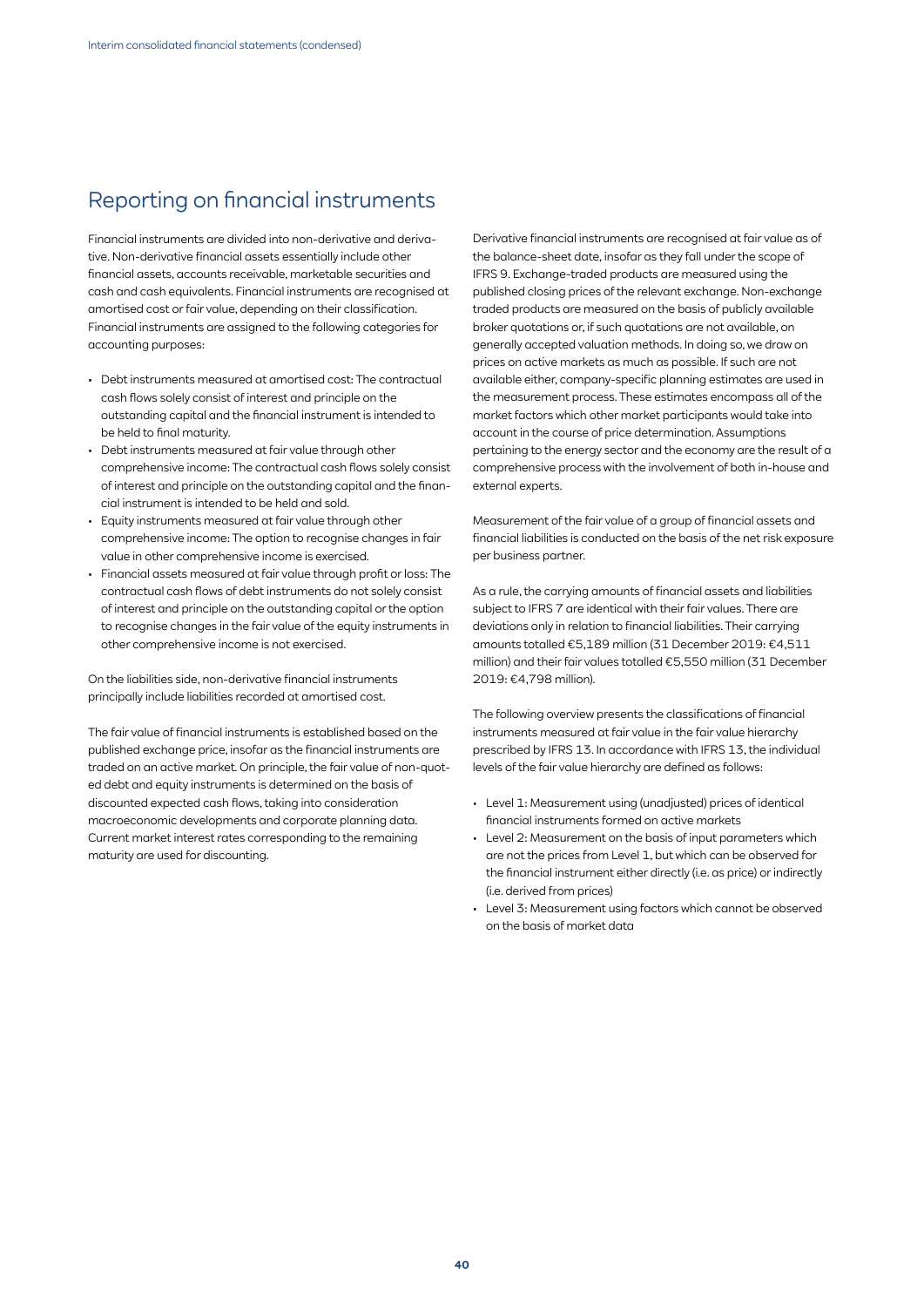| <b>Fair value hierarchy</b><br>$\epsilon$ million          | <b>Total</b><br>30 Jun<br>2020 | Level 1 | Level 2 | Level 3 | <b>Total</b><br>31 Dec<br>2019 | Level 1 | Level <sub>2</sub> | Level 3        |
|------------------------------------------------------------|--------------------------------|---------|---------|---------|--------------------------------|---------|--------------------|----------------|
| Other non-current financial<br>$\alpha$ ssets <sup>1</sup> | 4,545                          | 4,020   | 195     | 330     | 4,354                          | 3,853   | 188                | 313            |
| Derivatives (assets)                                       | 12,206                         |         | 11,662  | 544     | 12,108                         |         | 11,443             | 665            |
| of which: used for hedging<br>purposes                     | 2,398                          |         | 2,398   |         | 2,961                          |         | 2,961              |                |
| Marketable securities                                      | 2,305                          | 1,224   | 1,081   |         | 3,258                          | 1,829   | 1,429              |                |
| Assets held for sale                                       | 10                             |         | 1       | 9       | 9                              |         |                    | 8              |
| Derivatives (liabilities)                                  | 10,267                         |         | 9,833   | 434     | 10,479                         |         | 9,902              | 577            |
| of which: used for hedging<br>purposes                     | 1,076                          |         | 1,076   |         | 1,513                          |         | 1,513              |                |
| Liabilities held for sale                                  | 5                              |         |         | 5       | 4                              |         |                    | $\overline{4}$ |

 1 Prior-year figures restated due to a retroactive adjustment to the initial consolidation of the acquired E.ON operations; see page 35 in the Notes for further information.

Due to the increased number of price quotations on active markets, securities with a fair value of €55 million (31 December 2019: €24 million) were reclassified from Level 2 to Level 1. Conversely, due to a reduction in the number of price quotations, financial assets with a fair value of €9 million (31 December 2019: €25 million) were reclassified from Level 1 to Level 2.

The development of the fair values of Level 3 financial instruments is presented in the following table:

| <b>Level 3 financial instruments:</b><br><b>Development in 2020</b> | Balance at 1<br>Jan 2020 | Changes in the<br>scope of                             |                                    | Changes              |                       | <b>Balance</b> at<br>30 Jun 2020 |
|---------------------------------------------------------------------|--------------------------|--------------------------------------------------------|------------------------------------|----------------------|-----------------------|----------------------------------|
| $\epsilon$ million                                                  |                          | consolidation.<br>currency<br>adjustments<br>and other | Recognised<br>in profit or<br>loss | Recognised<br>in OCI | With a cash<br>effect |                                  |
| Other non-current financial assets <sup>1</sup>                     | 313                      | 3                                                      | $-5$                               |                      | 19                    | 330                              |
| Derivatives (assets)                                                | 665                      | $\overline{2}$                                         | 6                                  |                      | $-129$                | 544                              |
| Assets held for sale                                                | 8                        |                                                        |                                    |                      |                       | 9                                |
| Derivatives (liabilities)                                           | 577                      |                                                        | 44                                 |                      | $-188$                | 434                              |
| Liabilities held for sale                                           | $\overline{a}$           |                                                        |                                    |                      |                       | 5                                |

1 Opening balance restated due to a retroactive adjustment to the initial consolidation of the acquired E.ON operations: see page 35 in the Notes for further information.

| <b>Level 3 financial instruments:</b><br><b>Development in 2019</b> | Balance at 1<br>Jan 2019 | Changes in the<br>scope of                             |                                    | Changes              |                       | Balance at<br>30 Jun 2019 |
|---------------------------------------------------------------------|--------------------------|--------------------------------------------------------|------------------------------------|----------------------|-----------------------|---------------------------|
| $\epsilon$ million                                                  |                          | consolidation,<br>currency<br>adjustments<br>and other | Recognised<br>in profit or<br>loss | Recognised<br>in OCI | With a cash<br>effect |                           |
| Other non-current financial assets                                  | 148                      |                                                        | $-3$                               | $-2$                 | 3                     | 147                       |
| Derivatives (assets)                                                | 156                      | $-1$                                                   | 27                                 |                      | $-23$                 | 159                       |
| Assets held for sale                                                | 804                      | $-14$                                                  | $-15$                              |                      | 38                    | 813                       |
| Derivatives (liabilities)                                           | 35                       | $-1$                                                   | 8                                  |                      | $-11$                 | 31                        |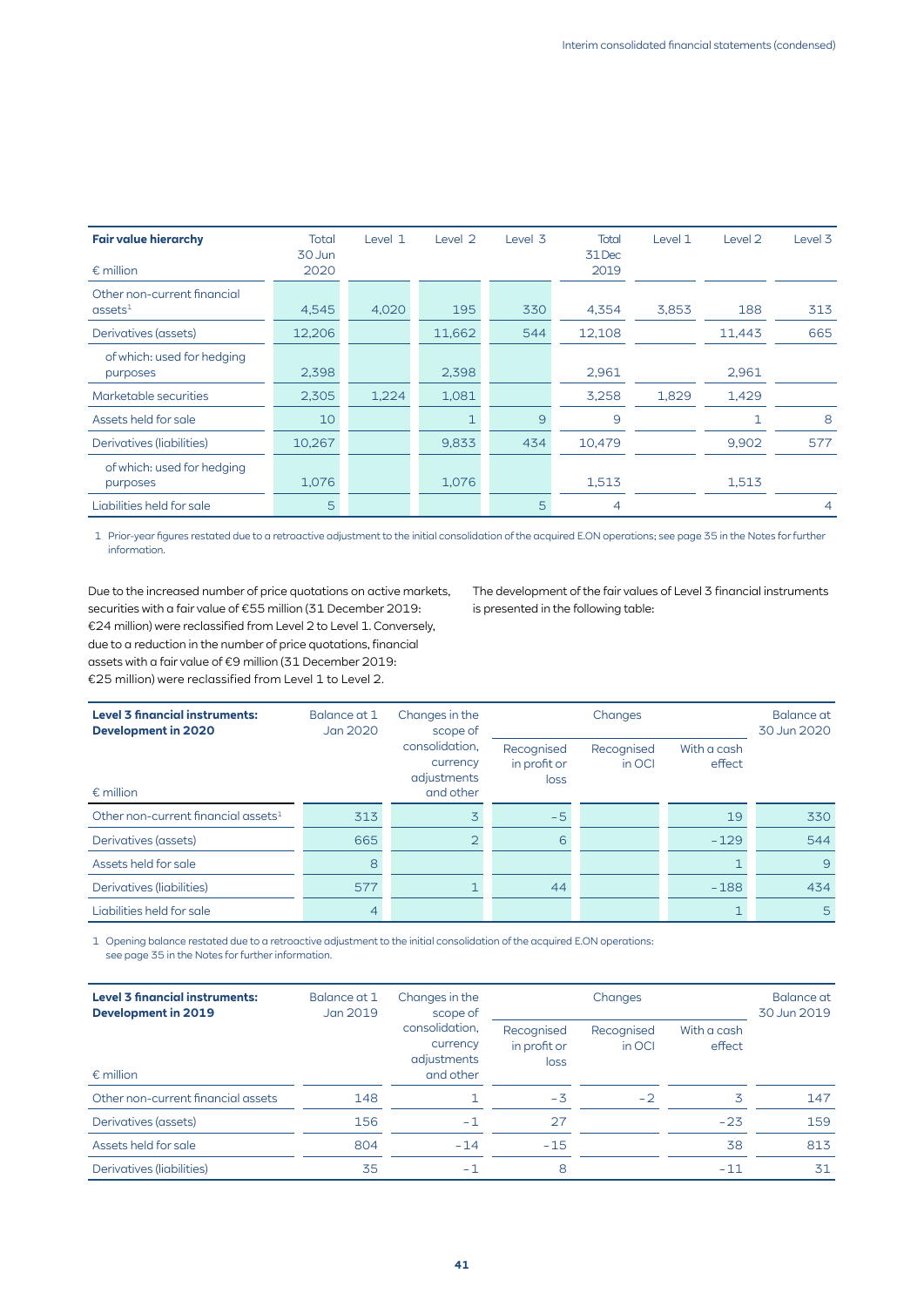Amounts recognised in profit or loss generated through Level 3 financial instruments relate to the following line items on the income statement:

| <b>Level 3 financial instruments:</b><br>Amounts recognised in profit or loss<br>$\epsilon$ million | Total<br>Jan - Jun 2020 | Of which: attributa-<br>ble to financial<br><i>instruments</i><br>held at the<br>balance-sheet date | Total<br>Jan - Jun 2019 | Of which:<br>attributable to<br>financial<br>instruments<br>held at the<br>balance-sheet<br>date |
|-----------------------------------------------------------------------------------------------------|-------------------------|-----------------------------------------------------------------------------------------------------|-------------------------|--------------------------------------------------------------------------------------------------|
| Revenue                                                                                             | $-3$                    | $-3$                                                                                                | 3                       | 3                                                                                                |
| Cost of materials                                                                                   | $-31$                   | $-31$                                                                                               | $-13$                   | $-13$                                                                                            |
| Other operating income/expenses                                                                     | $-4$                    | $-4$                                                                                                | 29                      | 29                                                                                               |
| Income from investments                                                                             | $-5$                    | $-5$                                                                                                | $-3$                    | $-3$                                                                                             |
| Income from discontinued operations                                                                 |                         |                                                                                                     | $-15$                   | 14                                                                                               |
|                                                                                                     | $-43$                   | $-43$                                                                                               |                         | 30                                                                                               |

Level 3 derivative financial instruments essentially consist of energy purchase and commodity agreements, which relate to trading periods for which there are no active markets yet. The valuation of such depends on the development of electricity, oil and gas prices in particular. All other things being equal, rising market prices cause

the fair values to increase, whereas declining market prices cause them to drop. A change in pricing by +/− 10% would cause the market value to rise by €63 million (previous year: €47 million) or decline by €63 million (previous year: €47 million).

### Events after the balance-sheet date

Commentary on events after the balance-sheet date can be found in the interim Group review of operations.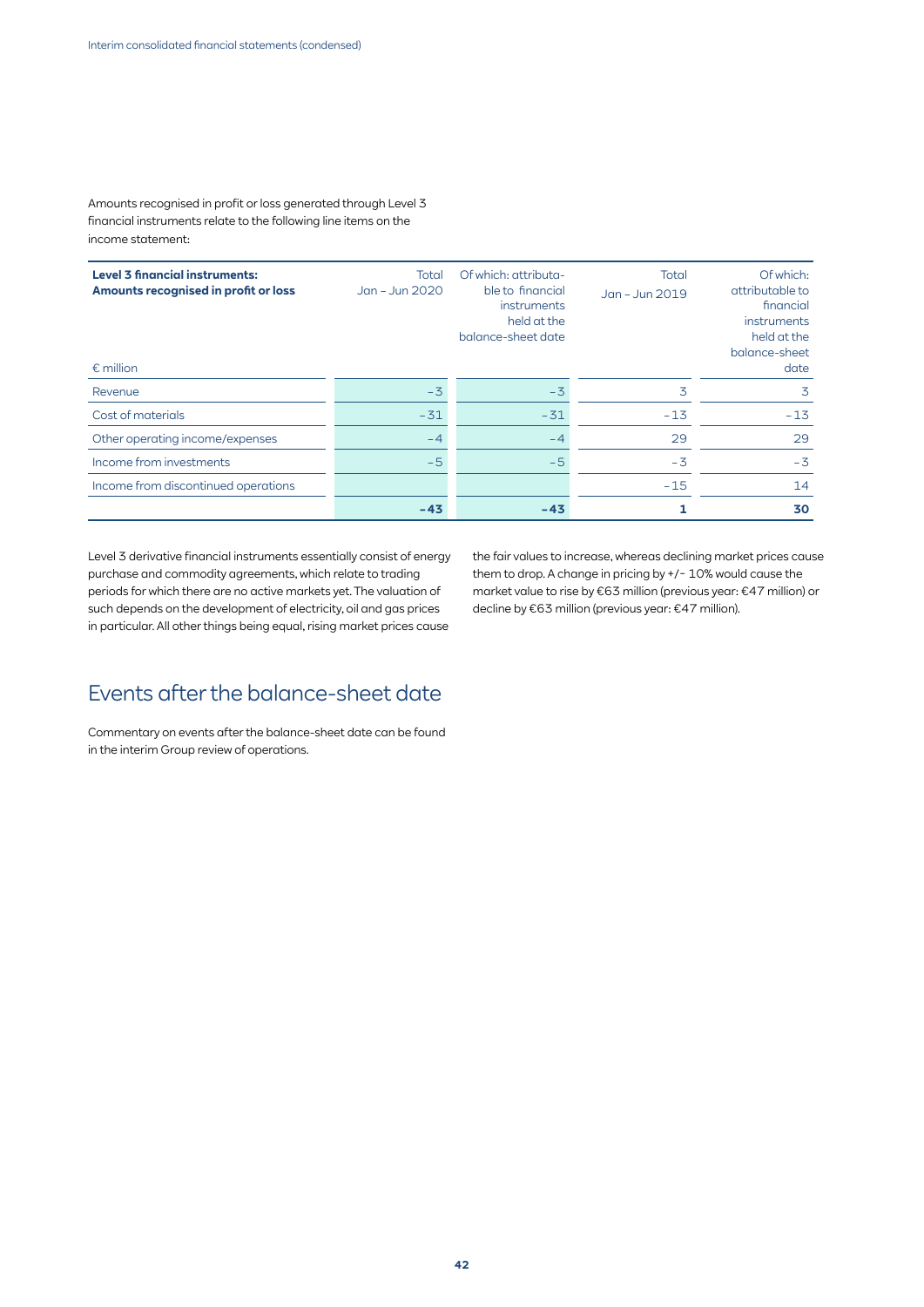# Review report

### To RWE Aktiengesellschaft, Essen

We have reviewed the condensed consolidated interim financial statements – comprising the condensed income statement, condensed statement of comprehensive income, condensed statement of financial position, condensed statement of cash flows, condensed statement of changes in equity and selected explanatory notes – and the interim group management report of RWE Aktiengesellschaft, Essen, for the period from January 1, 2020 to June 30, 2020 which are part of the half-year financial report pursuant to § (Article) 115 WpHG ("Wertpapierhandelsgesetz": German Securities Trading Act). The preparation of the condensed consolidated interim financial statements in accordance with the IFRS applicable to interim financial reporting as adopted by the EU and of the interim group management report in accordance with the provisions of the German Securities Trading Act applicable to interim group management reports is the responsibility of the parent Company's Board of Managing Directors. Our responsibility is to issue a review report on the condensed consolidated interim financial statements and on the interim group management report based on our review.

We conducted our review of the condensed consolidated interim financial statements and the interim group management report in accordance with German generally accepted standards for the review of financial statements promulgated by the Institut der Wirtschaftsprüfer (Institute of Public Auditors in Germany)(IDW) and additionally observed the International Standard on Review Engagements "Review of Interim Financial Information Performed by the Independent Auditor of the Entity" (ISRE 2410). Those standards require that we plan and perform the review so that we can preclude through critical evaluation, with moderate assurance, that the condensed consolidated interim financial statements have not been prepared, in all material respects, in accordance with the IFRS applicable to interim financial reporting as adopted by the EU and that the interim group management report has not been prepared, in all material respects, in accordance with the provisions of the German Securities Trading Act applicable to interim group management reports. A review is limited primarily to inquiries of company personnel and analytical procedures and therefore does not provide the assurance attainable in a financial statement audit. Since, in accordance with our engagement, we have not performed a financial statement audit, we cannot express an audit opinion.

Based on our review, no matters have come to our attention that cause us to presume that the condensed consolidated interim financial statements have not been prepared, in all material respects, in accordance with the IFRS applicable to interim financial reporting as adopted by the EU nor that the interim group management report has not been prepared, in all material respects, in accordance with the provisions of the German Securities Trading Act applicable to interim group management reports.

Essen, 10 August 2020

PricewaterhouseCoopers GmbH Wirtschaftsprüfungsgesellschaft

Markus Dittmann Ralph Welter Wirtschaftsprüfer Wirtschaftsprüfer

(German Public Auditor) (German Public Auditor)